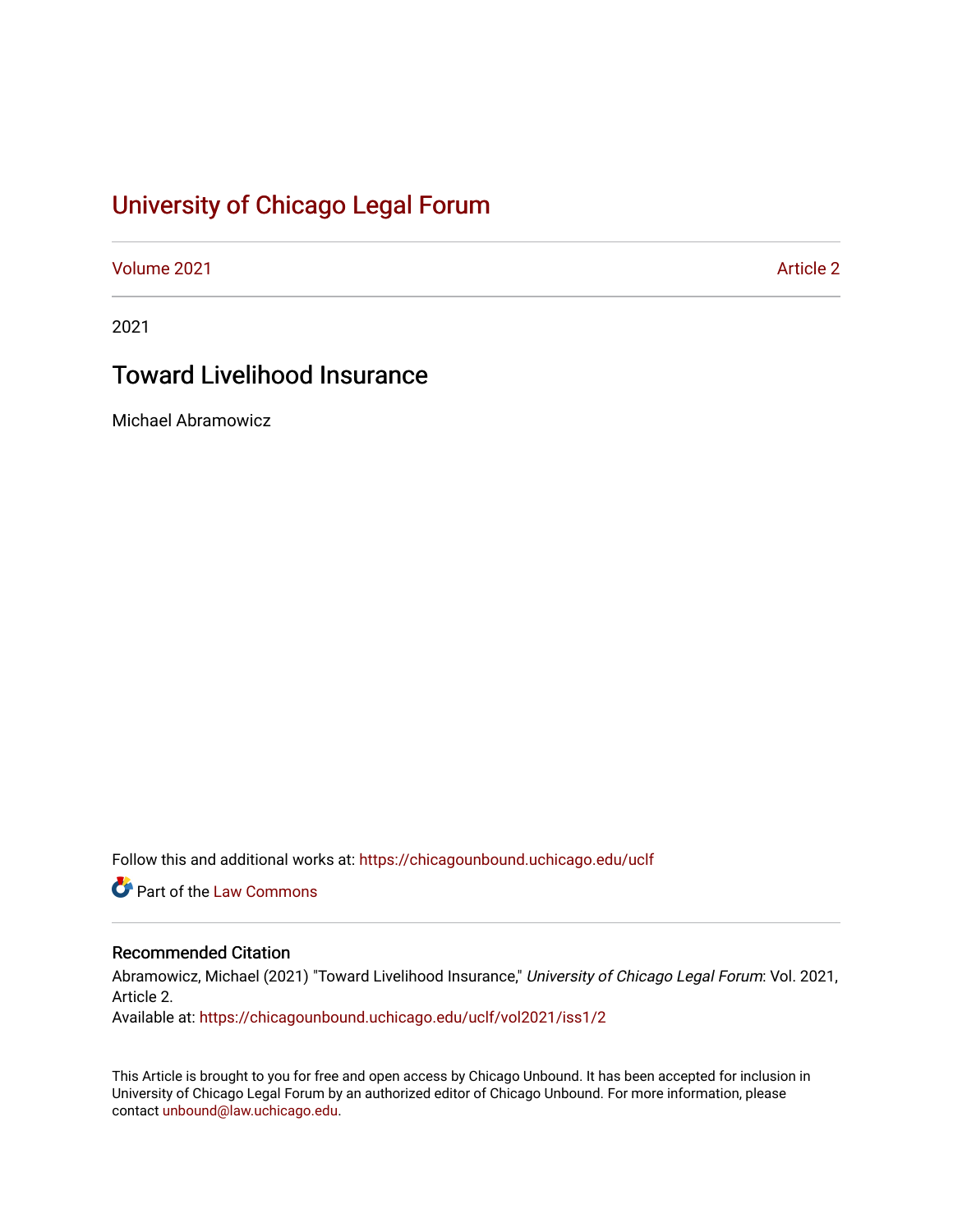# **Toward Livelihood Insurance**

*Michael Abramowicz*†

*Had Nobel Laureate Robert Shiller's proposal for livelihood insurance been implemented, economic adjustment to the coronavirus pandemic would have been much smoother. Individuals hit especially hard economically, such as restaurant workers and small business owners, would have received payments based on the collective circumstances of those similarly situated. Because no such market existed, the government acted instead as social insurer. Unable to measure loss accurately, the government distributed payments to all taxpayers, providing fiscal stimulus but not effectively focusing relief on those suffering the most. This Article considers how the government might facilitate creation of robust markets in livelihood insurance. Such markets might smooth adjustment not only to pandemics, but also technological changes and unexpectedly weak economic performance in specific economic sectors, regions, or nations. Obstacles to creation of such insurance include limited ability of consumers to assess the benefits of this financial product and inability of businesses to obtain intellectual property protection. Short of creating a regime of mandatory insurance, which might easily be evaded, the government can facilitate such markets by collecting and distributing information, serving as a market maker, or temporarily subsidizing purchases.*

# I. INTRODUCTION

The economic dislocation associated with the COVID-19 pandemic might have been reduced if pandemic insurance were widespread. Such insurance could not have averted a decline in gross domestic product, because if businesses must be closed to maintain social distancing, production will necessarily fall. But it probably could have ensured that the pandemic did not disproportionately harm a portion of the population. Those who owned businesses particularly vulnerable to the pandemic would have been at least partly insured. The same might have been true for individuals working at such businesses, who would have been able to ride out the pandemic with less pain. Losses would be borne by insurance companies and ultimately by their shareholders, who hold

<sup>†</sup> Oppenheim Professor of Law, George Washington University. For helpful comments, I thank Peter Siegelman, David Simon, participants in a virtual workshop sponsored by the Insurance Law Center at the University of Connecticut, and participants in this symposium. All errors are mine.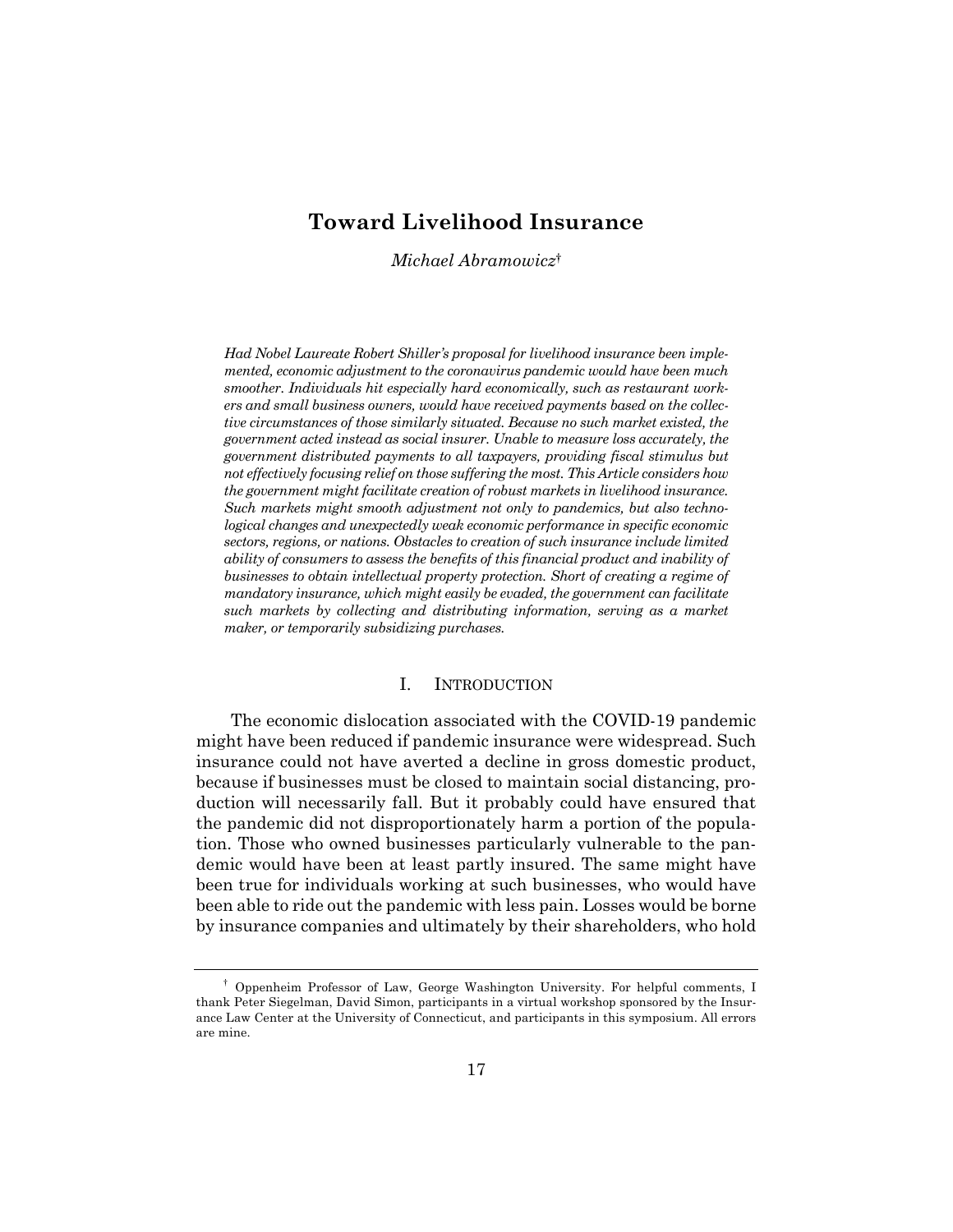insurance stocks in diverse portfolios. The insurance payouts thus would have represented a transfer from those with retirement portfolios to those without their usual source of income. In the absence of pandemic insurance closely tailored to individual loss, the government, within a few months of the start of the pandemic, provided direct subsidies, in the form of loans to small businesses, $\frac{1}{2}$  payments to all taxpayers,2 and increases to unemployment payouts.3 Critics pointed out that such payments not only increased the national debt, but also were poorly tailored to COVID-19 losses.4

Yet, outside of the All England Club, host of the Wimbledon Tennis Tournament,5 virtually no one held pandemic insurance. Why was the world uninsured? One theory is that the pandemic was a black swan, a truly unpredictable event. $6$  That is clearly untrue. The prospect of a global pandemic was well known and widely discussed.7 The more plausible answer is that most rational people would not have purchased such insurance. The transactions costs are simply too high. These costs include not only ex ante underwriting, but also ex post decision-making, entailing the complexity of determining to what extent economic losses during a pandemic are properly attributed to a pandemic. Moral hazard is a problem too.8 Businesses that know they have coverage might not try as hard to return to business, and unemployed individuals might be better off accepting insurance payments than returning to work.<sup>9</sup> Moral

<sup>1</sup> *See* Paycheck Protection Program Flexibility Act of 2020, Pub. L. No. 116-142, 134 Stat. 641 (2020).

<sup>2</sup> *See* Coronavirus Aid, Relief, and Economic Security (CARES) Act, Pub. L. No. 116-136, 134 Stat. 281 (2020).

<sup>3</sup> *See id.* § 2104(b)(1)(B).

<sup>4</sup> *See, e.g*., Terry Gross, *How the CARES Act Became a Tax-Break Bonanza for the Rich, Explained*, NPR (Apr. 30, 2020), https://www.npr.org/2020/04/30/848321204/how-the-cares-act-became-a-tax-break-bonanza-for-the-rich-explained [https://perma.cc/AZL3-U23A].

<sup>5</sup> *See Wimbledon Shows How Pandemic Insurance Could Become Vital for Sports, Other Events*, INS. J. (Apr. 13, 2020), https://www.insurancejournal.com/news/international /2020/04/13/564598.htm [https://perma.cc/5NKX-PHAB].

<sup>6</sup> *See, e.g.*, Tatiana Antipova, *Coronavirus Pandemic as Black Swan Event*, 136 INTEGRATED SCI. IN DIGITAL AGE 356 (May 27, 2020).

<sup>7</sup> *See, e.g.*, Bernard Avishai, *The Pandemic Isn't a Black Swan but a Portent of a More Fragile Global System*, NEW YORKER (Apr. 21, 2020), https://www.newyorker.com/news/daily-comment/the-pandemic-isnt-a-black-swan-but-a-portent-of-a-more-fragile-global-system

<sup>[</sup>https://perma.cc/9L6Y-NDWH]; *see also* Bill Gates, *The Next Outbreak? We're Not Ready*, YOUTUBE (Apr. 3, 2015), https://www.youtube.com/watch?v=6Af6b\_wyiwI&feature=emb\_logo& ab\_channel=TED [https://perma.cc/A2AX-N7ML]. A better argument might be that the *response* to the pandemic was unpredictable, that it was generally assumed that if a pandemic occurred, it would sweep through quickly, causing human but not economic carnage.

<sup>8</sup> *See, e.g.*, Mark V. Pauly, *Overinsurance and Public Provision of Insurance: The Roles of Moral Hazard and Adverse Selection*, 88 Q.J. ECON. 44 (1974); Steven Shavell, *On Moral Hazard and Insurance*, 93 Q.J. ECON. 541 (1979).

 $9$  Evidence from the recent pandemic, however, suggests that unemployment benefits did not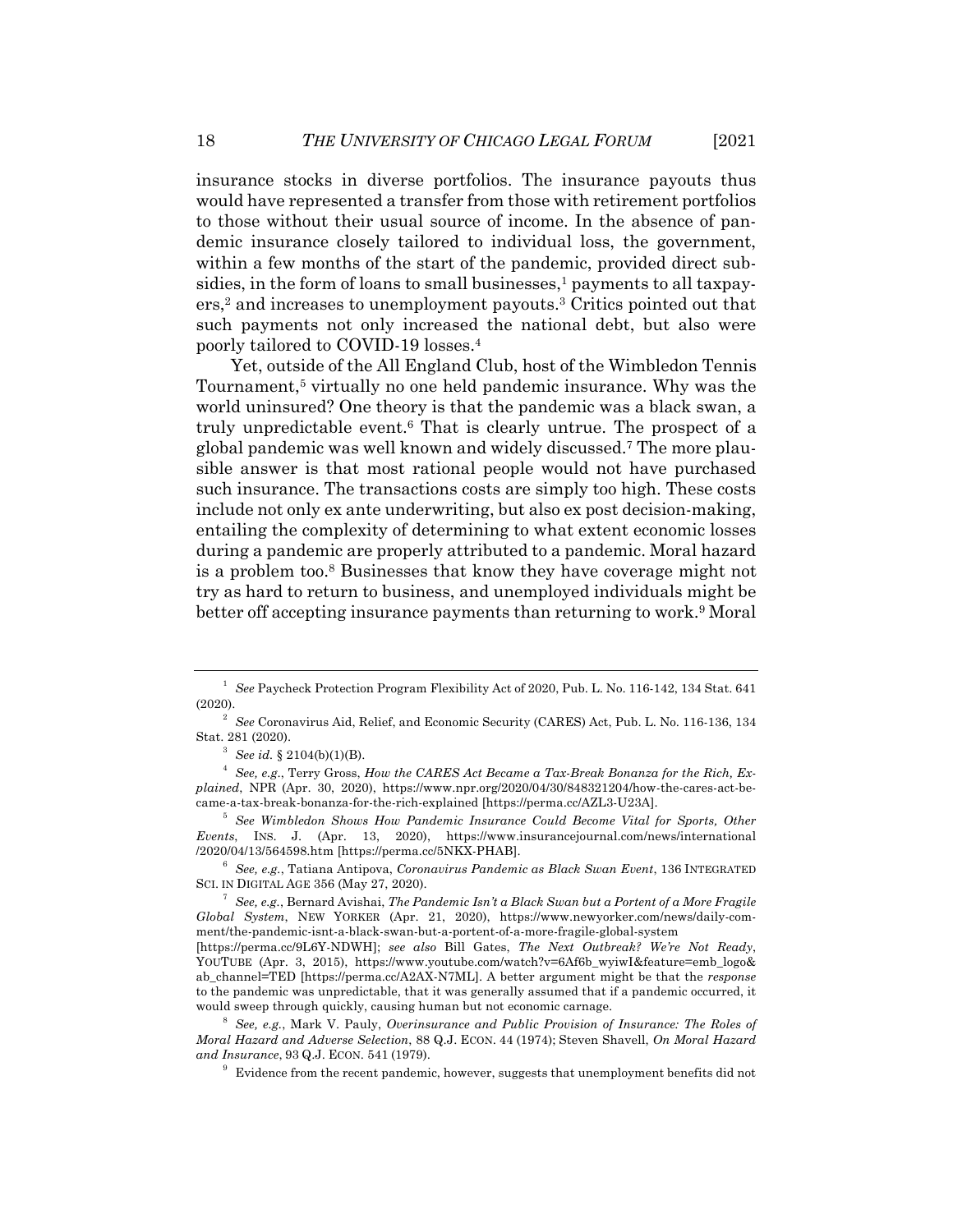hazard increases the cost and reduces the attractiveness of insurance. Finally, both businesses and individuals might rationally expect at least some governmental help, and there is no guarantee that such help will be afforded to those who are insured and thus no longer need the assistance. Potential insureds may overestimate the prospect of government help and underestimate the risk of a pandemic, further inhibiting developing of an insurance market.

One strategy to prepare for the next pandemic might be to bolster the insurance market in order to encourage many businesses to purchase pandemic insurance. Such insurance has generally not been offered in the past,10 but greater awareness might lead to a stand-alone product or a rider on existing business interruption policies. Business interruption policies are well known but generally did not cover the highly correlated losses wrought by the pandemic.<sup>11</sup> Even so, the pandemic was among the most expensive events in history for insurers.12 Still, if insurance did not exist because businesses did not take the prospect of a pandemic seriously enough, that is no longer a problem, and an insurance market might spontaneously generate. Because a pandemic could produce enormous correlated losses,13 however, some have proposed legislation under which the government would subsidize insurance. In the United States, a bill called the Pandemic Risk Insurance

make it much more difficult for employers to find willing workers. *See* Joseph Altonji et al., *Employment Effects of Unemployment Insurance Generosity During the Pandemic*, TOBIN CTR. FOR ECON. POL'Y (July 14, 2020) https://tobin.yale.edu/sites/default/files/files/C-19%20Articles/CARES-UI\_identification\_vF(1).pdf [https://perma.cc/T8BM-LTQK]; Ioana Elena Marinescu et al., *Job Search, Job Posting and Unemployment Insurance During the COVID-19 Crisis*, (Aug. 10, 2020), https://papers.ssrn.com/sol3/papers.cfm?abstract\_id=3664265 [https://perma.cc/RM9D-QVQJ].

<sup>10</sup> Steven L. Schwarcz, *Insuring the 'Uninsurable': Catastrophe Bonds, Pandemics, and Risk Securitization* 3 (Dec. 22, 2020), https://papers.ssrn.com/sol3/papers.cfm?abstract\_id=3712534 [https://perma.cc/Z6YZ-84H7] ("In practice, however, insurers do not currently offer pandemic insurance, certainly not at rates (i.e., 'premiums') that businesses regard as reasonable.").

<sup>11</sup> *See, e.g.*, Zwillo V v. Lexington Ins. Co., 2020 U.S. Dist. LEXIS 230672 (W.D. Mo. Dec. 2, 2020) (denying coverage). For a balanced assessment of current coverage issues, see Christopher C. French, *COVID-19 Business Interruption Insurance Losses: The Cases for and Against Coverage*, 27 CONN. INS. L.J. 1 (2020). *See also* Jonathan Minnen et al., *Business Interruption Insurance for COVID-19 Related Losses*, SMITH, GAMBRELL & RUSSELL, LLP (May 1, 2020), https://www.sgrlaw.com/client-alerts/business-interruption-insurance-for-covid-19-related-losses/ [https://perma.cc/FVR2-S8QH]; David F. Klein, *Insuring Against the Business Risks of Coronavirus*, PILLSBURY WINTHROP SHAW PITTMAN LLP (Mar. 17, 2020), https://www.pillsburylaw.com /en/news-and-insights/insuring-against-the-business-risks-of-coronavirus.html [https://perma.cc/7LG2-V9AD].

<sup>&</sup>lt;sup>12</sup> Oliver Ralph, *Coronavirus to Cost Insurers More Than \$200bn*, FIN. TIMES (May 14, 2020), https://www.ft.com/content/51d32286-5264-4c93-80c3-3d0b0fd4558a [https://perma.cc/HDP5- 85FZ].

 $13$  The insurance industry has argued that pandemic losses are highly correlated and thus uninsurable. *See* French, *supra* note 11 at 17–18.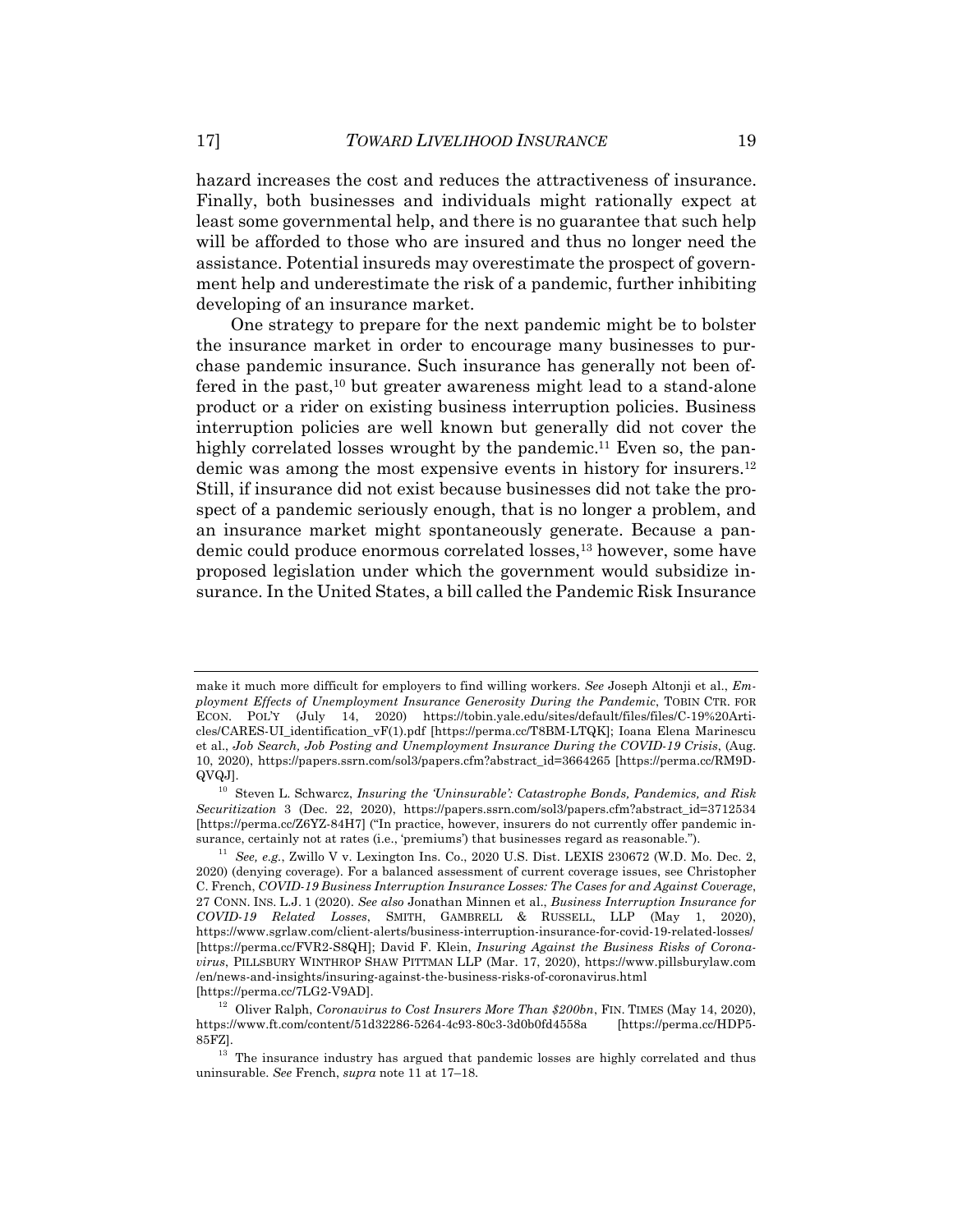Act,<sup>14</sup> modeled after an earlier statute focused on terrorism risk,<sup>15</sup> would have the government cover 95 percent of losses exceeding 5 percent of insurers' premiums in the previous year, up to \$750 billion.16 Heavily subsidized insurance rates might suffice to create a market for insurance claims.

This model, however, has several weaknesses. First, it is not clear why pandemic insurance should be governmentally subsidized when most other catastrophes are not,<sup>17</sup> unless the goal of such insurance is to dampen economic activity.18 Perhaps there is a role for the government to jump-start the market, but that requires only temporary intervention until the market becomes large enough to survive on its own. Second, pandemic insurance entails considerable moral hazard before the pandemic occurs. Businesses will have little incentive in advance of a pandemic to take steps that would allow them to continue operating during a pandemic, such as improving ventilation,19 if their losses from failing to do so will be insured. Even if pandemics occur only once per century, the necessary investment in ventilation may be relatively small relative to the overall cost of construction, but an insured business might not be willing to undertake even this modest expense. Third, the primary role of private insurers in such a scheme is to perform risk evaluation that the government can piggyback on to tailor pandemic relief effectively.20 But when the vast majority of expected losses will be paid by the government, the premiums charged by the insurers will not be directly proportional to the risk that the government is assuming.<sup>21</sup> Some businesses might over-insure, knowing that insurance companies

<sup>18</sup> Perhaps the best argument is that the government may have a role because it wishes to *discourage* economic activity, given the need for social distancing during a pandemic. But insurance is a very indirect way of encouraging social distancing, in comparison to more conventional approaches like mandated retail closures.

 $19$  It is possible that such investments are inefficient in any case given the relatively low probability of a pandemic in a particular year. But it is also possible that ventilation improvements might be relatively cheap when a building is constructed and much harder to implement once a pandemic exists.

<sup>&</sup>lt;sup>14</sup> Pandemic Risk Insurance Act of 2020, H.R. 7011, 116th Cong. (2020), https://www.congress.gov/bill/116th-congress/house-bill/7011 [https://perma.cc/5P62-BJLB].

<sup>15</sup> Terrorism Risk Insurance Act of 2002, Pub. L. No. 107-297, 116 Stat. 2322 (2002).

<sup>&</sup>lt;sup>16</sup> Pandemic Risk Insurance Act §§ 4(e)(1)(A), 4(e)(2).

 $17$  Earthquake insurance, for example, is generally not subsidized, though there are some semi-public insurers that offer cross-subsidized rates. *See, e.g.*, Xiao Lin, *Risk Awareness and Adverse Selection in Catastrophe Insurance: Evidence from California's Residential Earthquake Insurance Market*, 61 J. RISK & UNCERTAINTY 43 (2020).

 $20$  For an argument that private insurance companies can serve as useful partners to the public sector in insuring an event such as a pandemic, see Kevin M. LaCroix, *America's Insurance Capital to the Rescue?*, THE D&O DIARY *(*Mar. 24, 2020), https://www.dandodiary.com/2020/03/articles/insurance-industry/guest-post-americas-insurance-capital-to-the-rescue/ [https://perma.cc/JR26-M4C4].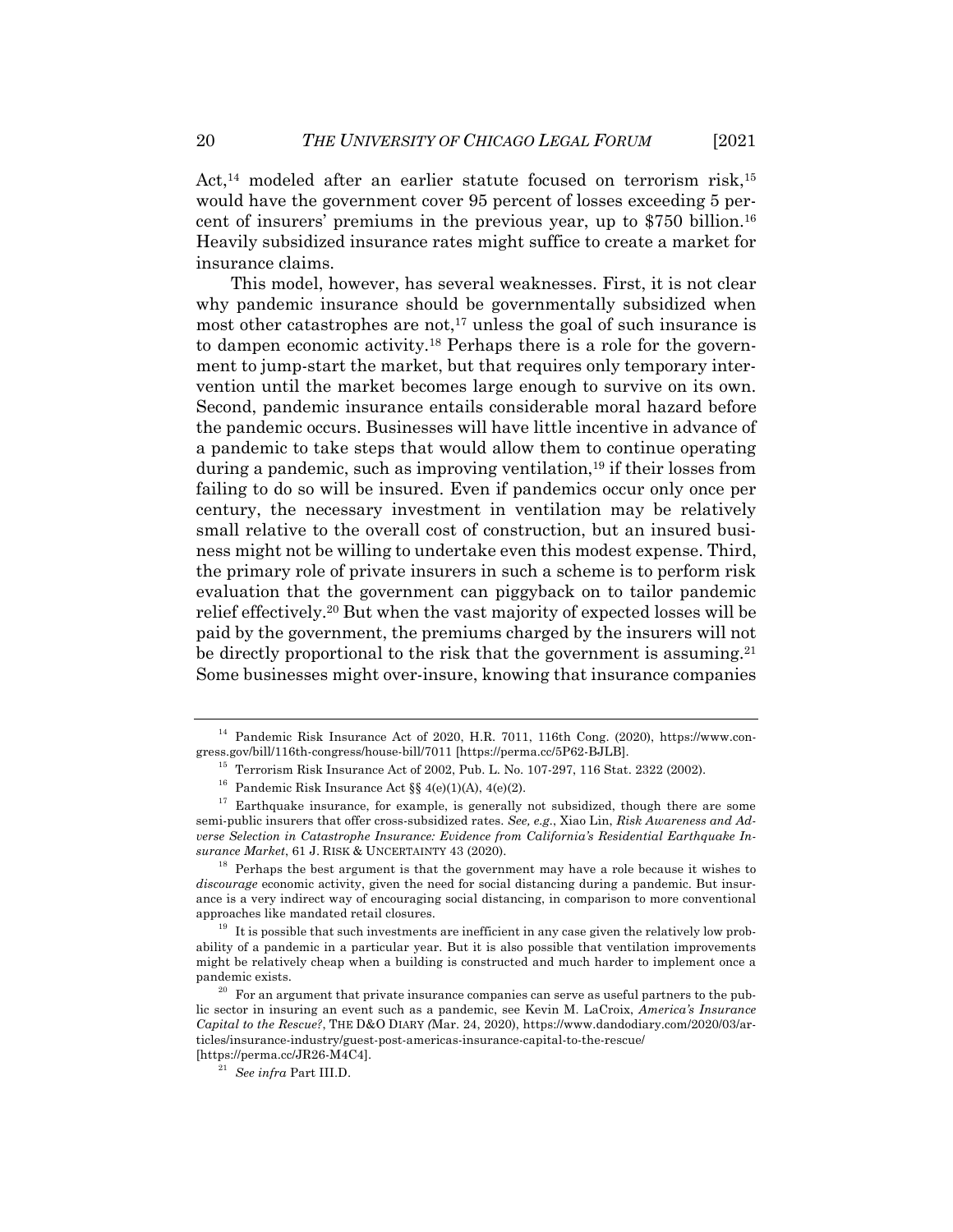will have only limited incentives to fight claims aggressively when responsible for only a small portion of the claims.

These problems stem from a deeper mismatch. Insurance is vital when losses are highly individualized and costly to ascertain. In providing auto insurance, for example, an insurer provides both the service of assessing an individual driver's risk of an accident and the service of verifying that a claim that an accident has occurred is accurate. Even in areas of insurance where there may be correlated losses, such as hurricanes, individual insureds may face highly variant susceptibility to and experience of loss. With pandemics, losses affected entire industries relatively uniformly. The pandemic did not strike one in three restaurants and spare the others. To be sure, some may have offered features, like patios or delivery, that left them better able to adapt to the world of social distancing. But a high proportion suffered some loss and would be expected by insurers to suffer again in another pandemic. The benefits from insurers performing individualized pandemic risk classification are thus small, and governmental subsidies limit insurers' incentives to identify high-risk insureds.

The core problem is that the dominant danger for both businesses and individuals from another pandemic is not idiosyncratic risk, but shared risk—simply, the risk that another pandemic will wreak economic havoc on their industries. Protection from such a risk does not primarily require the services of the insurance industry, which specializes in case-by-case risk analysis and claims processing. The financial products required can be far blunter than that. Restaurant owners should be able to buy financial products that will pay off if the restaurant industry as a whole suffers. Similarly, restaurant workers should be able to purchase a financial product that will pay off when restaurant workers as a whole experience a precipitous decline in income. Such products give up on the aspiration to generate perfectly tailored payouts and may compensate the occasional restaurant owner or worker whose business did not suffer when others did. But in principle, they can provide at least a crude insurance function at much lower cost than the insurance industry—while still being far more tailored than any social insurance that the government could offer. The proposition, of course, is not limited to the restaurant industry but extends more broadly to all industries and all types of workers. Nor is the proposition limited to pandemics but extends to all types of risks where harm is highly correlated across individuals in a particular line of work.

In short, there is a missing product in our financial marketplace: livelihood insurance.22 This Article's project is to assess why livelihood

 $22$  For a more general assessment of how traditional insurance may fall short in addressing some risks, see Lee Anne Fennell, *Unbundling Risk*, 60 DUKE L.J. 1285 (2011).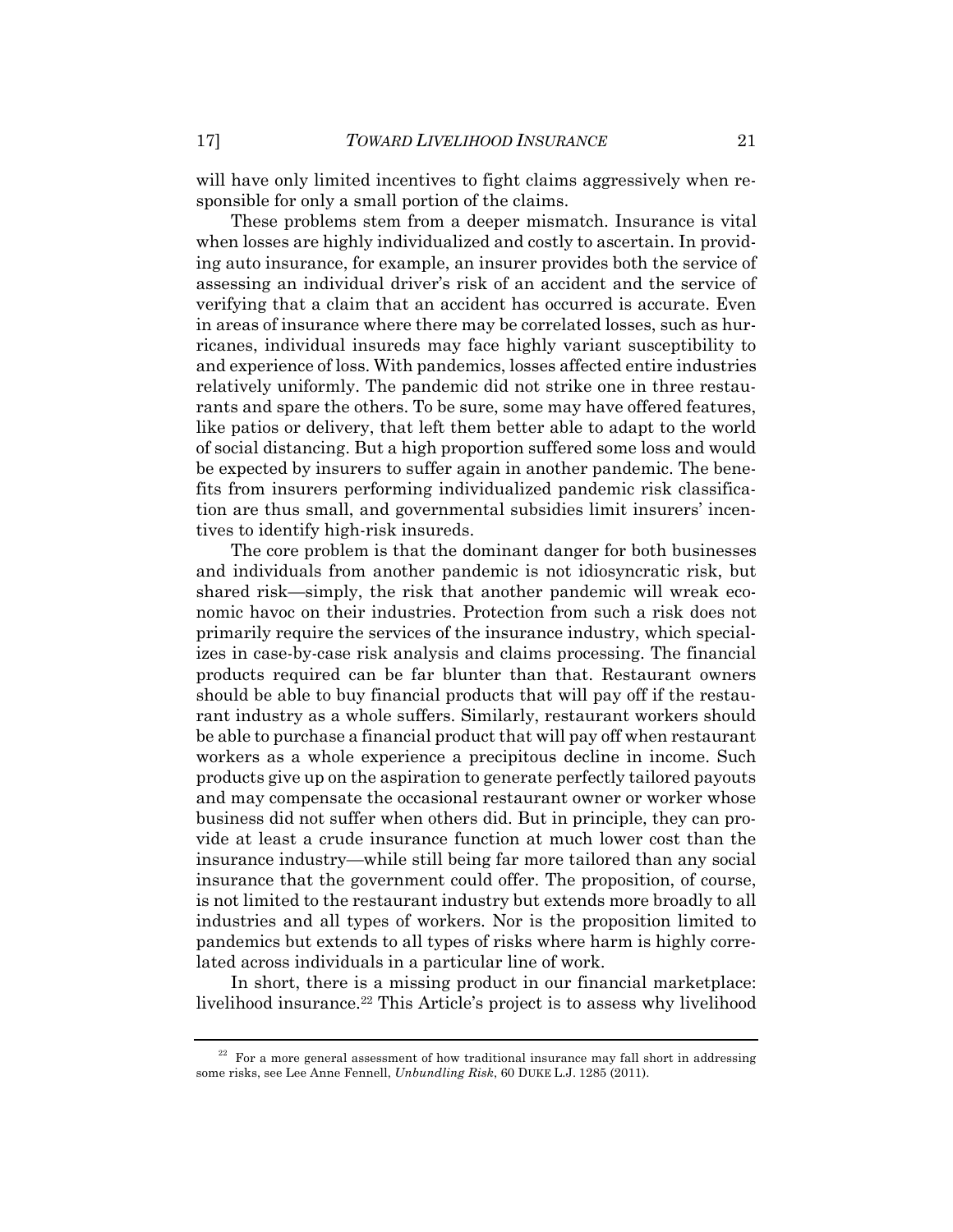insurance is missing and how the government might encourage its development. The idea for livelihood insurance originates with Robert Shiller, now a Nobel Laureate.<sup>23</sup> Shiller uses the word "insurance" not merely because this financial product would perform a risk management function, but also because he imagines insurance companies playing a critical role. But one can imagine versions of livelihood insurance that are not insurance products in the conventional sense, and no insurance company is needed to provide protection against group harms.<sup>24</sup> All that is needed is a financial derivative that can serve a risk management function for investors. For example, a security sold in 2024 might represent a promise to pay a dollar in 2025 for every dollar that the average income of restaurant workers falls more than 10 percent below the level that restaurant workers earned in 2023. If restaurant workers in 2023 earned an average of \$25,000 but only \$20,000 in 2025, then the security would pay \$2,500.

The most natural purchasers of such a security would be restaurant workers themselves, particularly those not well positioned to transition into other lines of work during a pandemic, because it would provide a hedge against bad times that affect such workers directly. Restaurant workers do not have much disposable income, but, especially after the experience of the recent pandemic, they might be willing to allocate some of their limited income to reducing future risk if they had confidence in the financial product. This product requires only one or more counterparties, who will accept the restaurant workers payments in ordinary times but lose their investments in especially bad times. Such counterparties might be financial institutions like banks or hedge funds capable of assuming significant risks. Insurers, or perhaps more likely reinsurers, might well enter the business, given their general expertise in risk management and their ability to market to consumers, but the product would be different from a typical insurance product.25 The purchaser is protected not when the purchaser has suf-

 $^{23}\;$  ROBERT J. SHILLER, THE NEW FINANCIAL ORDER: RISK IN THE  $21$ ST CENTURY 107–20 (2003). A partial explanation for the nonexistence of livelihood insurance is that Shiller devoted only a few pages to it. But a similar idea of Shiller's has reached the marketplace. *See infra* note 68 and accompanying text. Enough people in the financial industry presumably read the book as to raise the question why no one sought to create a livelihood insurance product.

 $24$  Shiller does refer to the party that provides funding to those whose livelihood has declined as an "insurer" or an "insurance company." *See, e.g.*, *id.* at 114. This Article will sometimes use these phrases but will also sometimes use the term "counterparty" to clarify that the party need not be an insurer.

<sup>&</sup>lt;sup>25</sup> As Elizabeth Brown argues, many financial products, not just insurance, serve risk management functions, and the lines between different types of financial institutions are becoming ever blurrier. *See* Elizabeth F. Brown, *The Continuum of Financial Products*, 25 STAN. J. L. BUS. & FIN. 183 (2020).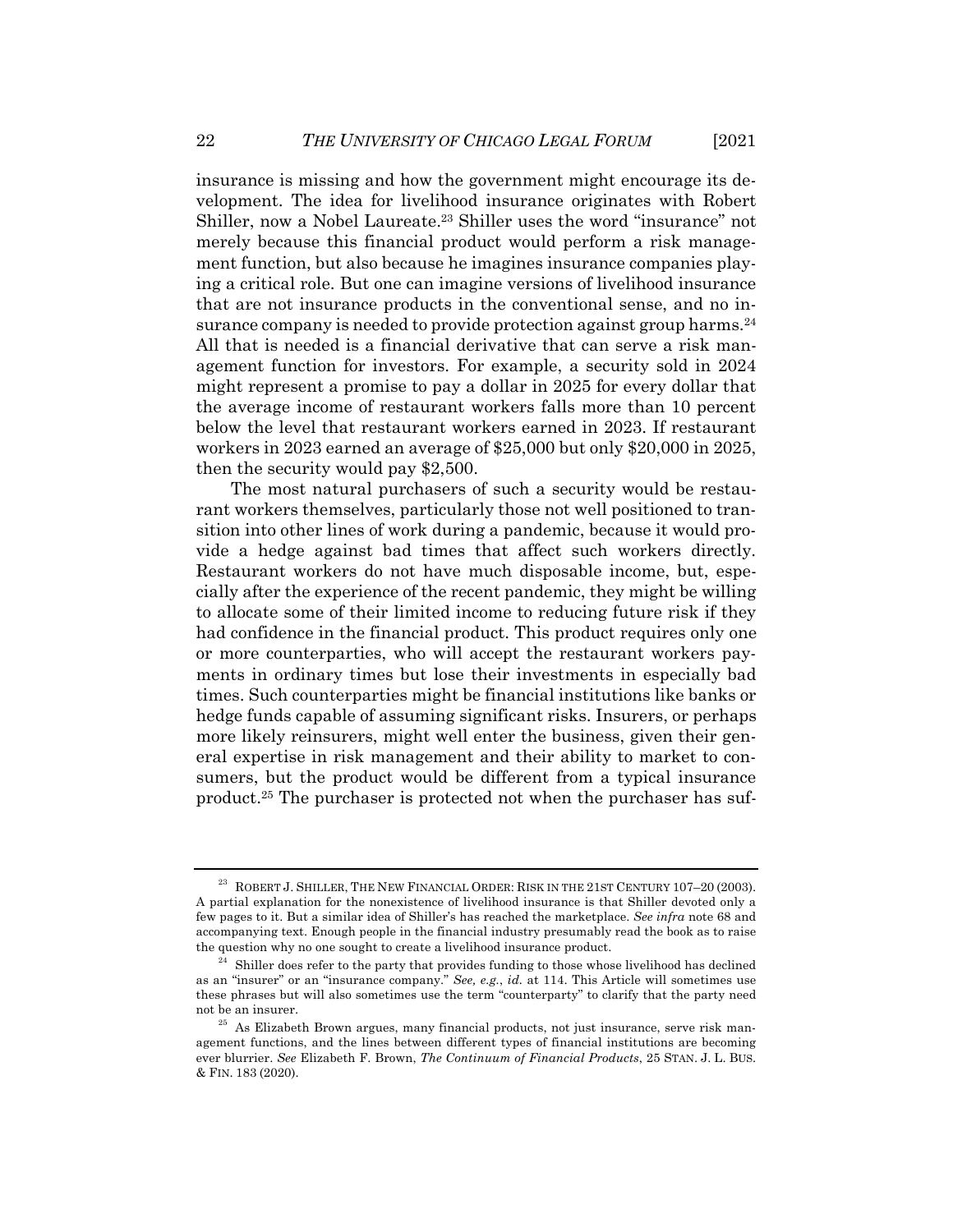fered an individual loss, but when there is a loss to the person's *livelihood*, that is to the group of people in roughly the same line of work. Financial products might even be based more narrowly on restaurant workers in a particular geographic region to better target risk.

There is an obvious disadvantage of livelihood insurance relative to ordinary insurance: that it does not consider individual circumstances. A restaurant worker whose income improves during the pandemic will receive as much money as one who loses her job and is unable to find new work. But this disadvantage highlights several advantages. First, livelihood insurance entails no moral hazard. A livelihood insurance security's payoff will be independent of any one worker's income, and so that worker maintains every incentive to adapt as best possible, for example by switching to restaurant delivery.<sup>26</sup> Second, livelihood insurance similarly avoids the problem of adverse selection. With livelihood insurance, the risk to an entire industry is unlikely to be better known to insureds than to insurers, and thus adverse selection will not be a concern. Third, and perhaps most importantly, livelihood insurance is a low transactions cost product. Neither claims adjustment nor underwriting is necessary. Because their own individual loss is irrelevant, holders of livelihood insurance cannot commit claims fraud, the costs of which will thus not be passed along to policyholders in general. As long as there is sufficient competition among potential counterparties, the expected payout should be equal to the cost of the livelihood insurance minus the cost for the counterparties of bearing risk. And because the securities could be tradable, a restaurant worker who owns such a security would not need even to wait for the end of the period to receive compensation. Taken in total, these advantages suggest that livelihood insurance will be preferable to conventional insurance products when losses will be especially highly concentrated.

It might seem that a livelihood insurance payout would be conditioned at least on a finding that a pandemic has occurred. Certainly, it would be possible to design a policy along these lines, providing for payouts in the event that some group of workers suffer a loss of income after a pandemic but not if they suffer a loss of income after some other event. Such a policy, however, seems demonstrably inferior. What individuals ultimately care about is whether they face loss of income out of their control, not simply whether they face loss of income from some source that happens to be highly salient given the recent pandemic. They are thus better off with partial protection against a wide range of

 $26$  Shiller, writing with Allan Weiss, makes a similar point in writing about home value insurance. *See* Robert J. Shiller & Allan N. Weiss, *Home Equity Insurance*, 19 J. REAL ESTATE FIN. & ECON. 21 (1999).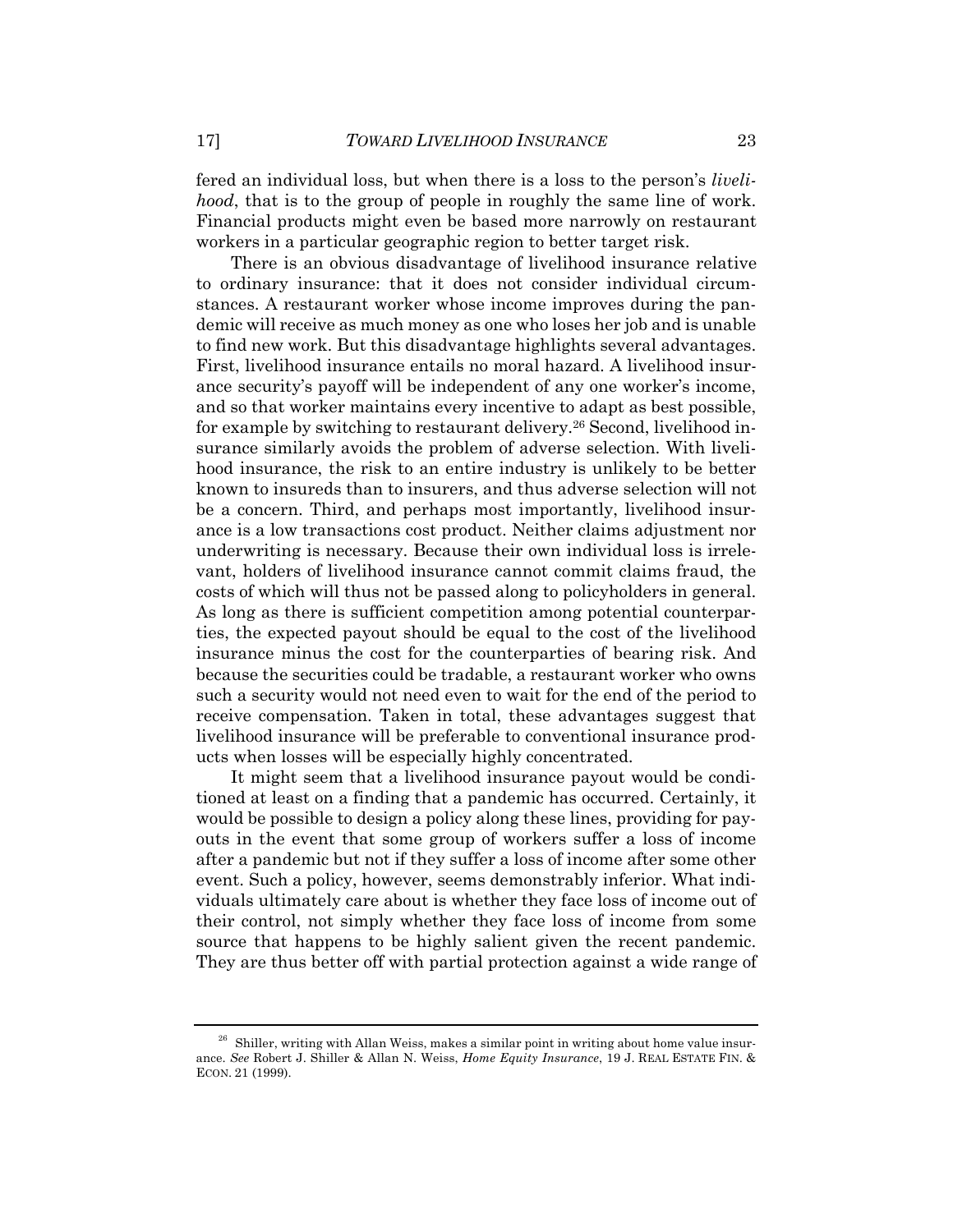hazards than greater protection against a single hazard, equal in expected value terms. Ideally, livelihood insurance therefore need not be limited to any particular hazard to a livelihood. If, for example, a revolution in robotics puts restaurant workers out of work en masse, or if diners simply unexpectedly decide that they prefer HelloFresh, livelihood insurance should pay out. Livelihood insurance can protect not only against pandemics but also against technologically induced market change or against regional economic decline.

None of these policies would need to be contingent on any particular type of economic catastrophe occurring. A different sort of condition on livelihood insurance is conceivable, however. Under a hybrid approach, an insured would receive a payout only if there is a decline in the income of the group *and* the individual also suffers some loss. For example, a policy might be conditioned on involuntary loss of employment or perhaps even on individuals' taking steps to find new employment. Indeed, this is Shiller's original vision for livelihood insurance and explains his use of the word "insurance." The argument for such an approach is that the insurance payouts are more targeted to those who have suffered. Whenever someone receives a windfall, in the form of an unneeded livelihood insurance payment, risk-bearing could be better achieved by distributing the payment entirely to those who have suffered a decline in income. But this greater targeting comes at significant cost. There will need to be ex post evaluation of loss and, worse, underwriting to price insurance based on risk classification. Adverse selection will re-emerge, as employees most likely to be dismissed in a downturn will be most likely to produce coverage, and so will moral hazard, with the prospect of a payout giving employees reduced incentive to hold on to their employment or seek a new job.

Perhaps a hybrid approach may still be justified, but the case must then be that there are economies of scope in delivering livelihood insurance in combination with an economically separate product that transfers wealth from relatively fortunate individuals in a profession to relatively unfortunate ones. This Article will depart from Shiller in considering a livelihood insurance product that is independent of individual circumstances because that allows focus on how livelihood insurance differs from traditional insurance. Hybrid designs will necessarily increase transactions costs, moral hazard, and adverse selection relative to pure livelihood insurance, and whether that is a worthwhile improvement to livelihood insurance is a second-order question.

This account of the virtues of livelihood insurance is subject to the \$20 bill counterargument:<sup>27</sup> If livelihood insurance makes so much

<sup>27</sup> *See, e.g.*, *The \$20 Bill on the Sidewalk*, FINANCING EFFICIENCY (Oct. 19, 2011), https://financingefficiency.wordpress.com/2011/10/19/the-20-bill-on-the-sidewalk/ [https://perma.cc/ME6B-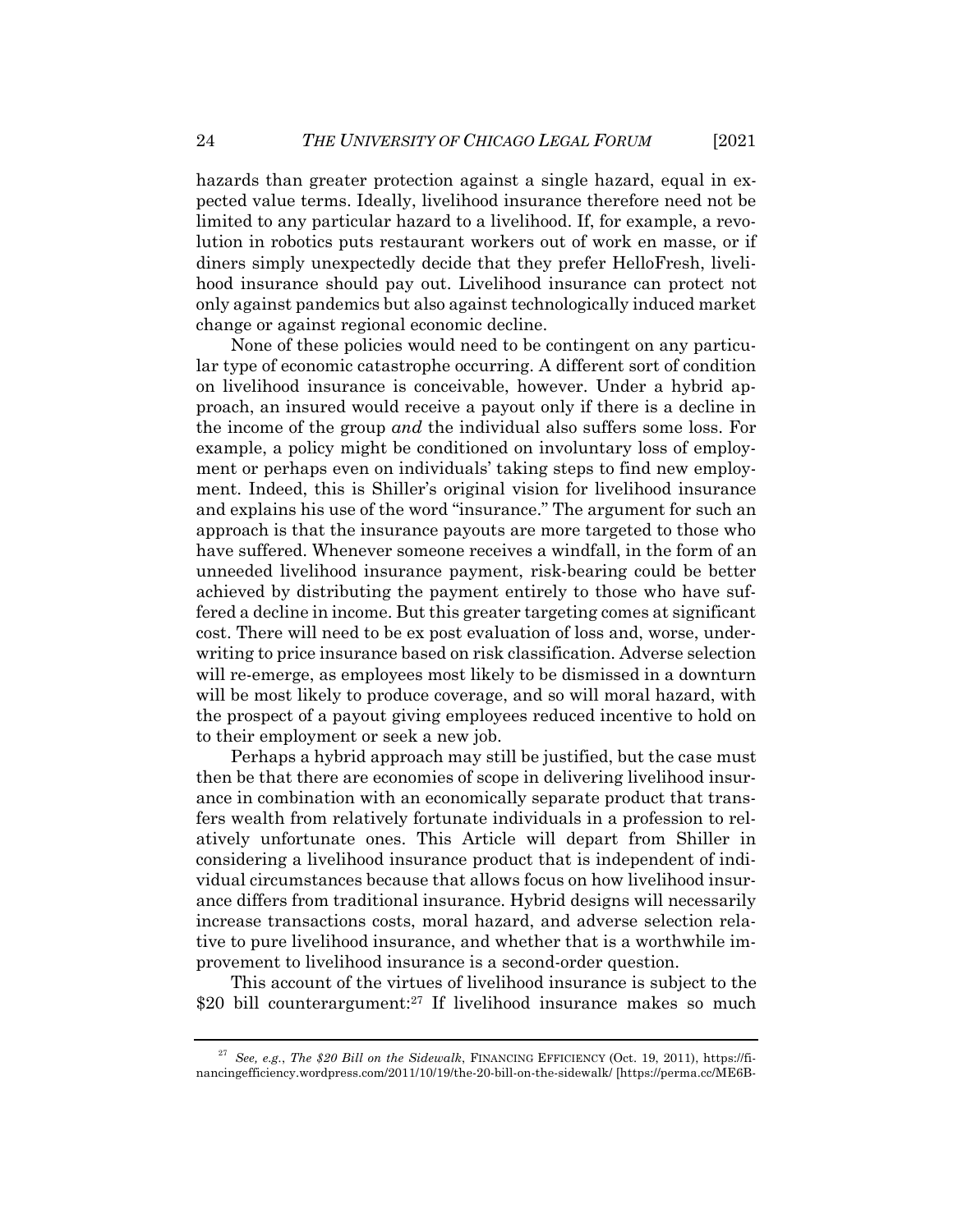sense, why doesn't it exist already? It can't be that no one has conceived the idea. Shiller thought of it, and he was successful in shepherding a related risk reduction product, financial derivatives tied to real estate values in particular regions, into the marketplace.28 The purpose of this Article is not so much to advertise the virtues of livelihood insurance as to ask why it does not exist and what role the government might have in fostering markets for livelihood insurance. Livelihood insurance may be difficult to foster, even if it could thrive at scale.

Part of the problem is consumer knowledge. Consumers may not understand livelihood insurance. Few will have read Shiller, and few will be willing to be among the first to purchase a new form of financial product. Lack of consumer knowledge is not the entire problem, though. On the supply side, finance companies have little incentive to build market share. If the product becomes successful, it will become a commodity, producing for the first movers temporary quasi-rents rather than permanent rents. There is little reason to invest in a large advertising campaign for kale if one can't corner the kale market. The challenge on the demand side compounds the challenge on the supply side. Livelihood insurance, like kale, would be good for consumers, but consumers don't always invest in what's good for them, especially if they do not know if it really is good for them. Even knowledgeable consumers might avoid kale until it becomes a fad, and so too with livelihood insurance. Consumers are conventional. The irrationalities of behavioral economics play a role, including regret aversion.<sup>29</sup> With high probability, consumers will regret their purchase of livelihood insurance. Purchasing a risk management product that proves unnecessary reduces consumers' welfare relative to others, and people care about relative income.30

The absence of strong markets in livelihood insurance is thus not surprising, and although this absence does not decrease the normative case for livelihood insurance, it highlights the challenge that the government faces in encouraging development of markets. Yet, if these obstacles to developing a market could be overcome, then livelihood insurance could spread quickly.

UNHR] (discussing the joke in which an economist denies that there could be a \$20 bill on the sidewalk because someone else would have picked it up already).

 $28$  Shiller, however, acknowledges that the vast majority of those who would benefit from such a product have not purchased it. *See* Frank J. Fabozzi et al., *A 30-Year Perspective on Property Derivatives: What Can Be Done to Tame Property Price Risk?*, 34 J. ECON. PERSP. 121, 136–41 (2020) (ascribing blame to technical challenges and regulatory issues).

<sup>29</sup> *See generally* Graham Loomes & Robert Sugden, *Regret Theory: An Alternative Theory of Rational Choice Under Uncertainty*, 92 ECON. J. 805 (1982).

<sup>30</sup> *See, e.g.*, Shane Sanders, *A Model of the Relative Income Hypothesis*, 41 J. ECON. EDUC. 292 (2010) (providing an overview of evidence for the hypothesis that individuals care about relative income).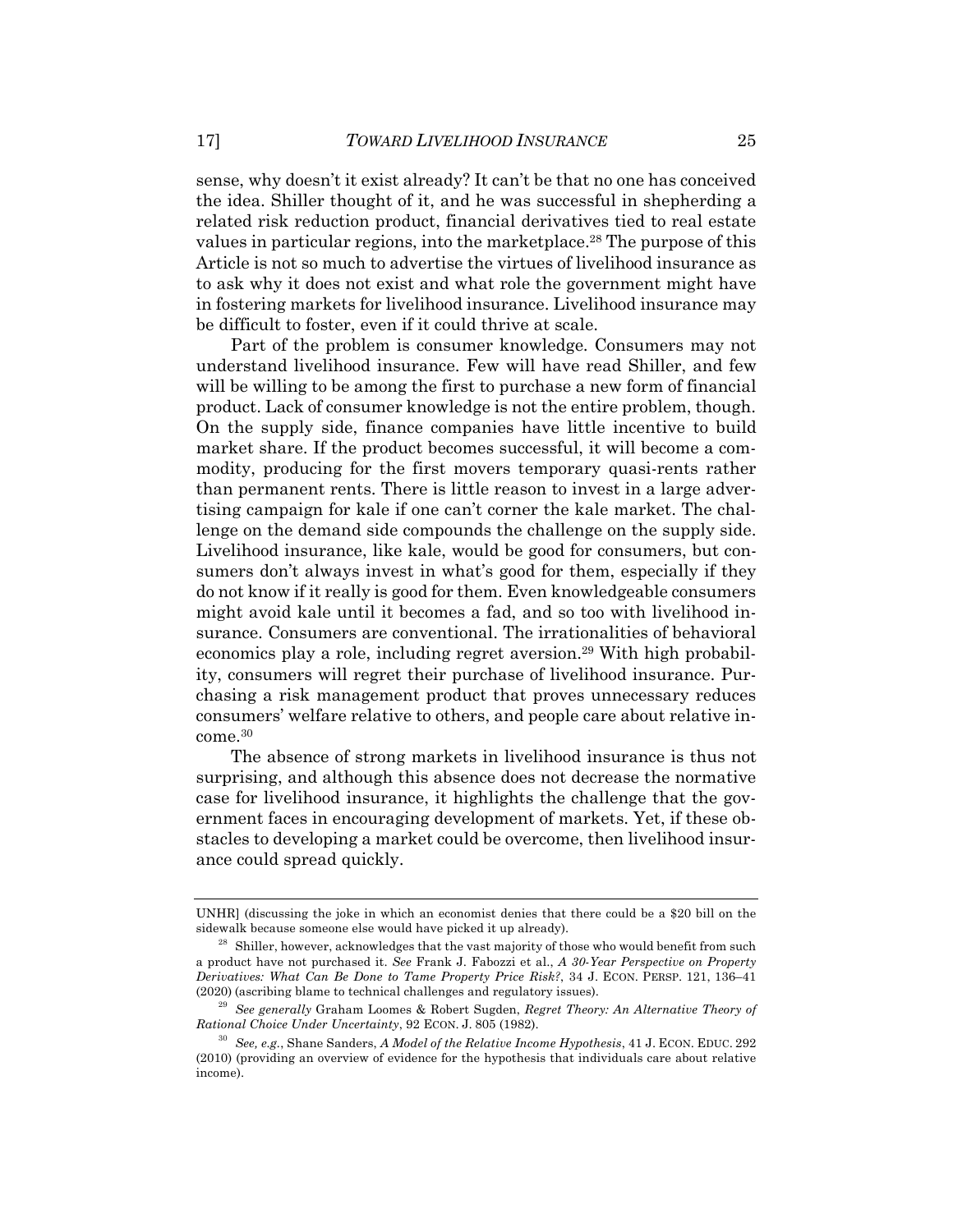Thus, the paradox: Livelihood insurance, once understood in general terms by consumers, is so simple that markets for it could be competitive, but until then, there is no reason for anyone to provide or demand it. The Article's primary ambition is thus to consider what the government can do to foster such markets. Fortunately, there is much that the government can do at potentially lower expense for any increment of protection than proposals for conventional insurance would entail. A modest role is for the government to produce information, such as indices of the income of individuals in particular livelihoods, nationally and in particular regions. The government's role as recipient of tax returns makes it far more capable of doing this than any private actor that would need to use surveys, and the government's numbers would be more trustworthy. This simple information collection role addresses the danger that counterparties will manipulate numbers to prevent payouts.

Once the government serves as the repository of the data that would determine when payouts need to be made and also has ensured solvency of the payors, it is but a modest step, though not a trivial one, for the government to host a marketplace where consumers can purchase such insurance. Such a marketplace could improve consumers' confidence in products and ability to shop among them. The marketplace for health insurance under the Affordable Care Act produces similar benefits. Because livelihood insurance is a much simpler product, a marketplace should be much easier for the government to maintain and consumers to navigate. In effect, the government would be serving as a market maker operating a prediction market.

Yet a further step would be for the government to subsidize the markets. The prospect of subsidy is already under consideration in proposals for pandemic insurance of a more conventional kind,<sup>31</sup> but the case for subsidy is stronger with livelihood insurance. The argument is that the subsidy is needed in the short term to familiarize consumers with and to encourage first adopters of a new form of financial product. Such a subsidy need not be permanent, and authorization legislation could include a phaseout. Ideally, the subsidy would be in the form of an explicit discount to consumers, rather than in the form of a promise to cover part of any potential losses by insurers, though political economy considerations may make it easier for the government to subsidize payouts rather than consumer payments. To be sure, conventional pandemic insurance could be temporary as well. But there is no reason to believe that consumers need acclimatization to such insurance, and

<sup>31</sup> *See supra* note 16 and accompanying text.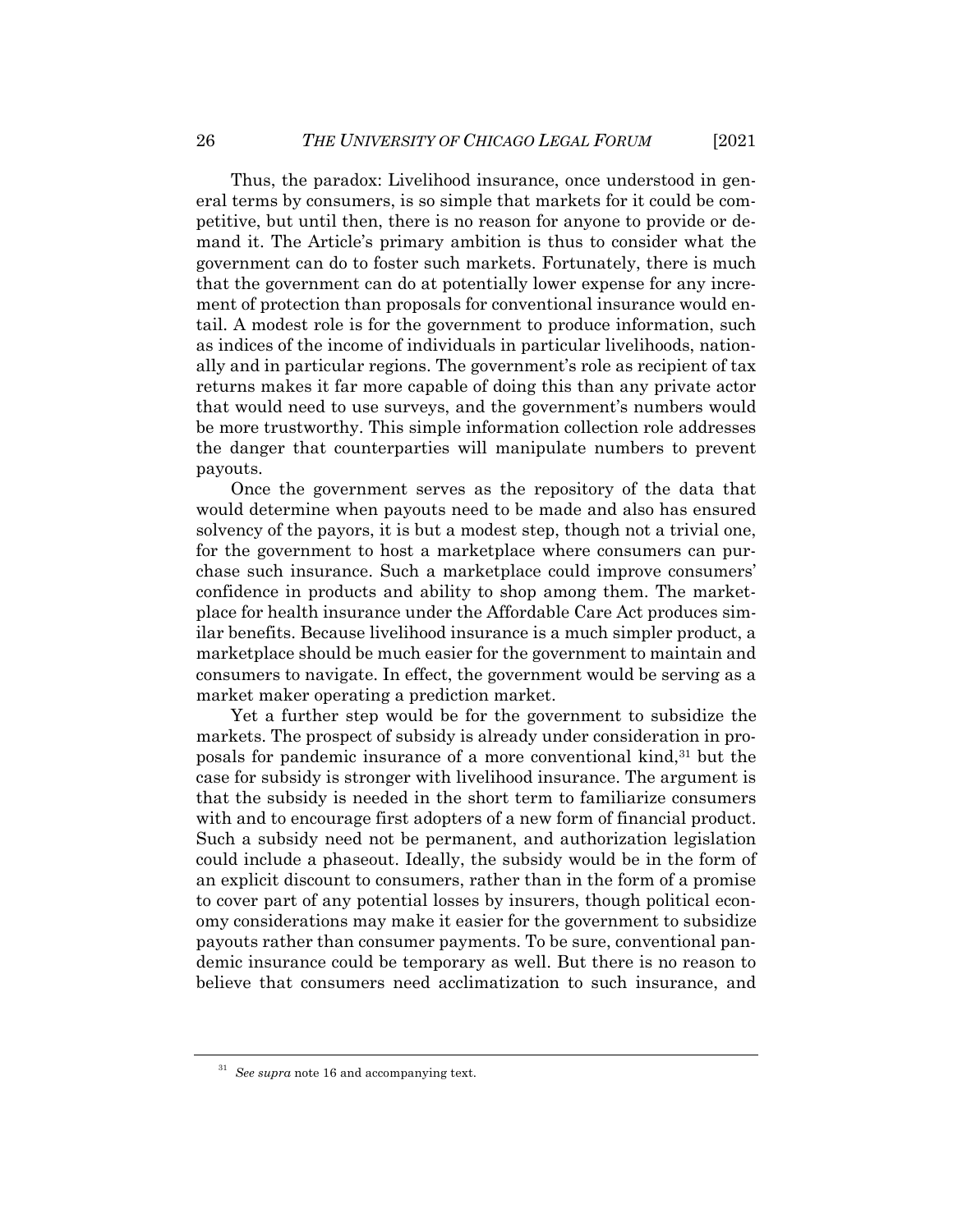there is thus every reason to expect that subsidies of conventional insurance would need to remain in place. There is no guarantee that livelihood insurance will thrive with a temporary subsidy, but it may be a worthy experiment even to someone skeptical of government provision of financial services.

One could imagine a much more aggressive governmental role in encouraging livelihood insurance. Most obviously, the government could mandate the purchase of livelihood insurance, much as the government (albeit currently without penalty<sup>32</sup>) mandates the purchase of health insurance.<sup>33</sup> The proposal for a mandate recognizes that in its absence, people may not be willing to purchase insurance because they expect that, come crisis, the government will assume the role of social insurer. Even if this proposal were politically feasible, however, it runs into a formidable practical problem: Individuals who purchase livelihood insurance only because they are compelled to do so would still presumably have significant freedom to choose *which* livelihood insurance product to purchase, and they are thus likely to purchase products that with high probability will return the consumers' initial investments but that will perform less effectively in more dire circumstances. For example, a livelihood insurance product might pay *whenever* a livelihood's performance falls below some very high expectation, but the payouts would be small. The problem is akin to an issue with health insurance. If the government requires but does not define "health insurance," then those who do not want to buy health insurance might instead buy a product that reimburses little in the event of health emergencies but a lot for routine care. If the government were to mandate livelihood insurance, consumers might follow a similar strategy.34 Thus, the government would likely need to require consumers to choose brokers, who in turn would select the products, subject to a fiduciary duty.

The Article proceeds as follows. Part II describes Shiller's original proposal, focusing on some issues in the design of a livelihood contract, such as what the duration of protection should be and whether payouts should depend on an individual insured's own economic performance. It then considers both demand- and supply-side obstacles to emergence of

<sup>32</sup> *See* I.R.C. § 5000A(c) (2018) (setting the amount of an alternative tax at zero).

<sup>33</sup> *See generally* Nat'l Fed'n of Indep. Bus. v. Sebelius, 567 U.S. 519 (2012) (upholding the constitutionality of the Affordable Care Act and its insurance mandate).

 $34$  A theoretically rational reason for consumers not to want to buy such insurance is that the government may end up helping consumers who do not help themselves. *See, e.g.*, James M. Buchanan, *The Samaritan's Dilemma*, *in* ALTRUISM, MORALITY AND ECONOMIC THEORY (E. Phelps ed., 1975). Given the small degree to which the government in fact has been willing to cushion economic shocks, however, the Samaritan's Dilemma may be a minor consideration to a rational consumer. The recent pandemic might be seen as an exception, but the government's total spending amounted to a relatively small portion of total losses, and much of it was received by individuals who hadn't lost anything.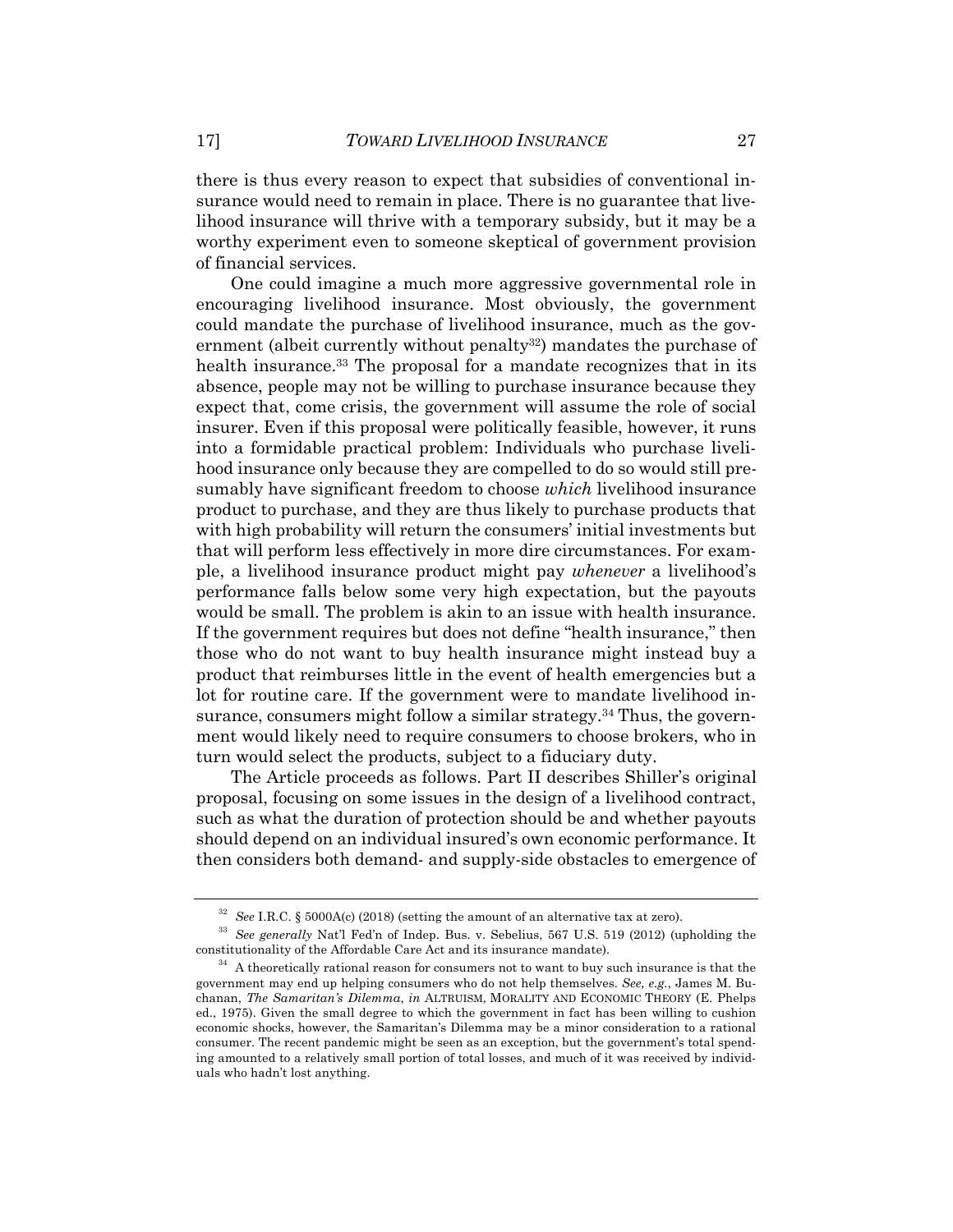a livelihood insurance market. The problems are linked. Because consumers do not currently demand a product that they do not understand, what is needed are producers willing to invest in consumer education, but because it is easy to compare competing proposals on price, there may be little incentive to do this. Thus, if a livelihood insurance market is to emerge, at least in the near future, it will probably require governmental intervention. Part III considers how such intervention might work. The most aggressive form of intervention, a universal insurance mandate, might be difficult to implement and in any event is not politically enactable. But the government could jump-start the market by taking on more modest responsibilities.

#### II. SHILLER'S VISION AND OBSTACLES

Shiller unveiled his vision for livelihood insurance in his book, *The New Financial Order: Risk in the 21st Century*. <sup>35</sup> Before unveiling this proposal, Shiller identifies a problem to which livelihood insurance is one response. The problem is that market capitalism, especially in an era of technological change, "can be unforgiving, mercilessly tossing out people when they are no longer productive."36 Shiller does not accept that displaced workers will necessarily be able to shift easily into alternative employment, suggesting that an increasing proportion of workers may have zero marginal product, meaning that no one would hire them at any salary.37 Meanwhile, in the digital era, capitalism increasingly has become winner-take-all, making it ever more important both to furnish incentives to try to make products and services that are winners and to help losers.38 Globalization heightens the possibility of creative destruction.39 Risk-taking benefits society as a whole, however, and individuals may be more willing to take risks if institutions can cushion failed risks.40

Modernity may bring not only more possible sources of risk, but also new tools for management of risk. Shiller places the development of these tools into historical perspective, noting that improvements in information storage technology did not begin only with the development of the internet. Information, after all, has long been capable of being stored on paper, but the cost of such storage has greatly decreased over

<sup>35</sup> SHILLER, *supra* note 23.

 $^{36}\,$   $Id.\;$  at 45.

<sup>37</sup> *See, e.g.*, Tyler Cowen, *Zero Marginal Product Workers*, MARGINAL REVOLUTION (July 19, 2010), https://marginalrevolution.com/marginalrevolution/2010/07/zero-marginal-product-workers.html [https://perma.cc/5QXD-64XZ].

<sup>38</sup> SHILLER, *supra* note 23, at 51–53.

 $^{39}\,$   $Id.$  at 53–55.

<sup>40</sup> *Id.*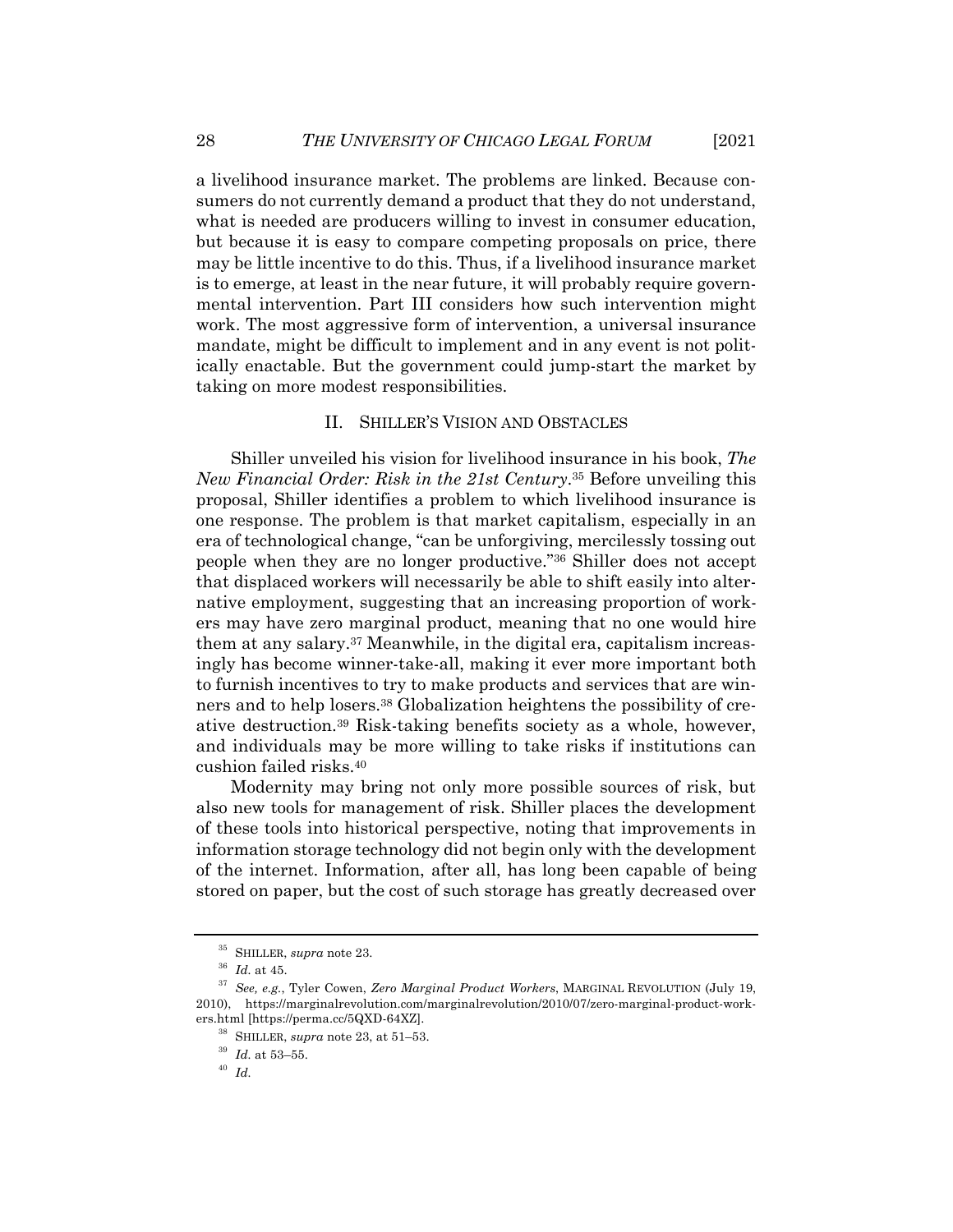the centuries.41 The cost of transmission of information also fell continuously well before the digital age; though it may seem that the price of postage stamps always rises, in real terms (and especially when adjusting for the overall size of the economy) the cost of sending a letter has fallen dramatically over time.<sup>42</sup> Still, modern databases<sup>43</sup> and innovations such as electronic money (which Shiller cites despite writing years before the development of Bitcoin),<sup>44</sup> considerably facilitate the tracking of risk-related information. The financial industry, meanwhile, has developed technologies allowing for the exchange of risks,<sup>45</sup> with modern auction and finance theory providing guidance about just how an individual can reduce risk.

Shiller's book focuses not just on risk to livelihoods but highlights instead the wide range of risks to which finance may need to respond. There can be risk to entire countries, as a result of economic recessions or depressions.46 There can also be risk to groups of people within countries, not only groups associated with particular occupations. For example, Shiller cites a study by Joshua Angrist, finding that after the Vietnam War draft lottery, people with lottery results making them especially likely to be drafted years later earned as much as 15 percent less than those whose results make them especially unlikely to be drafted.47 This exemplifies the possibility that calamities that entirely spare few may nonetheless have widely distributed burdens, and some may find economic opportunity in war or other disasters.48 Much the same could be said of pandemics, though they receive no mention in Shiller's writing, which benefit few but impose their burdens highly unequally.49

This Section considers Shiller's vision in more detail, addressing what the provisions of a livelihood insurance might be and whether livelihood insurance's payoffs should depend in part on the welfare of the particular insured. Although Shiller argues that livelihood insurance should only cover those who have suffered individual losses, there may be benefits to versions of livelihood insurance whose payoffs are entirely

 $^{41}\,$   $Id.\,$  at 69–70.

<sup>42</sup> *Id.* at 70.

 $^{43}\,$   $Id.\;$  at 72–73.

 $^{44}$   $\,$   $\!d.$  at 73–74.

 $^{45}\,$   $Id.\;$  at 75–76.

<sup>46</sup> *Id.* at 59–61.

<sup>47</sup> *Id.* at 62 (citing Joshua Angrist, *Lifetime Earnings and the Vietnam Era Draft Lottery: Evidence from Social Security Administrative Records*, 80 AM. ECON. REV. 313 (1990)).

<sup>48</sup> *Id.* at 63–64.

<sup>49</sup> *See, e.g.*, Max Fisher & Emma Bubola, *As Coronavirus Deepens Inequality, Inequality Worsens Its Spread*, N.Y. TIMES (Mar. 16, 2020), https://www.nytimes.com/2020/03/15/world/europe/coronavirus-inequality.html [https://perma.cc/3XZS-7RFT].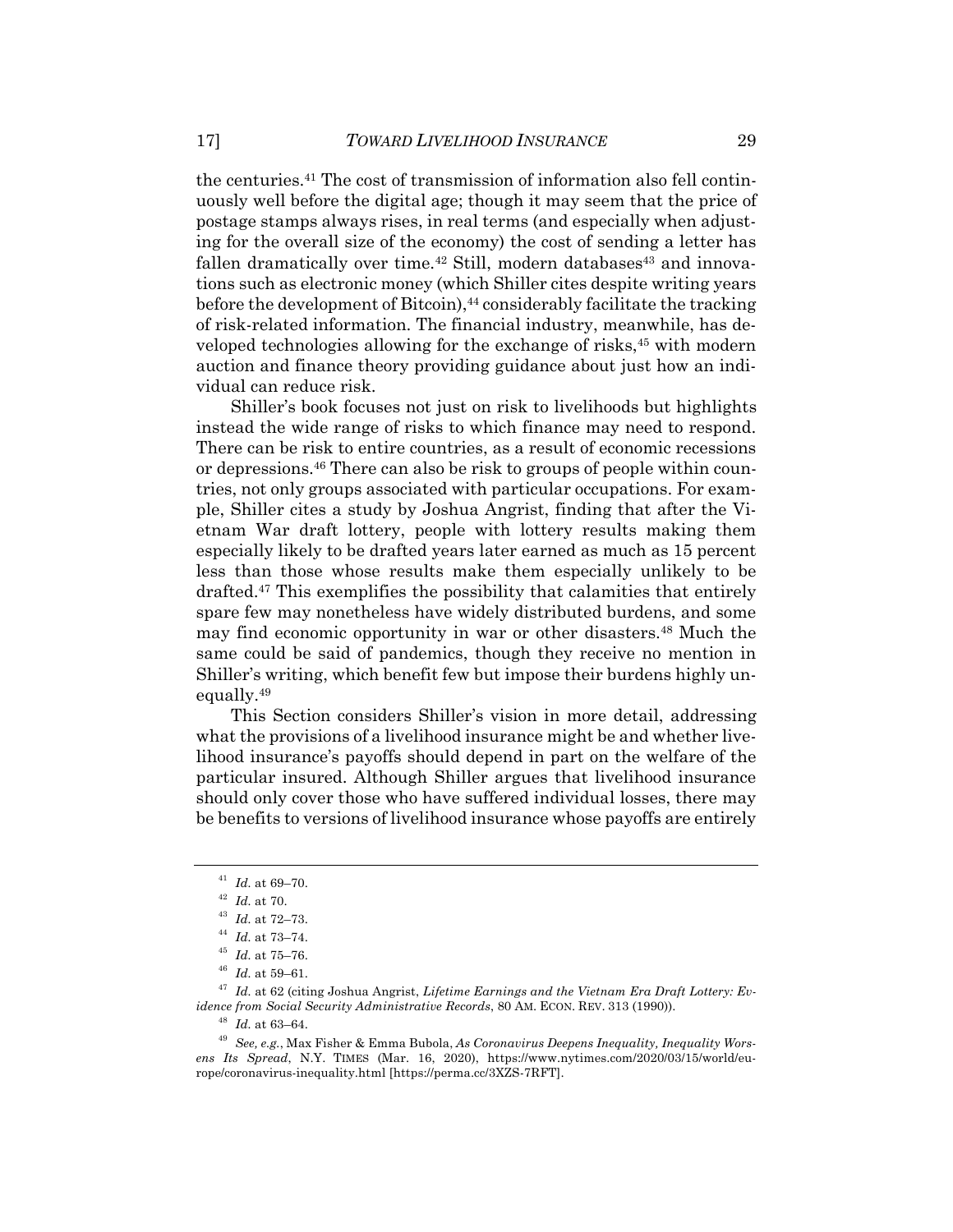independent of individual performance. This Section then considers both demand- and supply-side obstacles to the development of livelihood insurance. Central to both the demand- and supply-side challenges are informational problems. If consumers do not have sufficient information to recognize the potential value of livelihood insurance in general and specific livelihood insurance policies in particular, then suppliers will need to invest in informing consumers, but suppliers may not be able to educate consumers about how simple livelihood insurance is without also alerting consumers to alternative suppliers of the same financial product.

### A. The Vision

Shiller's proposal for livelihood insurance emerges in his brief Chapter 8, titled "Insurance for Livelihoods and Home Values,"50 alongside a proposal for insuring regional real estate values that has had more, though still limited, success. The proposal is animated by an example of a biochemist considering whether to specialize his career in recombinant DNA technology.<sup>51</sup> The choice turns out to be an interesting one today given the role of such technology in research on vaccines that promise to end the current pandemic.52 Shiller's emphasis is on the risk facing the researcher, but that risk is linked to risks facing society; for society to be able to develop innovative technological solutions to problems such as viruses, it must be able to induce individuals to become scientists and focus their energies on uncertain research programs. "Recombinant DNA technology," Shiller notes, "may be fundamental to our economy, or it may be a disappointment."53 A researcher may spend years working in the field, only to be faced with a biotechnology bust, resulting in lower incomes or perhaps even a need for retraining.54

# 1. The contract

The risk faced by the recombinant DNA scientist is not well addressed by insuring against a single cause, even if one could envision some discrete events, such as successful development of a competing technology, that would reduce the relative value of the recombinant

<sup>54</sup> *Id.* at 109.

<sup>50</sup> SHILLER, *supra* note 23, at 107–20.

 $^{51}\,$   $Id.$  at 107.

<sup>52</sup> *See, e.g.*, Ricki Lewis, *How the Various COVID Vaccines Work*, DNA SCI. (Sept. 10, 2020), https://dnascience.plos.org/2020/09/10/how-the-various-covid-vaccines-work/ [https://perma.cc/8GDA-BLQU].

<sup>53</sup> SHILLER, *supra* note 23, at 108.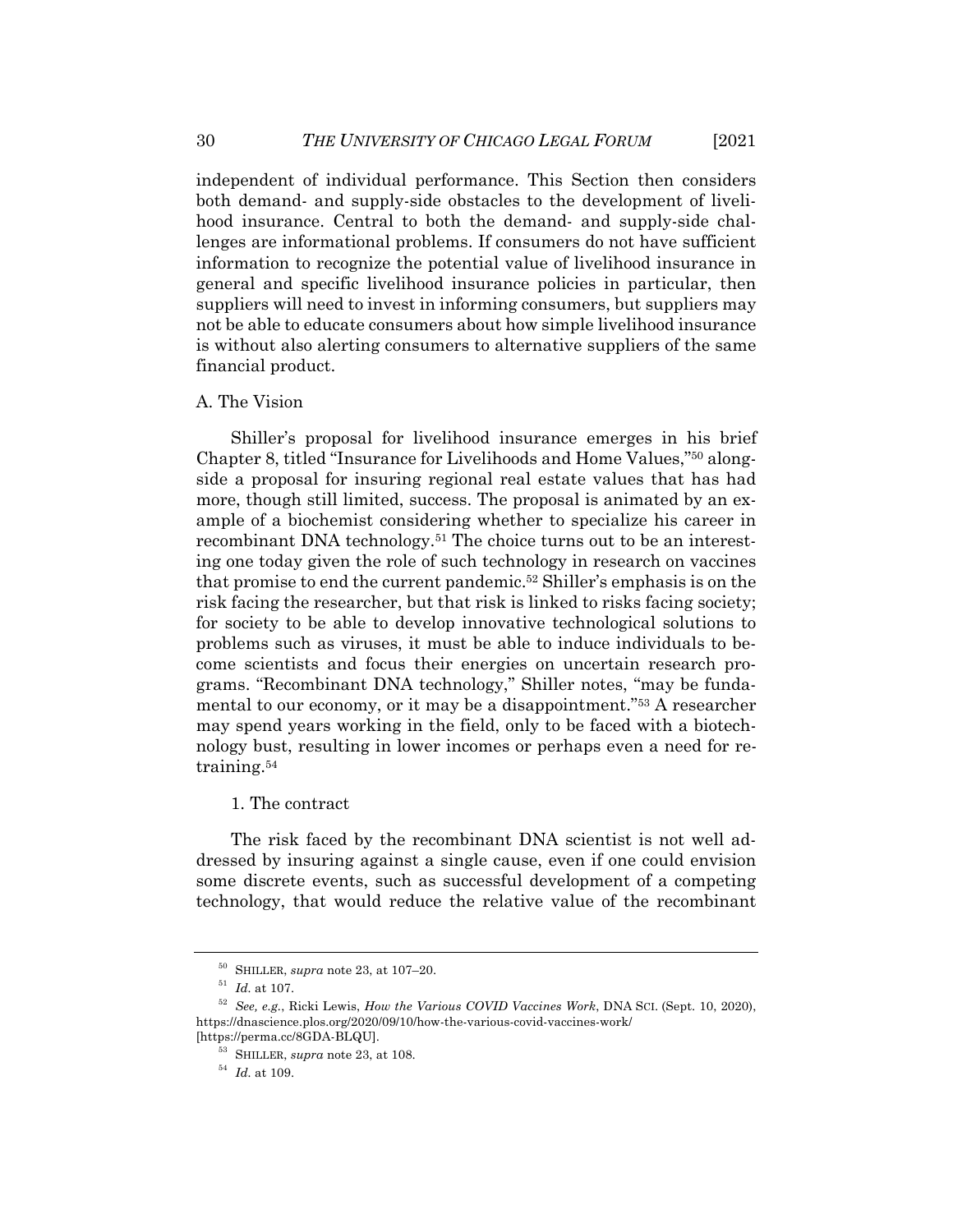DNA researcher's skills. Thus, perhaps the most defining feature of livelihood insurance is that it "would cover losses to livelihoods from *all* causes."55 It does not matter *why* a particular field may have turned out to be a poor choice. One could imagine, for example, that researchers could prove a victim of their own success, making recombinant DNA techniques so useful and easy to apply that the expertise of the recombinant DNA scientist is no longer necessary, in much the same way that a cure for a particular disease might put many doctors out of work. Whether researchers suffer as a result of their field's successes or as a result of their field's failures, or simply for some other reason such as change in academic fashions or oversupply of researchers, a financial loss may result. That does not mean that researchers would be indifferent between different sources of financial problems. Researchers may care about their reputation and their contribution to the welfare of the world as much as their income. Insurance products, however, generally seek to minimize unpredictability in income rather than uncertainty in total welfare.

Shiller complicates his story, however, by envisioning an insurance contract whose payout depends not only on the overall success of the field, but also on individual welfare. His initial description of the policy seems to make it contingent only on the performance of the broad group of recombinant DNA scientists: "[A] policy for recombinant DNA technologists could pay to the covered person 50 percent of the decline in the income of the average person who has started working in the field (and who continued to work, though not necessarily still in the field, or has gone back to school for retraining) below a specified lower level for the income."56 A critical feature of such a policy is that the index is based on a group, and the group is defined as those who *started* working in the field. This is important, because harm depends in part on the degree to which individuals may adapt by pursuing other fields. If, for example, recombinant DNA technology fails, but it turns out that the skills of the technologists are readily transferable to nanochemistry, then the livelihood loss should be seen as small. The financial loss is not the reduction in salary in the recombinant DNA field but the reduction in employability of recombinant DNA scientists.

Shiller's example of the recombinant DNA scientist highlights one critical difference between the risk protected by livelihood insurance and the risks covered by most other forms of insurance, and it is a difference that makes livelihoods more difficult to insure. A lucky or unlucky choice of livelihood can have repercussions throughout one's life. One can easily purchase fire insurance for just the next year. Perhaps

 $\,$   $55$   $\,$   $Id.$  at 111.

<sup>56</sup> *Id.* at 113.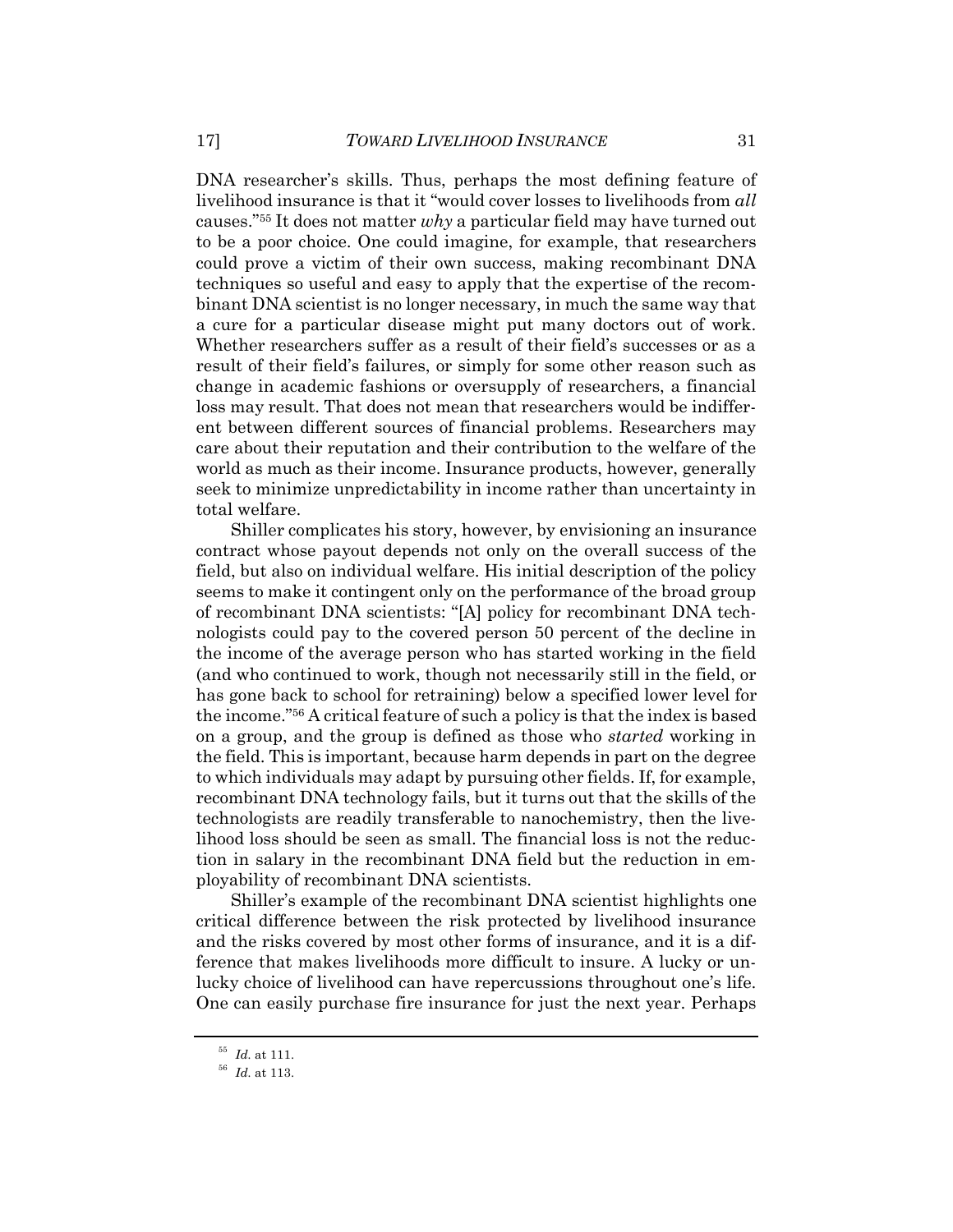the fact that one's house did not catch fire in the previous year might have some actuarial relevance to the pricing of the next year of fire insurance, and certainly drivers who rack up tickets and fender-benders will face higher premiums as a result. But one's susceptibility to fires and moving violations is at least partly in one's control. If one tried to buy livelihood insurance on an annual basis, however, one would be protecting oneself only from a small portion of the risk. If a new technological development suddenly makes recombinant DNA technology irrelevant, then one might expect an insurance rebate the following year, but most of the loss would be felt in subsequent years, and an insurer on an annual basis would adjust premiums appropriately. A technology may gradually rise and decline in apparent usefulness in a random walk rather than prove itself or fail suddenly, but insurance will protect only against vicissitudes relative to value at the beginning of the year.

Still, livelihood insurance might provide some value if limited in duration to a year or two. First, the current pandemic illustrates that individuals may suffer a great deal even from nonpermanent livelihood shocks. Perhaps the restaurant industry will return more-or-less to normal in a year or so, but it has suffered a temporary decline. Even a livelihood insurance policy purchased in 2019 but limited to 2020 would have provided individuals in affected professions considerable risk-reduction value.

Second, while lifetime protection might make sense for Shiller's hypothetical recombinant DNA scientist, it may not be the appropriate duration of coverage for everyone. Someone working in the restaurant industry, perhaps while enrolled in graduate school, for just a couple of years might not need lifetime protection. Restaurant work requires less of a development in human capital than recombinant DNA work, and thus the appropriate duration of coverage is shorter. Shiller's example highlights the potential of livelihood insurance to afford risk management for large lifelong risks, but the pandemic demonstrates the usefulness of livelihood insurance over shorter time scales.

Third, people can adapt to gradual changes in livelihood, even for a lifelong risk such as that faced by a new recombinant DNA scientist. If it turns out that recombinant DNA technology is not quite as hot as its adherents hoped, then some scientists may continue to practice in the area, while others will move into new areas. If the failure of recombinant DNA technology manifests gradually, disappointed recombinant DNA scientists can gradually acclimate to a future in which they will have somewhat less income than they might have hoped, as so many people do. Even if failure manifests suddenly, with a failed experiment leading to mass layoffs of scientists, what is most urgent is replacing income that individuals count on in the short term. Longer term, individuals may be able to obtain new jobs or adjust their consumption. In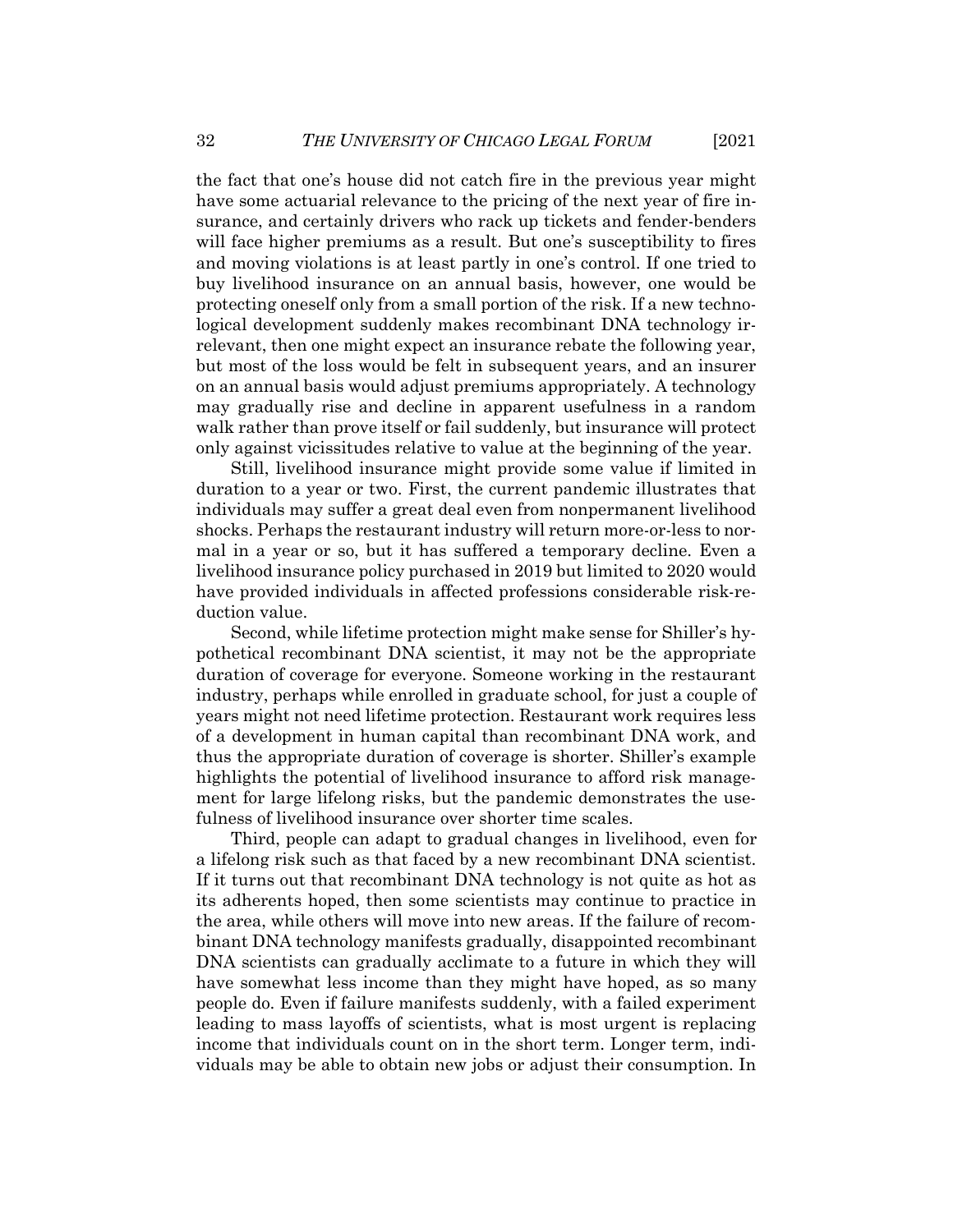principle, livelihood insurance can still provide protection for lifelong risks, but the pandemic highlights the burdens of sudden shocks.

Fourth and perhaps most importantly, a policy covering just a year or two would be much cheaper to purchase. Especially when livelihood insurance is initially introduced, it is critical that the commitment demanded of purchasers not be too large. A one-time purchase of sufficient livelihood insurance to last the rest of one's life might require a large percentage of one's annual income, and if few consumers are willing to commit to a new risk management product, even fewer will be willing to put up that much cash or take on a mortgage. Any effort to create a market for livelihood insurance will probably be more successful if focusing on relatively short-term coverage than on lifetime coverage. It might be tempting to try to achieve both goals at once: to sell policies for short periods of time but then to require insurance companies to renew policies at relatively low rates, much as health insurers are not permitted to discriminate on the basis of conditions that emerge during the period of health coverage.<sup>57</sup> But this would mean that anyone purchasing any coverage is required to buy with it an option to buy both more coverage and options for still more down the line. This would greatly increase the cost of coverage and likely make early experiments cost prohibitive. It also might become necessary to regulate the providers of livelihood insurance to make sure that consumers are sufficiently informed of large premium increases.

Shiller's simple example highlights another issue of contract design: When does a policy begin to make payouts, and what percentage of income loss is covered? Shiller's phrase "below a specified lower level for the income" indicates that if there is a modest decline in the income of the average recombinant DNA scientist, there will be no payouts. This number can be viewed as analogous to a policy deductible. But there is an argument that the policy should set the "specified lower level" to the current income of the group or perhaps to the expected income of the group in the relevant time period, that is that the policy should make payoffs even based on small amounts of loss. With that approach, the insurance would kick in even with just a modest decline in the welfare of recombinant DNA scientists. After all, a primary function of a deductible is to reduce moral hazard, but the beauty of livelihood insurance, at least if not dependent on individual income, is that it eliminates moral hazard. One might reasonably advise a consumer

<sup>57</sup> *See* 42 U.S.C. § 300gg-2 (2010). Even before the Affordable Care Act's passage, however, Congress had put in place various protections for policy renewals. *See generally* Jack A. Rovner, *Federal Regulation Comes to Private Health Care Financing: The Group Health Insurance Provisions of the Health Insurance Portability and Accountability Act of 1996*, 7 ANN. HEALTH L. 183 (1998).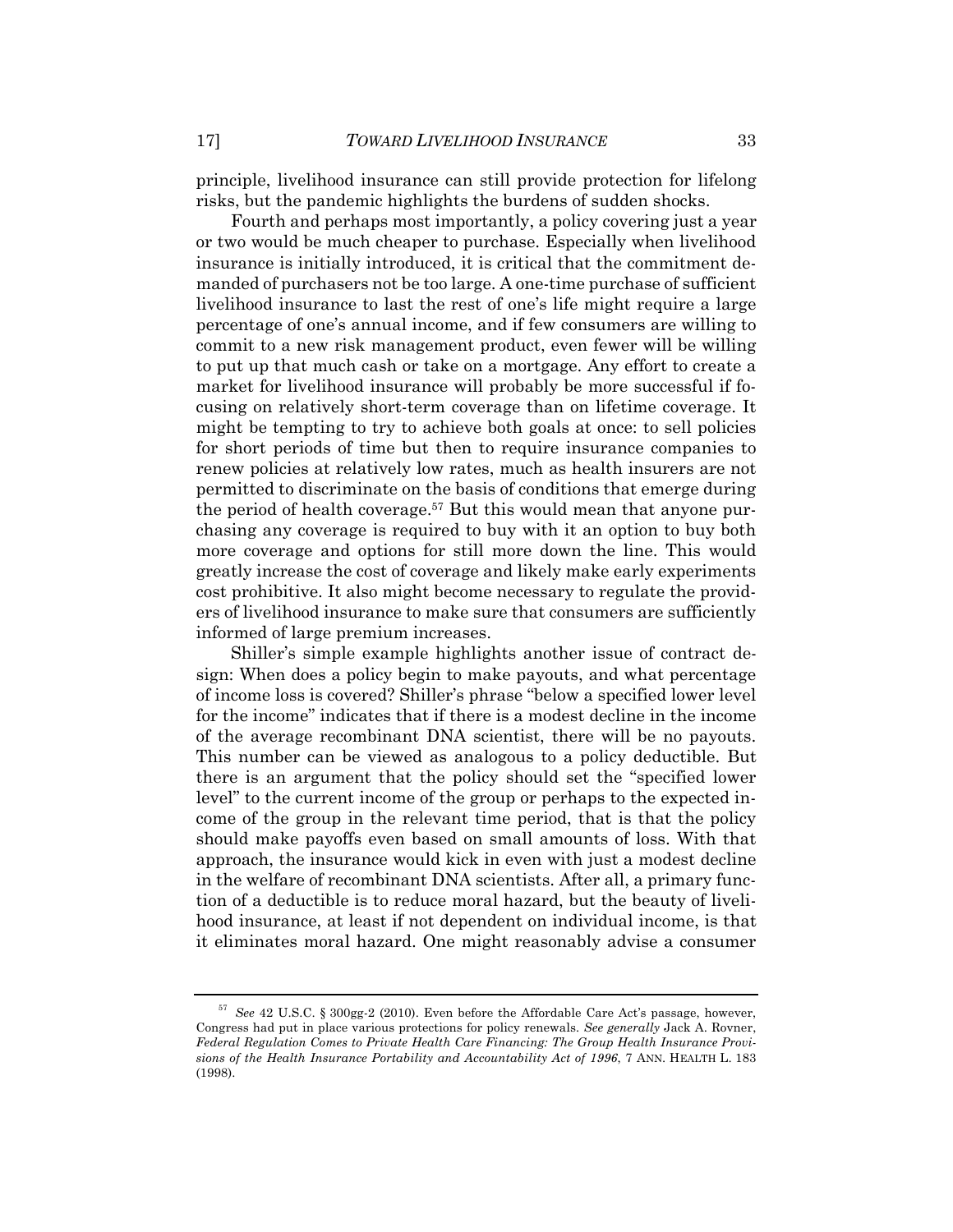facing a choice between a livelihood insurance policy that pays off beginning with the first dollar of group disappointment and one that kicks in only after a large shock to purchase the more inclusive policy. If we assume that the expected payout of livelihood insurance is very close to the cost of buying such insurance, a consumer can better smooth out risk by paying whatever it costs to buy the policy that pays out as soon as group welfare falls short of expectations. A simple model suggests that it will be in the consumer's interest to raise the "specified lower level for the income," and pay an actuarially fair increase in premiums, until the level reaches expectations.

Yet this is likely to be a tough sell, particularly for a consumer unsure of whether to purchase livelihood insurance in the first place. A policy that pays off as soon as the group's income falls short of expectations is likely to be *much* more expensive than one that pays off its first dollar only once income falls dramatically short of expectations. About half the time, after all, expectations will not be met. If the "specified lower level" is set at a level where there is only, say, a one-in-ten or a one-in-twenty chance of any payout at all, premiums accordingly can be much lower. Many consumers are likely to compare a livelihood insurance product with the cost of other insurance products, such as fire insurance, and may erroneously conclude that the higher priced product is overpriced, not taking into account that there is a relatively high probability that the premiums will be paid back. Meanwhile, the actual value to a consumer of small amounts of livelihood insurance is low. Individuals can self-insure relatively small risks. In any year, a person may face risks from a car requiring unexpected repair, an unexpected medical expense, or a change in interest rates. Moreover, when the group's income falls slightly, the individual's income may or may not have fallen. Finally, there is no guarantee that livelihood insurance will be offered at actuarially fair rates, and if the rates are not actuarially fair, then one is best off insuring only relatively large losses. Any particular minimum group loss threshold will be arbitrary, but policies that pay out only when group income falls by 20 percent might be reasonable, especially when livelihood insurance is new.

Meanwhile, Shiller's imaginary policy covers "50 percent of the decline in the income of the average person who has started working in the field" in income. As Shiller words the policy, it appears that once the "specified lower level" is reached, then the recipient would receive half of the *entire* decline. In other words, there is a sharp discontinuity, as a tiny difference in group income will trigger reimbursement of half of the policy. A simpler alternative is for the policy to cover only declines in average income beyond the specified lower level. With this alternative, it does not matter what percentage of the additional income decline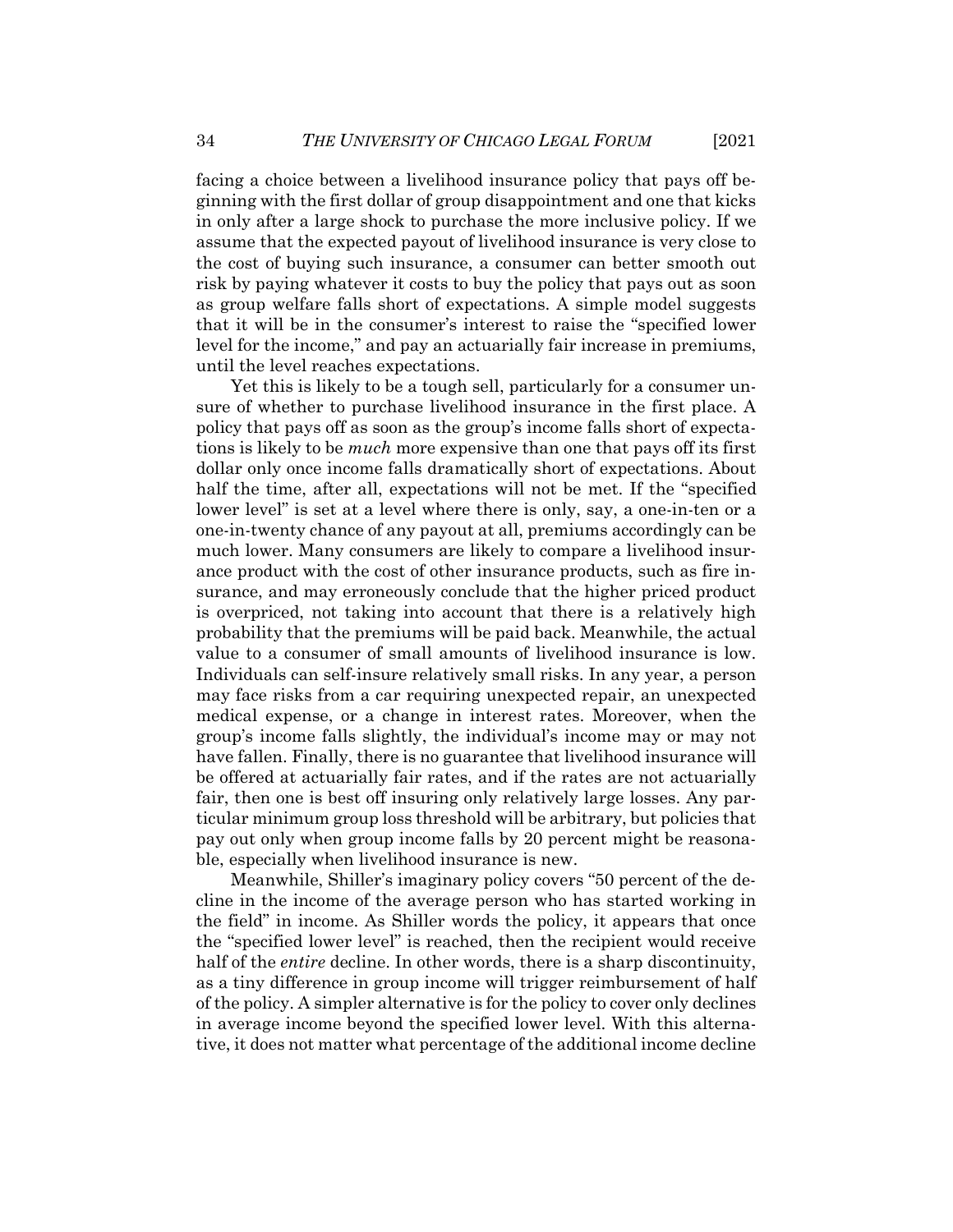is covered, because individual consumers may decide how much coverage they wish to purchase. With conventional insurance, an insurer might need to increase rates more than proportionately, given adverse selection; perhaps the consumer who seeks full coverage of any shortfall below the threshold is an especially bad risk. But if livelihood insurance's payout is not based (more than marginally, anyway) on the income of the purchaser, then this is not a concern. And as long as people may purchase multiple units and fractional units of coverage at the same price, much as they can with other financial products, then the percentage of the decline covered becomes irrelevant. If, for example, one unit of the policy covers 1 percent of the decline below the threshold, then an average insurance consumer can obtain full coverage by purchasing one hundred units. An insured whose income is only partially dependent on the income of the group, because the individual works part-time or because the individual has better fallback options than most in the group, might purchase less coverage. Some might well underinsure (while fewer over-insure), but this problem does not derive from poor contractual design.

Thus, in effect, there is only one number that meaningfully differentiates livelihood insurance policies covering a particular group, and that is the threshold below which incomes must fall before the policies begin to pay out. Livelihood insurance policies, however, must also specify just whose incomes constitute the group that livelihood insurance is covering. Shiller refers to the "average person who has started working in the field (and who continued to work, though not necessarily still in the field, or has gone back to school for retraining)."58 The policy, of course, must clearly define what constitutes "the field" and how the income of those in the field should be determined. Below, we will consider the possibility that the government might publish income indices for different fields. But private organizations also might develop indices. Yet another approach would be for the income amount to be measured based on those who actually buy the insurance. Every policyholder might, for example, be required to provide tax returns, both in the year in which coverage is purchased and for any year covered by the insurance. So long as there are a large number of policyholders, this does not create adverse selection or moral hazard, because any one policyholder's decisions have only a negligible effect on payouts. A slight disadvantage is that counterparties must estimate the pool of policyholders who sign up, rather than relying on a static definition.

Livelihood insurance policies also might reasonably focus not solely on the absolute income of some defined group, but on the income of that

<sup>58</sup> SHILLER, *supra* note 23, at 113.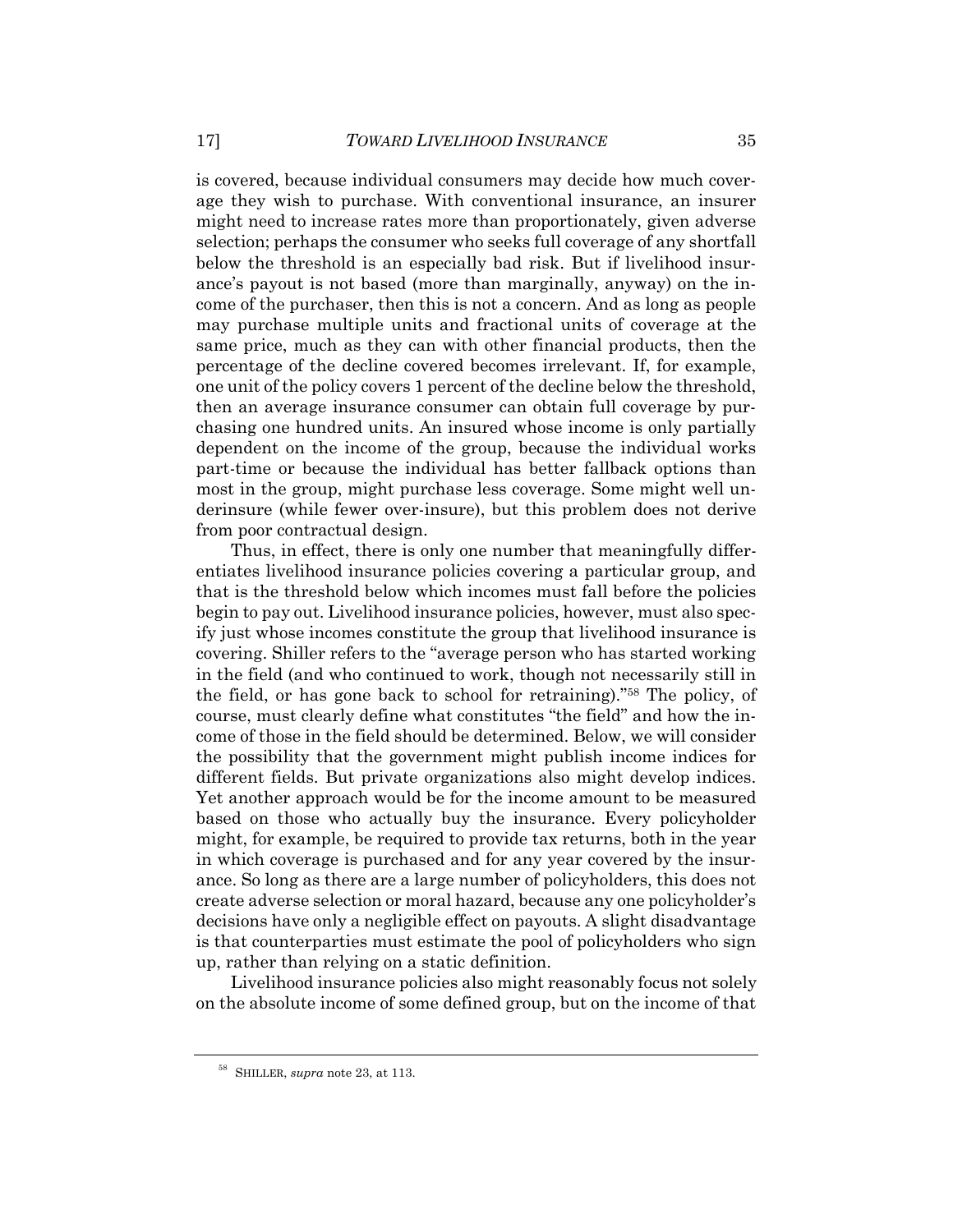group relative to a much larger group, such as all taxpayers. If the livelihood policy is triggered simply by a sufficiently large decline in the income of the group, then it is covering not just shocks specific to the group, but also larger economic shocks. A policy might, on the other hand, cover a decline in the income of the group to the extent that income falls *relative* to all taxpayers' income by more than some percentage. One advantage of this approach is that counterparties may require less compensation for risk. In general, unsystematic risk—that is, risk uncorrelated with other risk—can be held in diversified portfolios without increasing the overall risk of those portfolios. The income of restaurant workers relative to all workers will be largely unsystematic risk. After all, if livelihood insurance were available for each livelihood for each dollar of unexpected relative risk, then the combined payouts of livelihood insurance would be predictable. In fact, we have seen that livelihood insurance will only cover large declines, so some of the risk will still be systematic, but less than if livelihood insurance were based on a group's absolute income.

A counterargument is that individuals need protection from swings in their own income, not just from swings in their relative income. There are, however, two problems with this argument. First, people care very much about their relative income. Cutting one's own spending by 10 percent will never be pleasant, but it may be much worse when others are not cutting than when everyone is making cuts in the face of a shared challenge. Second, creating livelihood insurance based on relative income does not prevent individuals from insuring against regional or national declines. Rather, it simply unbundles protection for a particular livelihood from protection against regional or national declines. Individual insureds in principle could buy multiple (perhaps now misnamed) livelihood insurance policies, one focused specifically on their profession and one focused on their region. Or one might buy several policies, ranging from one defined on a relatively discrete group, such as employees of a particular company, to one defined broadly. If livelihood insurance were widespread, it might make sense to reduce consumer confusion by bundling all risks. But livelihood insurance is more likely to emerge if the initial products are relatively inexpensive, and a product focused on relative income should be cheaper than one focused on overall income.

# 2. Group vs. individual insurance

Perhaps the most important question in the design of livelihood insurance is whether policies should be based solely on the income of the group, as I have been implicitly assuming, or also on the income of the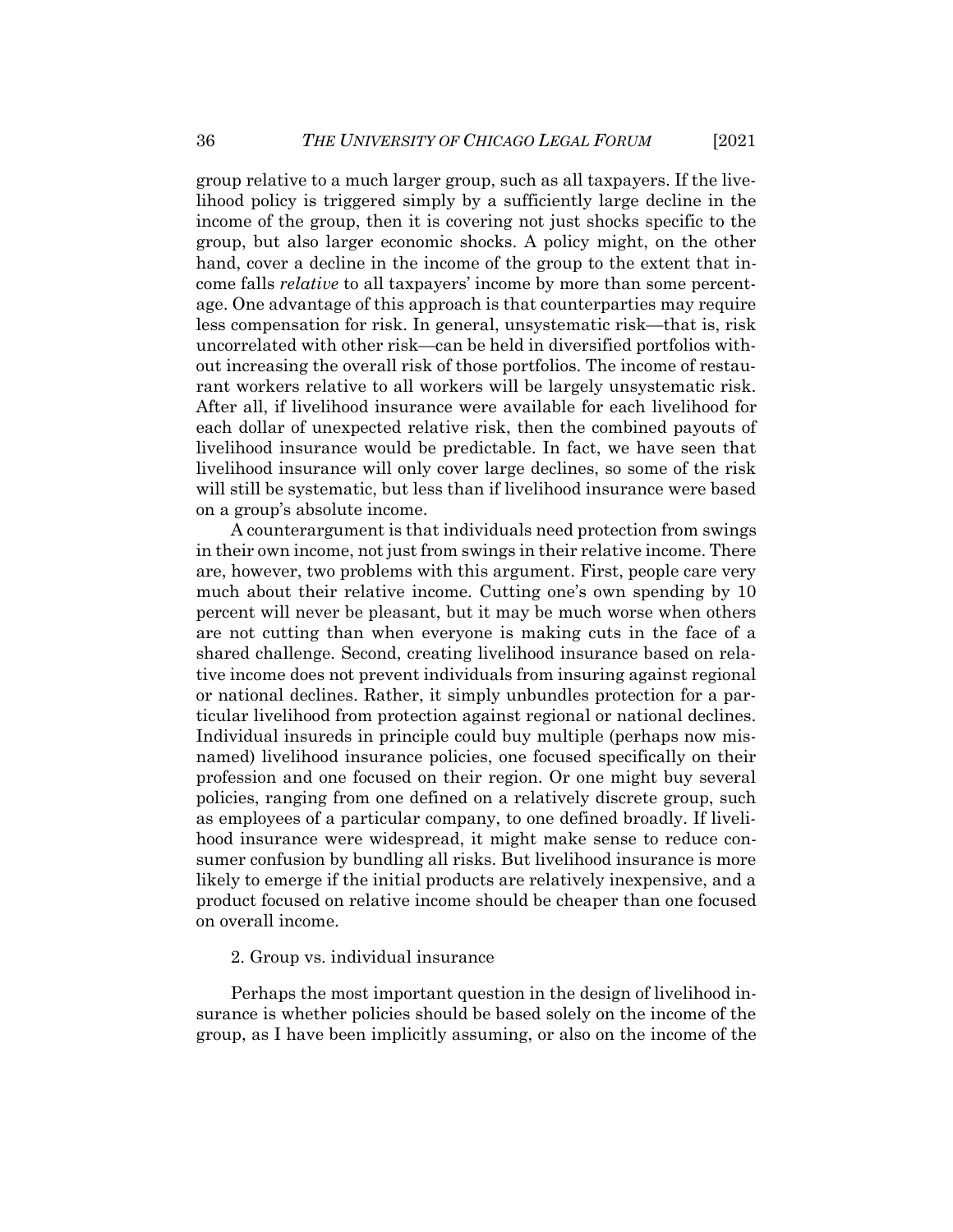individual. Continuing with the theme of risk for recombinant DNA specialists, Shiller compares the risk-management function of livelihood insurance to academic tenure, which similarly can shield individuals from the risk associated with ambitious research programs.59 Academic tenure is granted only after great scrutiny of each particular recipient. This helps reduce the moral hazard danger that a tenured professor will feel little need to continue with research (though in fact it does not accomplish this very effectively).60 It provides little protection for the possibility that one's field will become irrelevant; indeed, schools sometimes fire tenured faculty by eliminating entire departments.<sup>61</sup> Shiller's point rather is that it can encourage risk-taking and that livelihood insurance can encourage risk-taking in one's choice of livelihood. Academic tenure provides protection for an individual within a group making choices that may be different from others in the group, rather than protection for a group as a whole.

Given his analogy to academic tenure, it should not be surprising that livelihood insurance, as envisioned by Shiller, conditions payouts in part based on individual performance. Continuing his example, he writes that the policy "would also pay 50 percent of the decline in the covered person's income below the specified floor for the person, and the second 50 percent contingent on the person's remaining fully employed or going back to school for retraining."62 The first part of the sentence makes payment contingent on the individual's own performance. But that creates a moral hazard problem, absent in the policy where payouts are dependent entirely (or almost entirely) on the income of others. The second part of the sentence then purports to address the moral hazard problem, preventing someone from choosing a life of leisure at the insurer's (and other insureds') expense. This approach, however, dramatically changes the nature of the financial product, from an entirely impersonal one that can be provided without any individualized risk classification to one in which the likelihood of individual success may be critical. An insurer issuing policies of this sort would be well advised to have expert biochemists review the research plans of individual insureds. And insurers, meanwhile, must worry about adverse selection. Perhaps only the worst recombinant DNA researchers would buy the insurance, making it not worth buying for the average practitioner.

<sup>59</sup> *Id.* at 110.

 $60$  Empirical research suggests that tenure reduces both publications generally and highly influential publications. *See* Jonathan Brogaard et al., *Do Economists Swing for the Fences After Tenure?*, 32 J. ECON. PERSP. 179 (2018).

<sup>61</sup> *See, e.g.*, Robin Wilson, *What Happens When Entire Departments Get the Ax*, CHRONICLE HIGHER ED. (June 18, 2009), https://www.chronicle.com/article/what-happens-when-entire-departments-get-the-ax/ [https://perma.cc/HZ86-4VUE].

<sup>62</sup> SHILLER, *supra* note 23, at 110.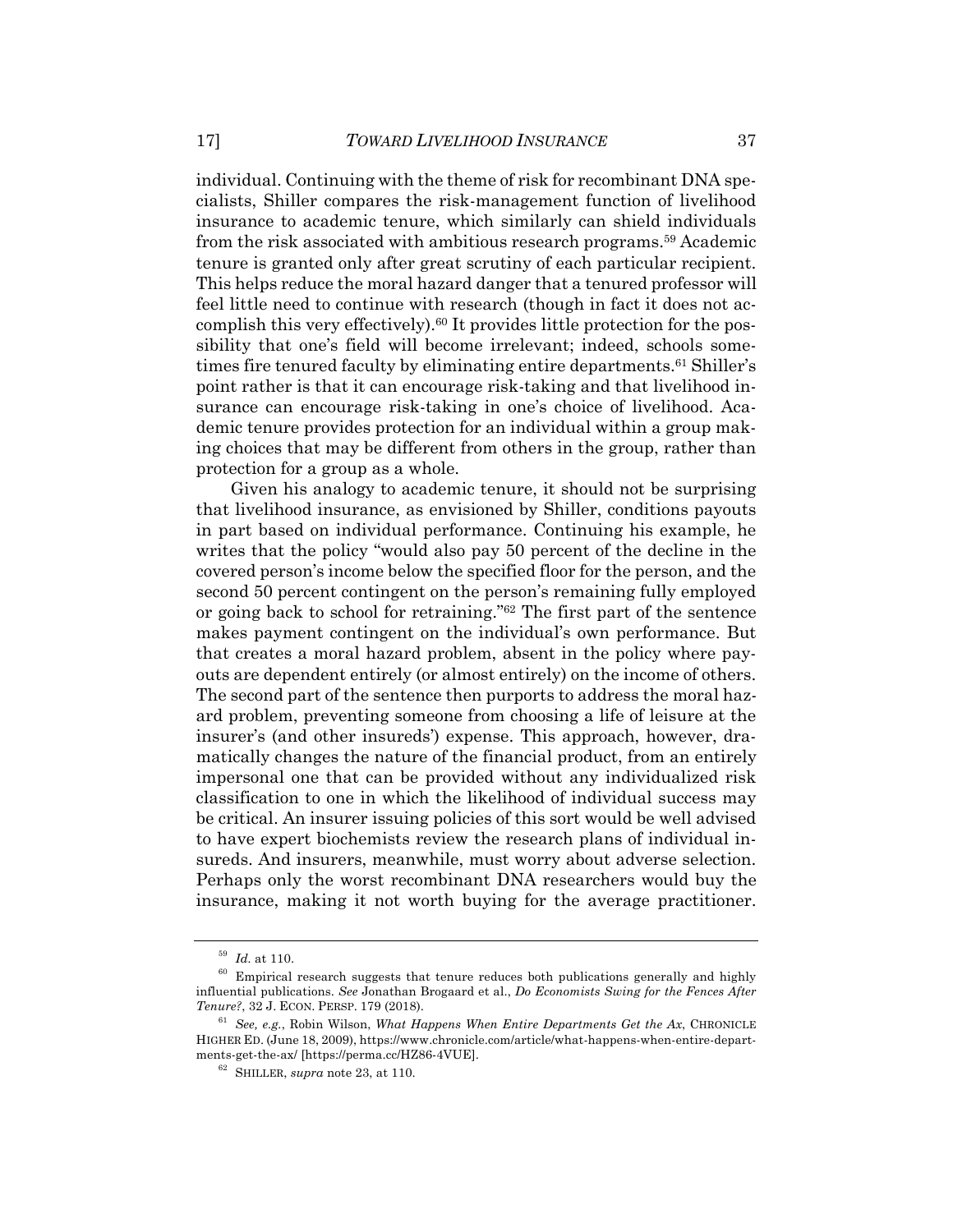Moral hazard becomes a problem too. There is less reason to work hard if one's individual decline in effort is insured.

To his credit, Shiller recognizes at least part of this problem. "[W]hen the policy is large and moral hazard appears substantial, or when basic monitoring for moral hazard is costly or impossible, payments may have to be tied exclusively to the index of aggregate incomes to avoid excessive risk of the moral hazard," he concedes.63 Over time, the "insurance industry will have to learn under what circumstances the moral hazard is likely to play a significant role."64 But this ignores that the very industry performing the risk management function may depend on whether there is an attempt to individualize payouts. If payouts depend entirely on aggregate indices, then the risk management product is a relatively simple financial security, and the provider need not be an insurer at all. Insurance companies, however, would be needed for a more individualized product. As soon as risk depends on the individual, adverse selection and moral hazard emerge, and with them, the need for individual risk classification.

Shiller more clearly recognizes the value of a uniform product when he discusses risks to home equity values. He describes an experiment in Oak Park, Illinois, that offered insurance against the value of particular homes. The experiment, which was designed to reassure white residents that an influx of Black residents would not adversely affect their home values, drew relatively few homeowners.<sup>65</sup> Those homeowners in fact never receive payouts, given the steady increase in the value of Chicago real estate. But Shiller acknowledges that one problem with such insurance is that one must sell one's house to collect. That entails a clear moral hazard problem; if one expects to receive insurance, one will be more willing to accept an offer than to wait for a better one. Shiller notes that he and Allan Weiss proposed that insurance claims should thus be settled "based on indexes of home prices."66 He notes the possibility of constructing indices not only for large cities, but also for small geographic areas and particular neighborhoods. Indeed, he does more than note this possibility; he and two coauthors created such indices and a business to market them. In the book, Shiller suggests the possibility of "[a] futures market for single-family homes for a city" based on such indices.67 Since the book's publication, this business has

<sup>63</sup> *Id.*

<sup>64</sup> *Id.*

<sup>65</sup> *Id.* at 118.

<sup>66</sup> *Id.* at 119.

<sup>67</sup> *Id.* at 136.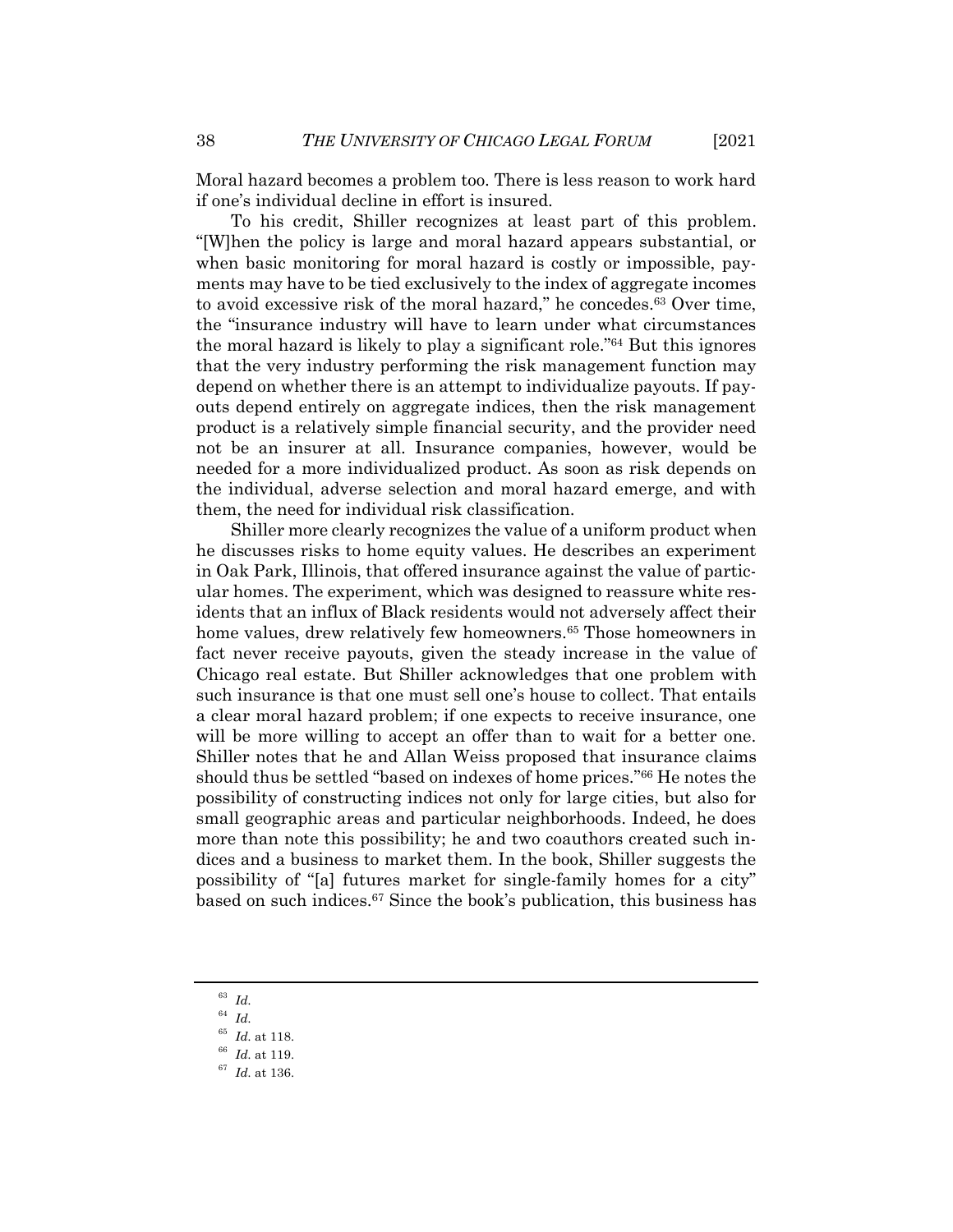in fact been successful in marketing securities in affiliation with the Chicago Mercantile Exchange.68

Creation of these financial products was presumably much simpler than creation of individualized equity insurance would have been. With an individualized insurance product, insurers would need to develop models of each piece of real estate, recognizing that some might depreciate faster than others, and each real estate owner, recognizing that some might take better care of their property than others, and it might need to play a role in the sales process. Mistakes in pricing the insurance could easily lead to premiums failing to cover payouts, even if there is no systematic decline in the quality of real estate in a serviced region. Perhaps someday one might imagine supplementing the financial product based on aggregate home values with property-specific insurance policies. But that day is likely to arrive only once the simple, transparent, low transactions costs financial product becomes popular. Unfortunately, it appears that even that day has not arrived. A recent report of the CME indicates that the number of future contracts held by market participants (the "open interest") was one for the New York-linked contract, four for the Los Angeles contract, and so on for other contracts.69 (Total open interest of all securities on the CME was 86,302,998.70) One might properly argue that the failure of this approach suggests that more individualized insurance could not have been any less successful. Perhaps so, especially if homeowners are more worried about risks to their specific parcels (say, from an unsavory business opening down the street) than risks to the market as a whole. But if consumers are unwilling to purchase a product that provides reasonable risk reduction in a transparent way, they might also be unlikely to purchase a product that involves high transactions costs simply because it boasts somewhat improved risk management properties.

It is possible to imagine a financial product that provides for individualization without increasing the challenge to insurers in forecasting their liability risk. For example, an insurer might offer a livelihood insurance product whose gross payoff is based entirely on the performance, absolute or relative, of the covered group, calculable using a simple formula. Yet the insurer might provide that the *relative* amount

<sup>68</sup> *See, e.g.*, CME GROUP, S&P/CASE-SHILLER HOME PRICE INDICES FUTURES AND OPTIONS (2007), https://www.cmegroup.com/trading/real-estate/files/housing-fact-card.pdf [https://perma.cc/P3QC-TYXQ]. For a broad assessment of how financial securities can reduce the risks associated with home ownership, see Lee Anne Fennell, *Homeownership 2.0*, 102 NW. U. L. REV. 1047 (2008).

 $^{69}\,$  CME GROUP, EXCHANGE SUMMARY VOLUME AND OPEN INTEREST EQUITY INDEX FUTURES, (Jan. 7, 2021), https://www.cmegroup.com/daily\_bulletin/current/Section01C\_Summary\_Volume\_And\_Open\_Interest\_Equity\_Index\_Futures\_And\_Options.pdf [https://perma.cc/38NF-2WNN].

<sup>70</sup> *Id.*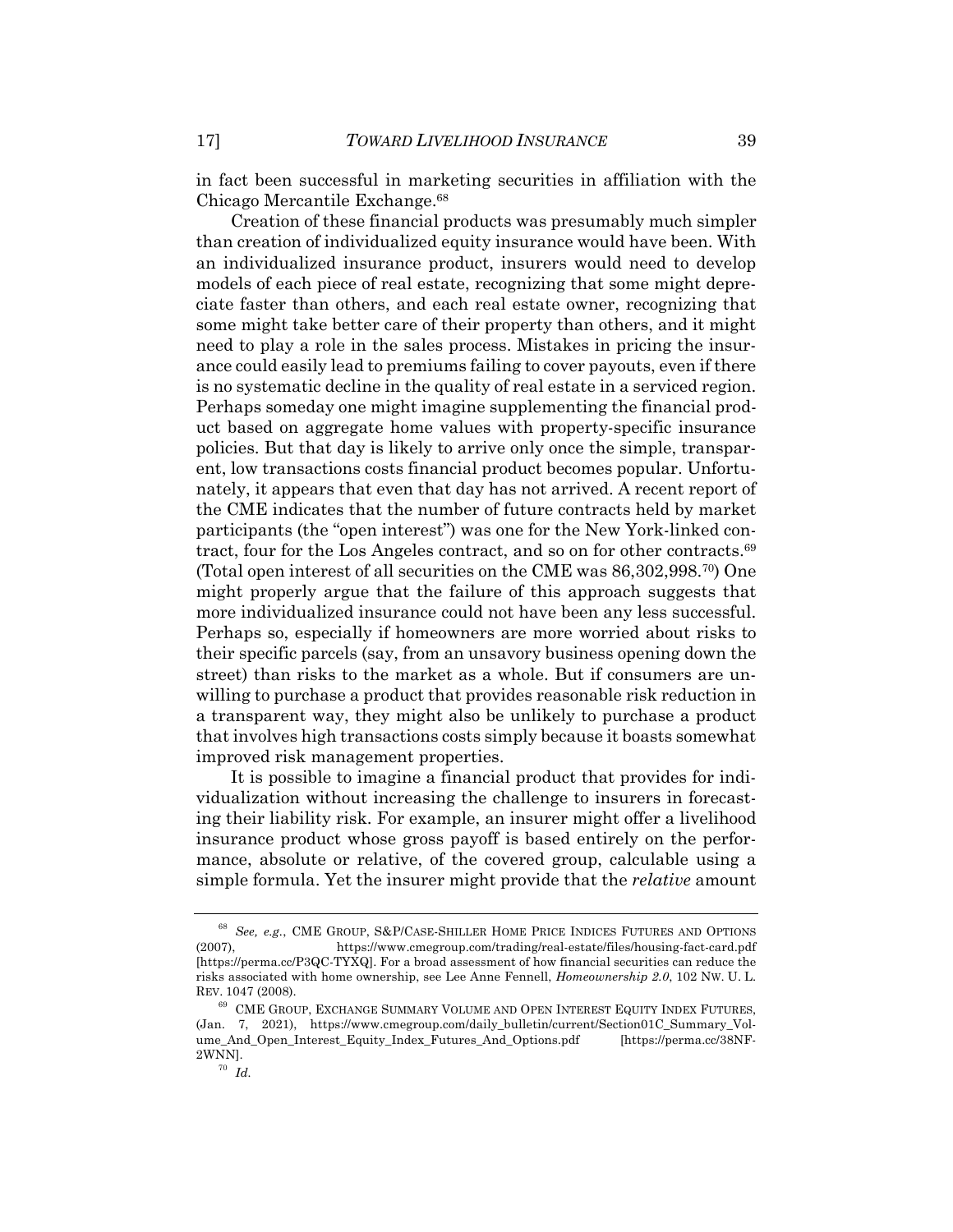that each insured receives should be based on that insured's individual circumstance. For example, the insurer might distribute the gross amount to all the purchasers of the product who have suffered a loss, in proportion to the loss and to the amount of coverage purchased. With this approach, the insurer still does not need to worry initially about the risk associated with individual insureds, because the total payout will depend solely on the group. But that does not eliminate the problem of adverse selection; it simply means that the parties who need to worry about it are the insureds. Any insured who thinks that it is in less danger than others with the same livelihood will be hesitant to invest, because the expected payoff will be lower. The pool of insureds will thus consist solely of those whose risk is relatively high, and there is a chance that the insurance pool could be subject to a "death spiral," in which no one will purchase coverage.71

Some risks are so narrow that individual risk classification makes sense. No one would want to buy an automobile risk management product that paid off when the total number of automobile accidents increased in the metropolitan area. The core case for livelihood insurance, however, is based on the observation that some risks are widely shared, and when payouts do not depend on individual characteristics, risk management can be accomplished through relatively simple and low transactions cost financial products. Perhaps if livelihood insurance is successful, it will make sense to develop some hybrid products in which payouts depend at least in part on an individual's total income. But Shiller may have been too ambitious in including this in his standard example of livelihood insurance. A transparent financial product has a much better chance of finding consumers than one that aims for perfection.

#### B. Obstacles

Shiller did not blithely assume that his ideas, once set to paper, would immediately lead to the creation of multi-billion-dollar markets. To the contrary, he acknowledged that inventions were subject to "contagion,"72 and that a "great many inventions tend to spread slowly at first because their adoption requires a broad social recognition of their

 $71$  For an explanation of how a death spiral can arise, combined with skepticism about whether this is likely in the real world, see Peter Siegelman, *Adverse Selection in Insurance Markets: An Exaggerated Threat*, 113 YALE L.J. 1223, 1254–58 (2004).

<sup>72</sup> SHILLER, *supra* note 23, at 100.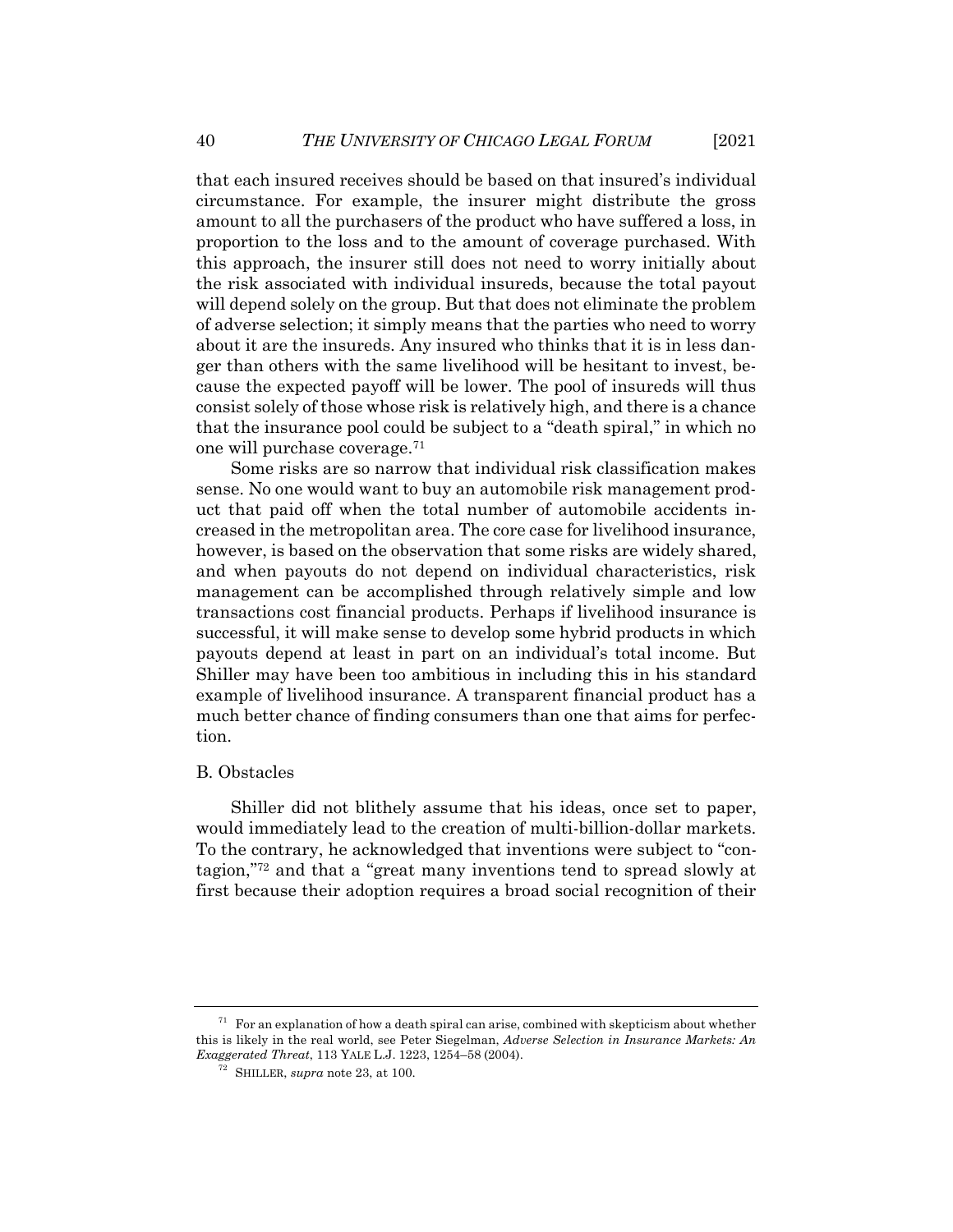usefulness, a recognition that may be very slow in coming."73 As examples, he cites nonfinancial inventions like wheeled suitcases<sup>74</sup> and movie subtitles.75 Inventions for managing livelihood risks, he suggests, face an additional problem: "one has only one lifetime, one opportunity to experience the success or failure of one's risk management system."76 Livelihood insurance or other risk management products could prove their worth in just a single crisis. But that requires at least some people to recognize the value of these products based on their merits, rather than anecdotal experience. In Part III, we will consider the possibility that the government might help promote the development of the market for livelihood insurance. To determine what type of help may be needed, however, we need to assess why livelihood insurance does not exist. In this section, we will focus on the demand-side as well as the supply-side obstacles.

1. Demand side

The demand-side challenge for livelihood insurance arguably is greater than the challenge of developing wheeled suitcases or movie subtitles. One needs only to observe someone wheeling a suitcase once to recognize their potential utility. A glance might not solve the consumer information problem entirely. A consumer might worry that wheels might not be durable or that the suitcase frequently lose balance. Still, a glance is enough for the consumer to gain at least a basic appreciation of product features. Much the same may be true of movie subtitles. If subtitled silent films were really preferable to intertitled films, then a single viewing could have been enough to illustrate their virtues. Livelihood insurance, however, is a financial product. A consumer might have trouble understanding the idea that this is a product that will pay off not when the policyholder personally experiences a decrease in income, but when the group as a whole suffers such a decline. Moreover, a consumer who does understand this point might think that the product is therefore not a useful one. What's the point, the consumer might reason, of insurance that will pay you only if *others* have suffered a loss?77

<sup>73</sup> *Id.*

<sup>74</sup> *Id.* at 101–02; *see also* Michael Abramowicz & John F. Duffy, *Intellectual Property for Market Experimentation*, 83 N.Y.U. L. REV. 337, 371–72 (2008).

<sup>75</sup> SHILLER, *supra* note 23, at 102–03 (noting that subtitles would have been especially useful in silent films, but that they generally used intertitles instead, perhaps because the first movie to superimpose subtitles did it ineffectively).

<sup>76</sup> *Id.* at 103.

<sup>77</sup> One way to entice buyers might be to promise benefits in the absence of a calamity. *See, e.g.*, Tom Baker & Peter Siegelman, *Tontines for the Invincibles: Enticing Low Risks Into the Health-Insurance Pool with an Idea from Insurance History and Behavioral Economics*, 2010 WIS.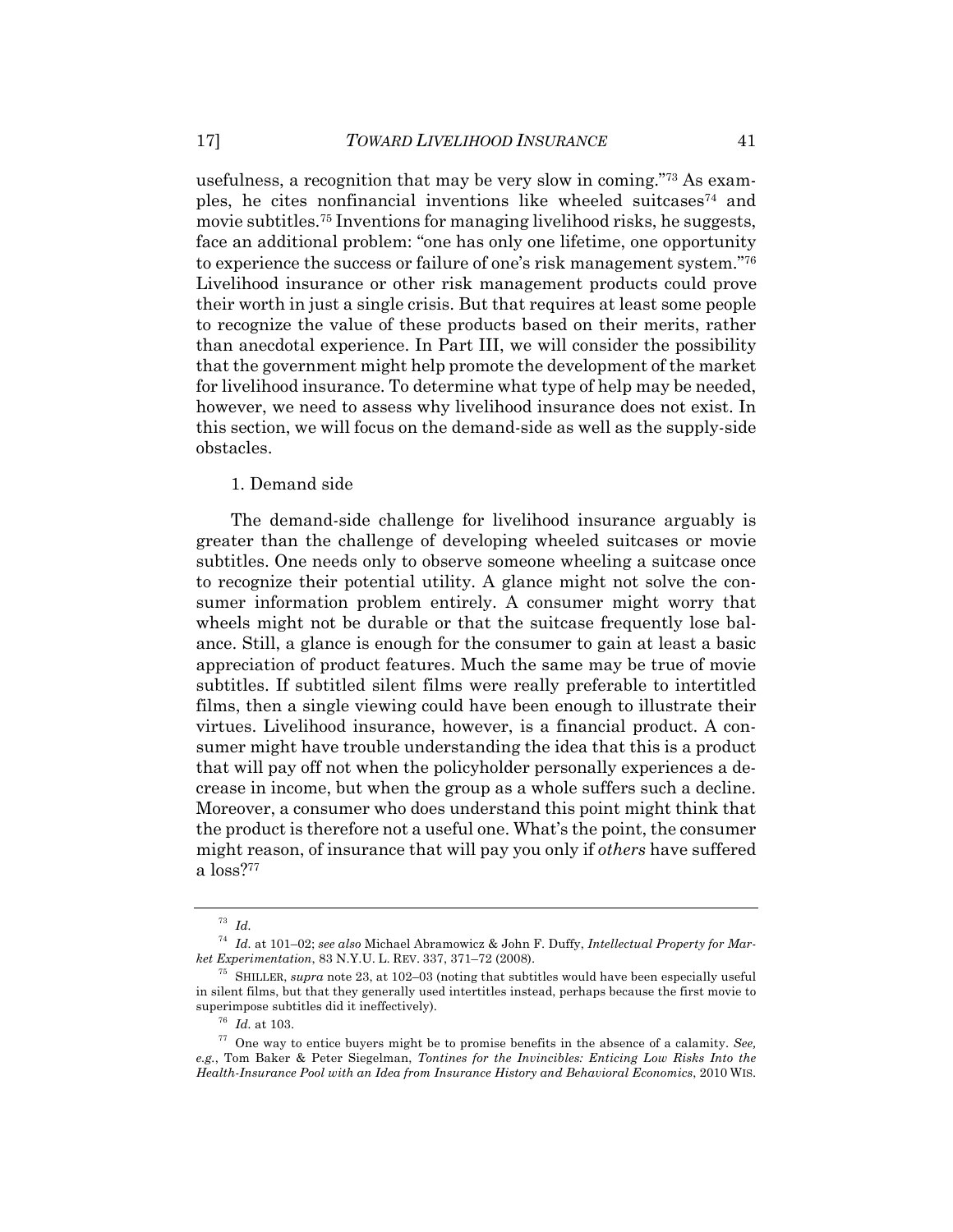The case for livelihood insurance demands some appreciation of market dynamics. The reduced form version of the argument is that by adopting a simple compensation formula, livelihood insurance can provide protection against group harms much more cheaply than regular insurance. But an appreciation of just why this is so requires some degree of sophistication. A customer likely will not understand that livelihood insurance succeeds in eliminating adverse selection, though a seller of livelihood insurance might make some headway by pointing out that with individualized wage insurance, everyone pays more because of a few bad apples who know they will face a loss of income. Similarly, one can offer an intuitive explanation of moral hazard—that with individualized insurance, some insurance recipients won't work as hard—but it takes another inferential step before the potential insured can understand how the moral hazard problem raises the cost of insurance and how livelihood insurance solves the problem. An insured might be told that risk classification and claims processing are costly activities, but only a customer with an intuitive appreciation of the workings of supply and demand will recognize that insurers will pass along some of the savings to insureds.

One apparent selling point might be that livelihood insurance contracts are much simpler and easier to understand than conventional insurance contracts. A contract can dispense with long descriptions of just what is covered and what is excluded. But that does not mean that livelihood insurance contracts will be two or three sentences long. There will need, for example, to be some explanation of exactly how income is to be measured. And even though disputes should be much rarer, there will still need to be some language about just how disputes between the insurer and insured should be resolved. A contract with tens of paragraphs might not seem meaningfully much shorter than a contract with hundreds of paragraphs, particularly given the reality that most consumers don't read contracts.<sup>78</sup> The length of the contract will thus fail to convey the message that the insurer cannot avoid payment by pointing to some minor technicality. Maybe some customers who are familiar with purchasing stocks and other securities will have an intuitive appreciation of the fact that livelihood contracts will reduce their overall

L. REV. 79 (2010), https://scholarship.law.upenn.edu/faculty\_scholarship/255/ [https://perma.cc/K9GK-UFDJ]*.*

<sup>78</sup> Jeff Sovern et al., *"Whimsy Little Contracts" with Unexpected Consequences: An Empirical Analysis of Consumer Understanding of Arbitration Agreements*, 75 MD. L. REV. 1, 15–19 (2015) (reviewing the literature).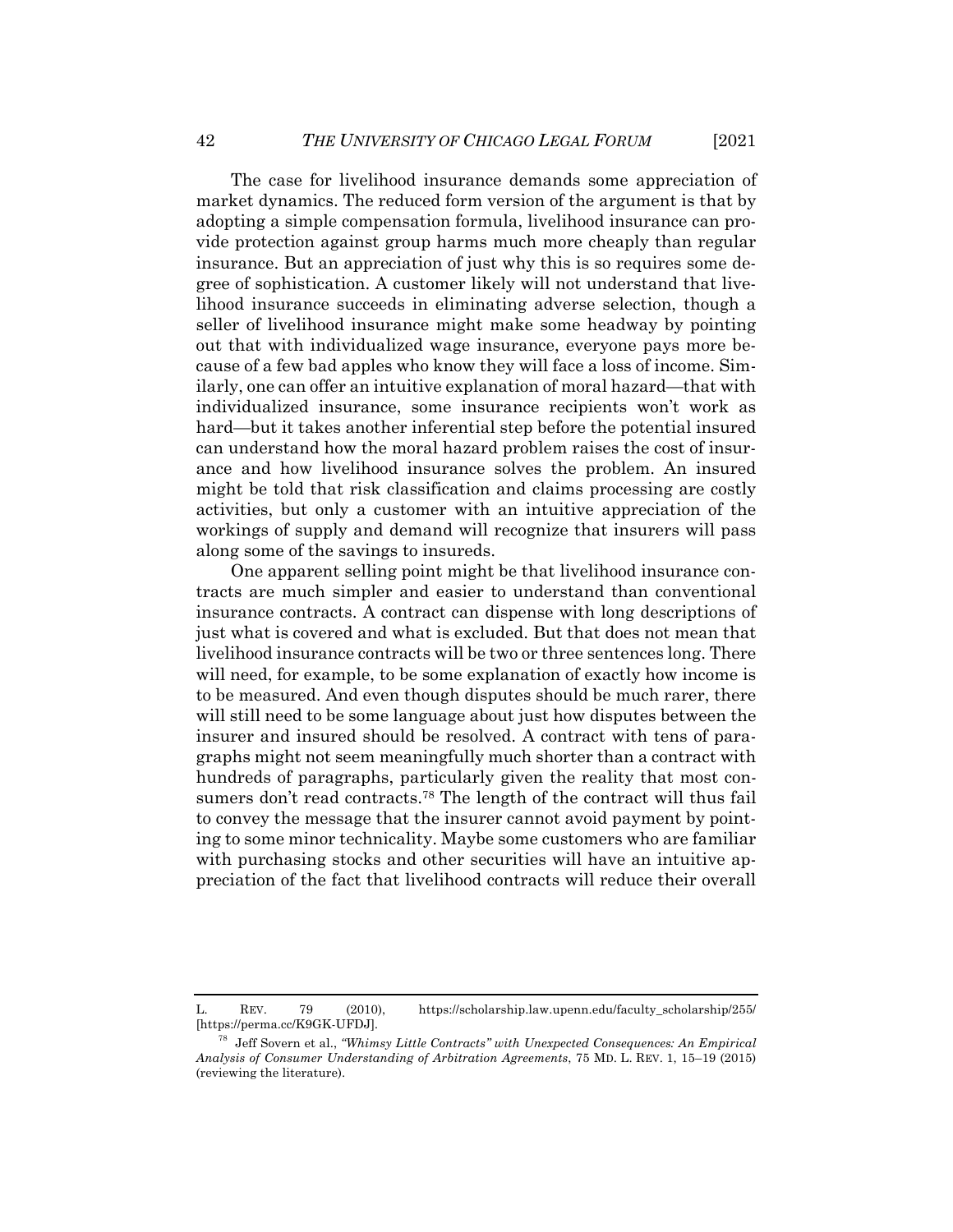risk exposure. But most people who could benefit from livelihood insurance do not have large investment portfolios or experience in investing.79

Many consumers will recognize correctly that any company trying to sell them livelihood insurance is seeking to make money. Consumers have no easy way of determining just how much of what they pay in premiums can be expected on average to become insurance company profit. Ordinary disclosure requirements will not help much either because, in the typical year, an insurer will not need to pay out anything on livelihood insurance policies. The argument that livelihood insurance will generally be a good deal is that because entry barriers are fairly minimal and policies are easy to compare, competition should be robust. Even this argument, however, does not strongly apply in the short term. If there is just one provider of livelihood insurance, that provider may well charge prices that will produce a large profit. That is not necessarily so; perhaps the provider will seek to build up significant market share by offering reasonable prices. Consumers, however, have no simple basis for assessing whether a particular livelihood insurance policy is a good deal, even if sold on the general case for livelihood insurance.

Consumers generally purchase insurance when they are required to do so. Automobile insurance is generally required by  $law$ ,<sup>80</sup> and homeowners insurance is generally required by lenders.81 Once they are buying a policy, they might well be upsold to achieve greater protection. Many consumers do purchase insurance not required by law, such as disability insurance, though generally only when such insurance is provided by an employer.82 Most people do not feel sufficiently confident in their own ability to assess the merits of an insurance policy to buy it unless they must buy it, if they are encouraged to do so by an employer,

 $79$  If this problem were serious enough, the government could address it by fostering the development of a market for loans to be used for the purchase of livelihood insurance or perhaps allowing individuals to purchase livelihood insurance by promising to pay a portion of their future income, with payments to be made through the tax system. This would greatly complicate the creation of a market, but the possibility highlights that consumers can use future income to finance livelihood insurance, just as they can do so to finance education or other investments. Short-term liquidity problems should not necessarily doom livelihood insurance proposals.

<sup>80</sup> *See* Mila Araujo, *Minimum Car Insurance Requirements by State,* BALANCE (Mar. 1, 2021), https://www.thebalance.com/understanding-minimum-car-insurance-requirements-2645473 [https://perma.cc/WMM6-2YN7] (noting that forty-seven states require automobile insurance).

<sup>81</sup> *See, e.g.*, Pat Howard, *How Much Homeowners Insurance Is Required by Mortgage Lenders?*, POLICYGENIUS (Apr. 30, 2020), https://www.policygenius.com/homeowners-insurance/mortgagelender-requirements-for-homeowners-insurance/ [https://perma.cc/NUB2-HZDL].

<sup>82</sup> Approximately six million Americans have individual disability coverage, and many working Americans have insufficient insurance coverage for disability. *See* COUNCIL FOR DISABILITY AWARENESS, HOW MANY WORKING AMERICANS HAVE ADEQUATE DISABILITY COVERAGE? (Apr. 26, 2018), https://blog.disabilitycanhappen.org/how-many-americans-have-disability-coverage [https://perma.cc/977T-82U5].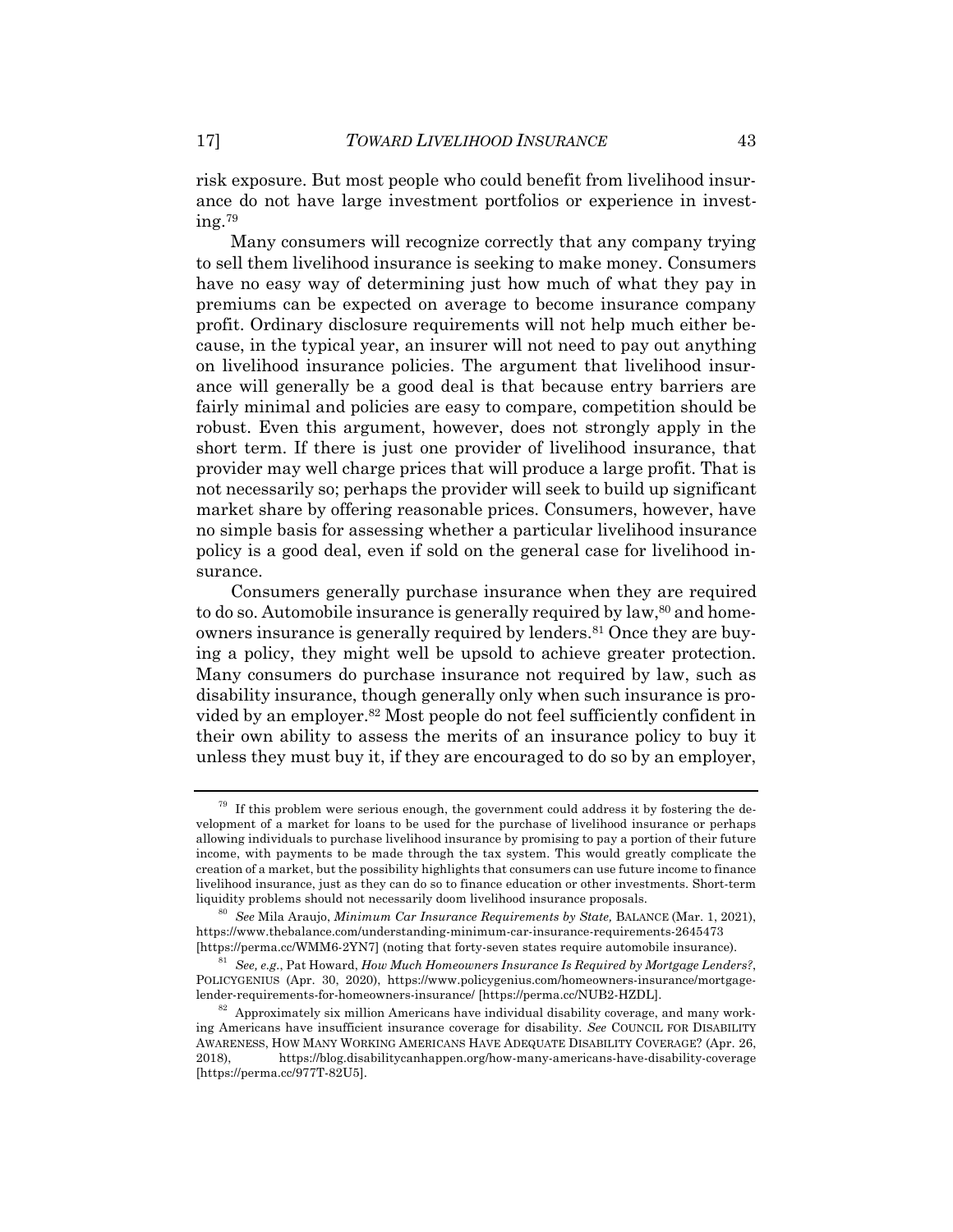or if they observe that many other people purchase the coverage. The market thus faces a chicken-and-egg problem. If livelihood insurance achieved a certain critical level, many consumers might well be willing to set aside some of their income to purchase it, but until it reaches this level, no one will want to purchase it.<sup>83</sup>

Problems of information are not the only demand-side problems. Consumers who care mostly about relative income may not be willing to sacrifice current social standing for the possibility of avoiding a future calamity. Meanwhile, some consumers may have high discount rates. If we accept the normative legitimacy of preferring present to future consumption, then we must concede that it may not be rational for them to purchase livelihood insurance. Still other consumers may be hyperbolic discounters,<sup>84</sup> with very high discount rates over short time frames and low discount rates over longer time frames. To enroll such customers, insurance companies may need to provide very low premiums at first with higher premiums later, much as credit card sellers offer low teaser rates that rise over time, benefiting from consumers who fail to revisit their earlier financial decisions. But this is precisely the sort of behavior that insurance regulators might find deceptive. If livelihood insurance is provided as a simple financial security, then consumers could borrow to obtain it. But this complicates the transaction considerably.

Some of these challenges might be reduced if employers offered livelihood insurance as a benefit. The premia for livelihood insurance can then be deducted from employees' paychecks. But this will not be in employers' interest if employees remain skeptical about livelihood insurance's value. Especially if livelihood insurance is an unusual product, employees may wonder whether employers are receiving a kickback—and indeed, some financial incentive for employers might well be necessary initially. Meanwhile, some consumers may not wish to be safer than other consumers.<sup>85</sup> Finally, livelihood insurance might suffer from the same reputational effect as seatbelts once did: A business that offers livelihood insurance, like a car with seatbelts, must be unsafe. A potential advantage of employer-provided livelihood insurance is that the relevant group could be defined as employees of a particular employer, particularly if the employer is large enough. That creates a new

<sup>83</sup> For a review of Shiller's book making similar points, see Stephen A. Ross, *A Review of* The New Financial Order, 42 J. ECON. LIT. 1098 (2004).

<sup>84</sup> *See, e.g.*, Karen E. Dynan et al., *Do the Rich Save More?*, 122 J. POL. ECON. 397, 416 (2004) (reviewing research on hyperbolic discounting).

<sup>85</sup> *See, e.g.*, Thomas C. Shelling, *Hockey Helmets, Concealed Weapons, and Daylight Saving: A Study of Binary Choices with Externalities*, 17 J. CONFLICT RESOL. 381 (1973) (noting that hockey players might not want to wear helmets even if they would like the league to adopt a rule mandating helmets).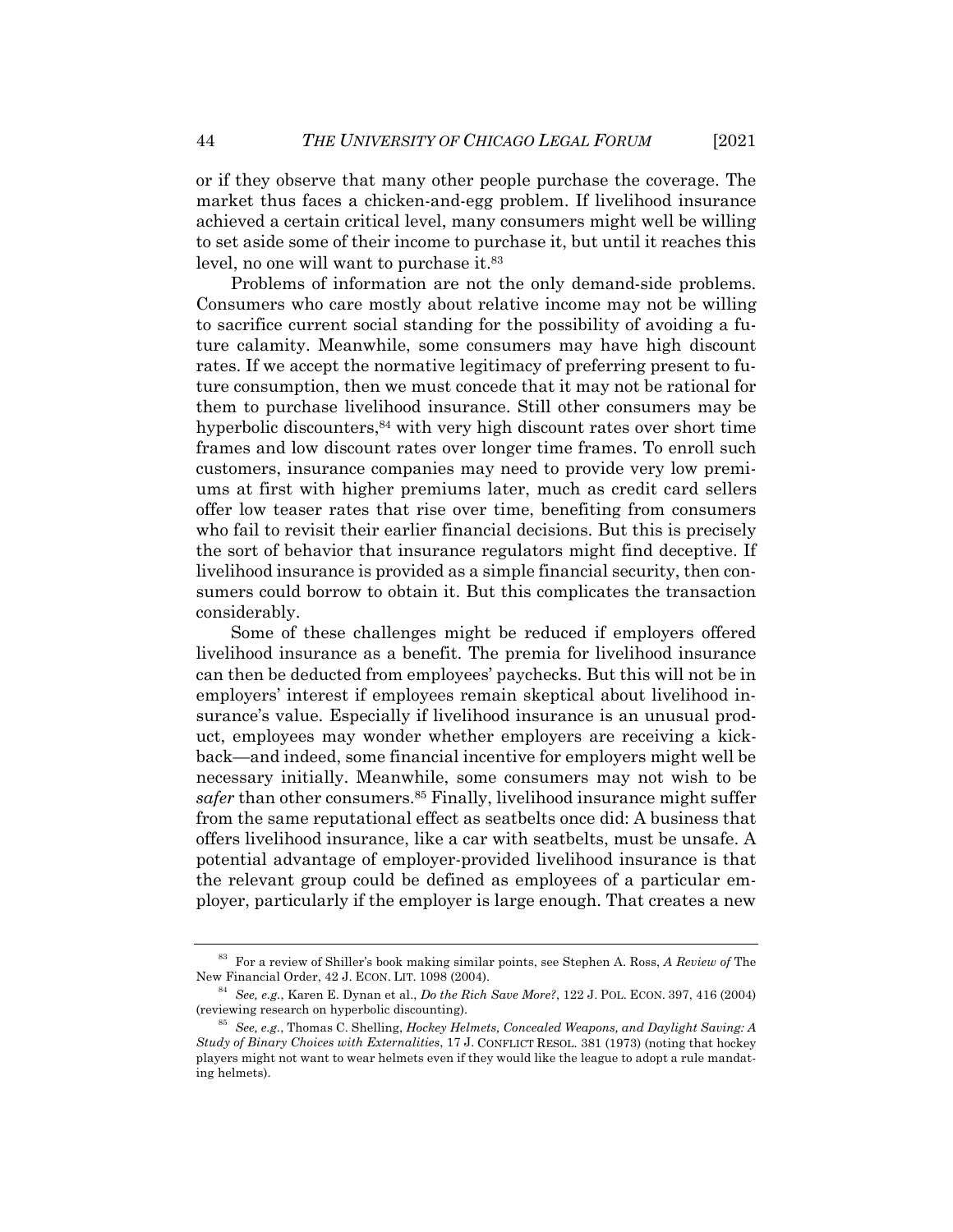problem for the employer, however. If employees are protected against their employer's failure, then they may work less hard. Traditionally, employers have sought to bond employees through securities that align their interests, such as defined benefit plans.<sup>86</sup> Employers might thus offer only livelihood insurance defined based on industry-wide livelihoods, where their own employees will be a significant number. But that means that employees will only be insured for some portion of the risk beyond their personal control. For some employees, such as those in startups, the risk associated with an employer may be greater than the risk associated with the industry as a whole.

These problems are not unique to livelihood insurance. Many goods have strong network effects, making them valuable to consumers only if many other consumers are using them. And yet, some early adopters may decide they receive enough value even without network benefits, providing enough liftoff for others. Livelihood insurance does not seem like a good that inherently involves strong network effects, but products that consumers have difficulty evaluating face a problem similar to network goods. It may therefore be tempting to conclude that, just as other network goods and difficult-to-evaluate goods have come to market, livelihood insurance will necessarily succeed as well. Many forms of insurance at one time faced the same challenge. But there may be many other goods that would be wildly successful if only they could achieve a critical mass of users, and we cannot assume that markets will always overcome this challenge when it is in consumers' interests. And even if we can have confidence that the market ultimately will overcome this challenge, that may take a long time, perhaps far longer than the time interval between pandemics and other crises for which livelihood insurance might be valuable. To determine whether the problem can be overcome in a reasonable time absent government intervention, we must consider the incentives of suppliers. The question is whether there are suppliers who can benefit from promoting and subsidizing early consumers in the hope of gaining market share.

#### 2. Supply side

If sufficient consumer demand exists for livelihood insurance, then supply will follow. This is an axiom of industrial organization, whose models generally assume that entry will occur until producers earn zero economic profits. And yet, not only does livelihood insurance not exist,

<sup>86</sup> *See, e.g.*, RICHARD A. IPPOLITO, PENSION PLANS AND EMPLOYEE PERFORMANCE: EVIDENCE, ANALYSIS, AND POLICY (1997) (reviewing evidence that pension plans help employers improve performance).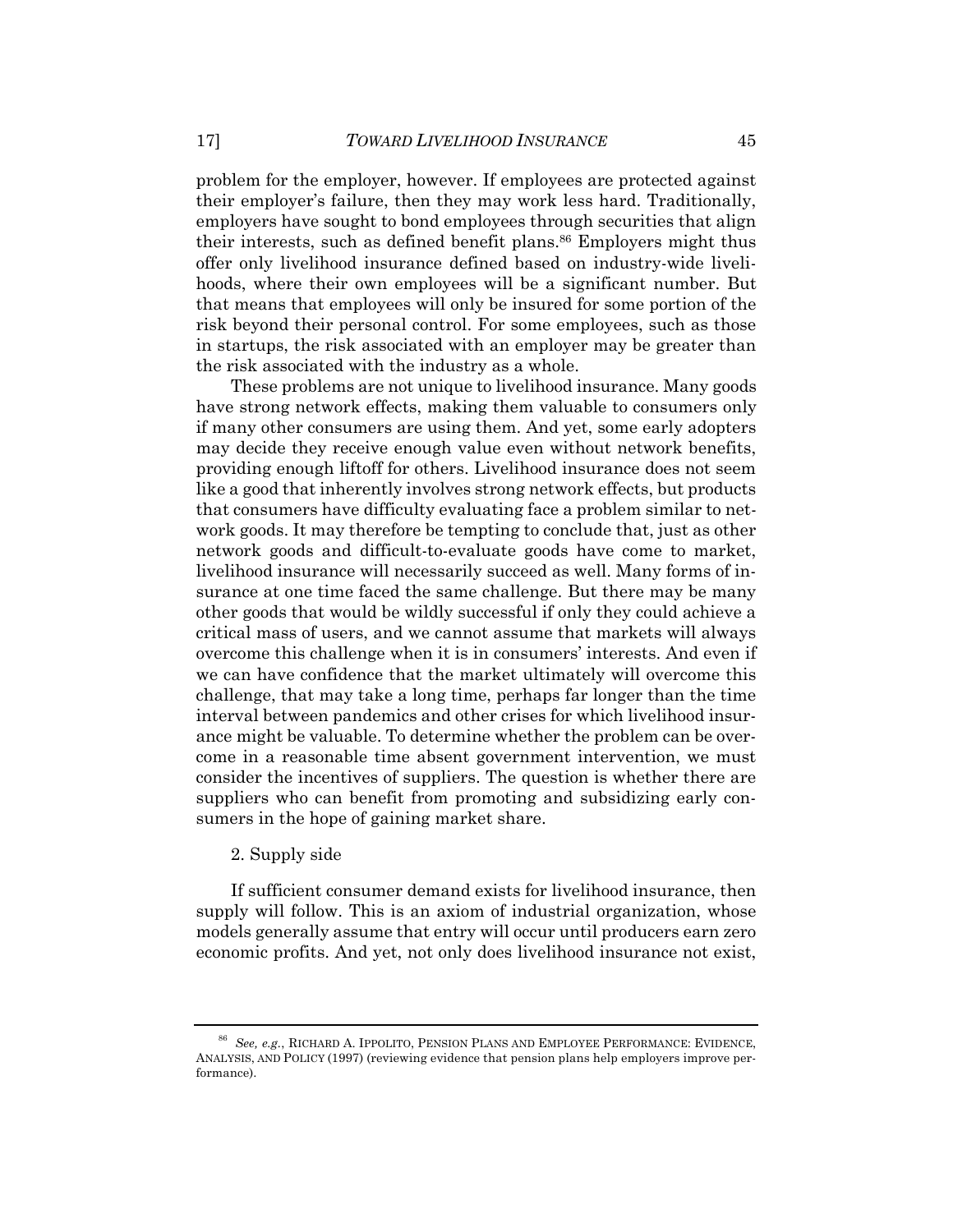but even pandemic insurance of a more conventional sort is not available. This section considers two possible explanations: First, any sort of insurance against events on the magnitude of pandemics is impossible because insurers cannot access a sufficient amount of capital. The first subsection will cast doubt on this explanation. Second, even if sufficient capital is available, in the absence of existing consumer demand, financial companies are unlikely to be willing to experiment on the product. An experiment would require an expensive effort to educate the public about the benefits of livelihood insurance, but if that experiment were successful, second-movers could easily free-ride on the success of the first-movers. The second subsection will advance this argument. Too often, we assume that if a hypothetical market transaction that would benefit both a producer and a consumer, then the transaction will occur, but that may not be the case when consumers lack information that the transaction would be beneficial and producers providing such information are unable to stop consumers from entering into contracts with competitors.

#### *a. Availability of risk capital*

The standard explanation for the absence of antiterrorism insurance and other forms of insurance where losses are highly correlated is that insurance companies are unable to access sufficiently large pools of capital. Insurance companies, of course, do have standard approaches to dealing with the problem of correlated losses, such as the acquisition of reinsurance.87 But one might worry that reinsurance is insufficient to address the losses on the scale of a global pandemic.<sup>88</sup> Global reinsurance capital is under one trillion dollars.<sup>89</sup> The 2020 global COVID-19 pandemic, meanwhile, is estimated to have caused approximately a 4.3 percent loss, relative to gross world product of approximately \$142 trillion in  $2019$ ,<sup>90</sup> so the global loss would have greatly exceeded the available insurance pool.

 $87$  Reinsurance is important not merely because it provides capital but also because it provides an institution that effectively serves a regulatory role. *See* Aviva Abramovsky, *Reinsurance: The Silent Regulator?*, 15 CONN. INS. L.J. 345 (2009).

 $88$  As Peter Siegelman notes in the context of terrorism insurance, "risks are hard to diversifyaway," though "there are means for laying-off parts of such risks." Peter Siegelman, War Damage Insurance *After Fifty Years: A New Old Look at Terrorism Insurance*, 9 CONN. INS. L.J. 19, 38 (2002).

<sup>89</sup> *See Reinsurance Market Outlook 2020*, AON PLC (2020), http://thoughtleadership.aon.com /Documents/20200710-re-analytics-reinsurance-market-outlook-junejuly.pdf [https://perma.cc/WQ9Z-HSAZ]*.*

<sup>90</sup> *See* WORLD BANK, GLOBAL ECONOMIC PROSPECTS (Jan. 2021), https://openknowledge.worldbank.org/handle/10986/34710 [https://perma.cc/6Z2W-MA8H].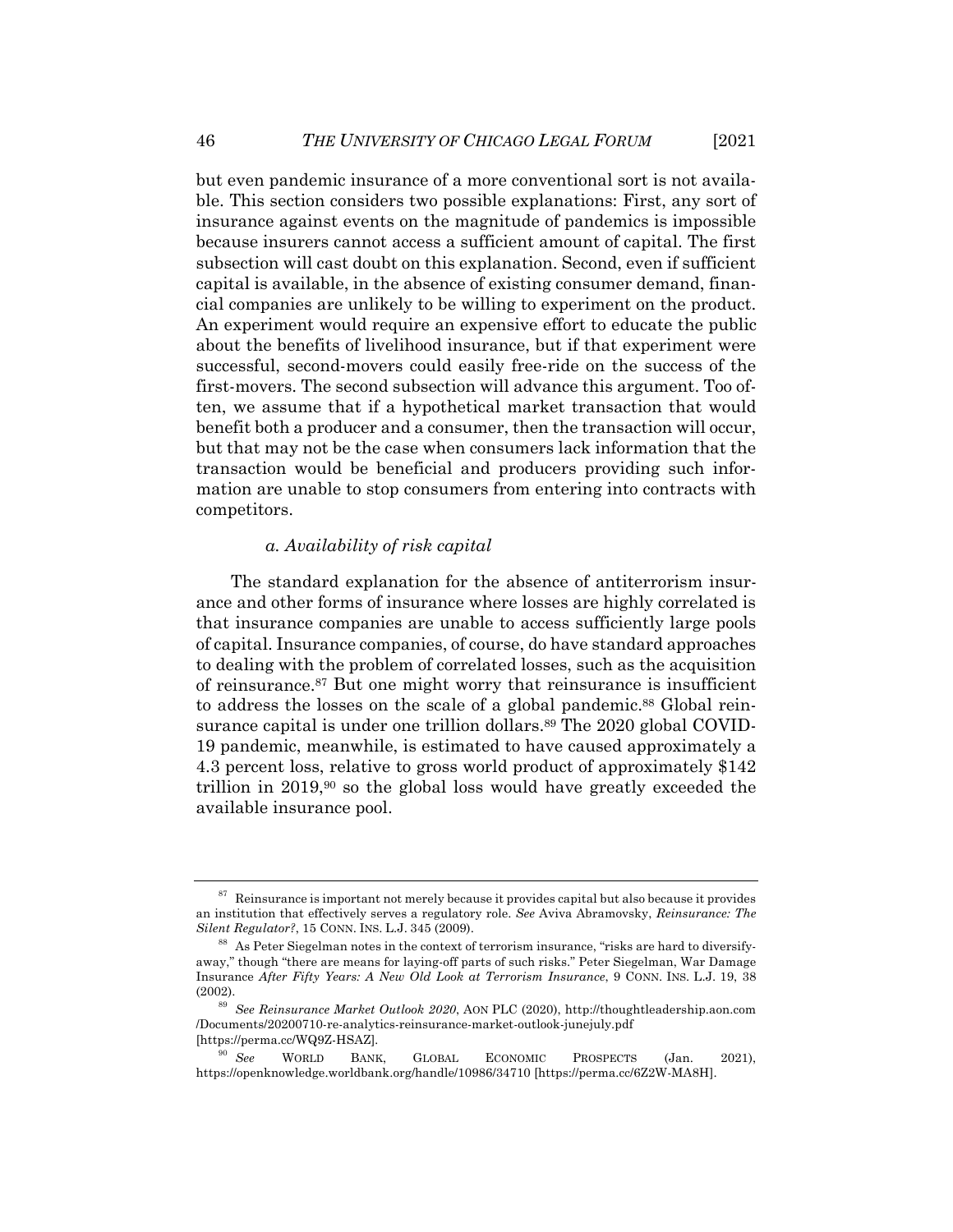The size of the global reinsurance market, however, is not fixed as a matter of physics. If there were sufficient consumer demand for antiterrorism insurance and pandemic insurance, larger reinsurance pools could be created, or alternative financial institutions could be developed. There is no shortage of global capital chasing high returns. Hedge funds, for example, might be willing to place some of their capital at stake in return for high annual payments. Steven Schwarcz has argued that pandemic risk is insurable, if securitized via pandemic catastrophe bonds, which pay off if and only if a pandemic occurs.<sup>91</sup> Livelihood insurance can be conceptualized as a special kind of catastrophe bond,  $92$ which insurers use to provide capital to pay claims in the event of highly correlated losses. The catastrophe is not declaration of a pandemic per se but large relative loss of income.

Those who have studied the difficulty that insurers face in building sufficient capital for so-called "uninsurable risks" do not claim that the task is inherently impossible. Rather, it is a product of current institutional arrangements. For example, Dwight Jaffee and Thomas Russell note that accounting conventions and tax rules may make it difficult for insurance companies to build large pools of capital that they anticipate they will likely not need to pay out for many years.93 Problems of this sort are difficult but not intractable. If there were strong consumer demand and political will, they might be overcome.

A full account of these problems is beyond my scope here. But the problem is likely to be no more serious for livelihood insurance than for standard pandemic coverage. Indeed, livelihood insurance can be written in a way that greatly ameliorates the problem. A livelihood insurance policy may cover only *relative* declines in income, paying off only when a particular livelihood suffers relative to others in the economy. If the concern is thus that a catastrophe could be much worse than the current pandemic, and we need look no further beyond the science fiction shelf to recognize that this is at least theoretically possible, we still need not worry that everyone's livelihood insurance would kick in at the same time. To be sure, following a major catastrophe, total livelihood insurance payouts will increase, because catastrophes have, at least in relative terms, winners and losers.

<sup>91</sup> *See* Schwarcz, *supra* note 10.

<sup>&</sup>lt;sup>92</sup> *Id.* (discussing financial products that pay out only in the event of a large catastrophe, such as a sufficiently dangerous hurricane).

<sup>93</sup> *See* Dwight M. Jaffee & Thomas Russell, *Catastrophe Insurance, Capital Markets, and Uninsurable Risk*, 64 J. RISK & INS. 205 (1997).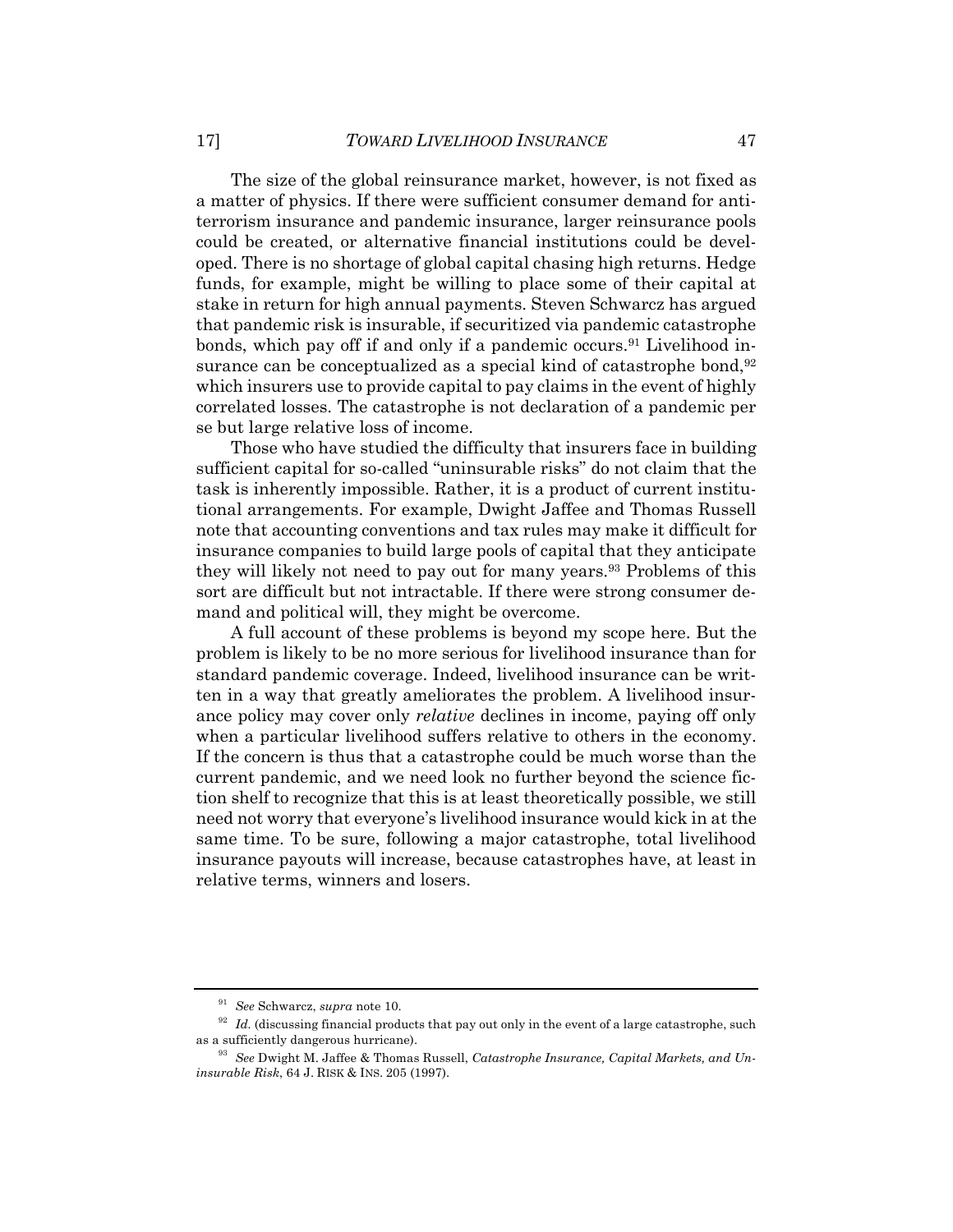#### *b. Market experimentation*

Even if sufficient pools of risk capital are available, the weakness on the demand side creates a challenge for the supply side. In principle, a financial company, whether an established player or a startup, might enter the market, accepting short-term losses in the hope of capturing market share in the long term. The company's strategy would be to promote livelihood insurance, certainly through marketing and perhaps even by offering policy terms that would be expected to produce a net loss. The goal would be to build the market and establish a strong trademark. The short-term losses would be an investment at producing rents over the long term.

The vulnerability of this business plan is the assumption that the first-mover will be able to earn rents over the long term. Such an assumption would be appropriate for a complex financial product that is difficult to compare. If a particular financial services company established a reputation for such a product, consumers will likely favor that company's products over competitors'. The reputation might signal to consumers that the financial services company has good products or that it is known to meet its commitments. Because insurance companies have considerable discretion in how aggressively to fight claims, reputation matters. Livelihood insurance, however, is a simple product. It amounts to nothing more than a bet about what will happen to some welfare index. The terms of a proposed bet are easily compared, and a consumer would presumably choose to enter into such a bet with whoever offers the best terms. Customers could easily determine which company offers the best deal.

A counterargument is that consumers often buy products without shopping around as effectively as they might. For example, consumers buy mortgages, and many do not separately call each potential financial services provider. Therefore, better known banks will be in a better position to obtain market share. There are, however, significant differences. Mortgage companies use complex underwriting processes, and despite advertising of interest rates, the interest rate that one consumer receives may differ from the interest rate others receive. Though based on individualized risk assessment, the differences are not entirely a predictable consequence of known credit scores. Mortgage applications are long and complex, and a consumer may economize on time by shopping with just one or a few potential providers. Providers of livelihood insurance, by contrast, would not care about borrowers' creditworthiness. Even if livelihood insurance were financed with premiums paid over time, failure to pay livelihood insurance premiums would terminate the provider's obligations, so credit-worthiness will at least be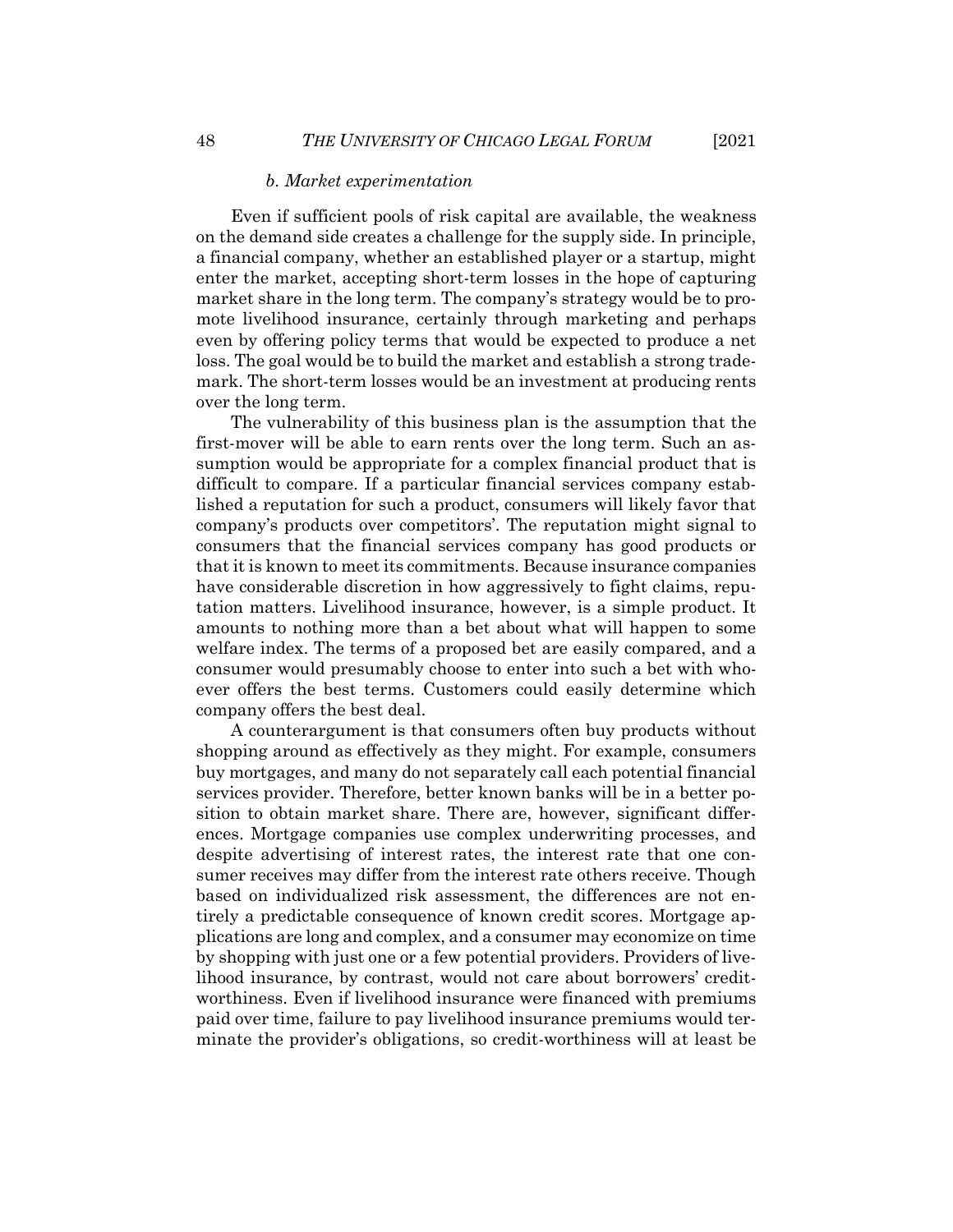much less of a consideration. It will thus be much easier for consumers to shop for livelihood insurance.

Some consumers, admittedly, won't shop. Even if livelihood insurance becomes ubiquitous, many are likely to purchase from familiar financial services providers, such as their existing bank or insurance company. These financial providers might well earn more than zero economic profit selling livelihood insurance. But this only makes the challenge of developing market share by promoting one of the first livelihood insurance products more severe. In sum, if consumers can be expected to take the minimal steps needed to shop for the best livelihood insurance deal, then first-movers have no advantage. But even if consumers don't shop, they may still treat the livelihood insurance product as a commodity. The only hope for a first-mover is that there might be some consumers who will buy from the first-mover simply because it is the first-mover. If the extra profits to be gained from such consumers are sufficiently great, there could be an incentive to market livelihood insurance aggressively. That could be the case in the future, but the failure of livelihood insurance to emerge so far may well be attributable to an expectation that first-mover advantages are limited.

Usually, economists operate on the assumption that if hypothetical products would benefit consumers, those products will be timely provided by the market. Shiller, however, was correct to identify wheeled suitcases as an example of an invention that failed to gain earlier adoption because no one provider would be able to appropriate the benefits of the new product. John Duffy and I also used the wheeled suitcases example in an article drawing a parallel between incentives to engage in technological innovation and incentives to engage in market innovation.94 Sometimes, there is uncertainty not about whether a particular invention is technologically feasible but about whether there is consumer demand. In the absence of intellectual property or government subsidies, the amount of invention will be suboptimal. Each inventor realizes that second-movers will be able to copy inventions and quickly gain market share. The second-movers can be seen as free-riding on the technical information discovered by the inventor. What is less appreciated is that the same phenomenon occurs with market innovation. If a first-mover proves that there is unexpected consumer demand or invests in creating such demand, then second-movers can free-ride on the first-mover's investments. Even in the absence of intellectual property or any government interference, eventually useful products will likely find their way to the marketplace. But the possibility of free-riding on

<sup>94</sup> Abramowicz & Duffy, *supra* note 74.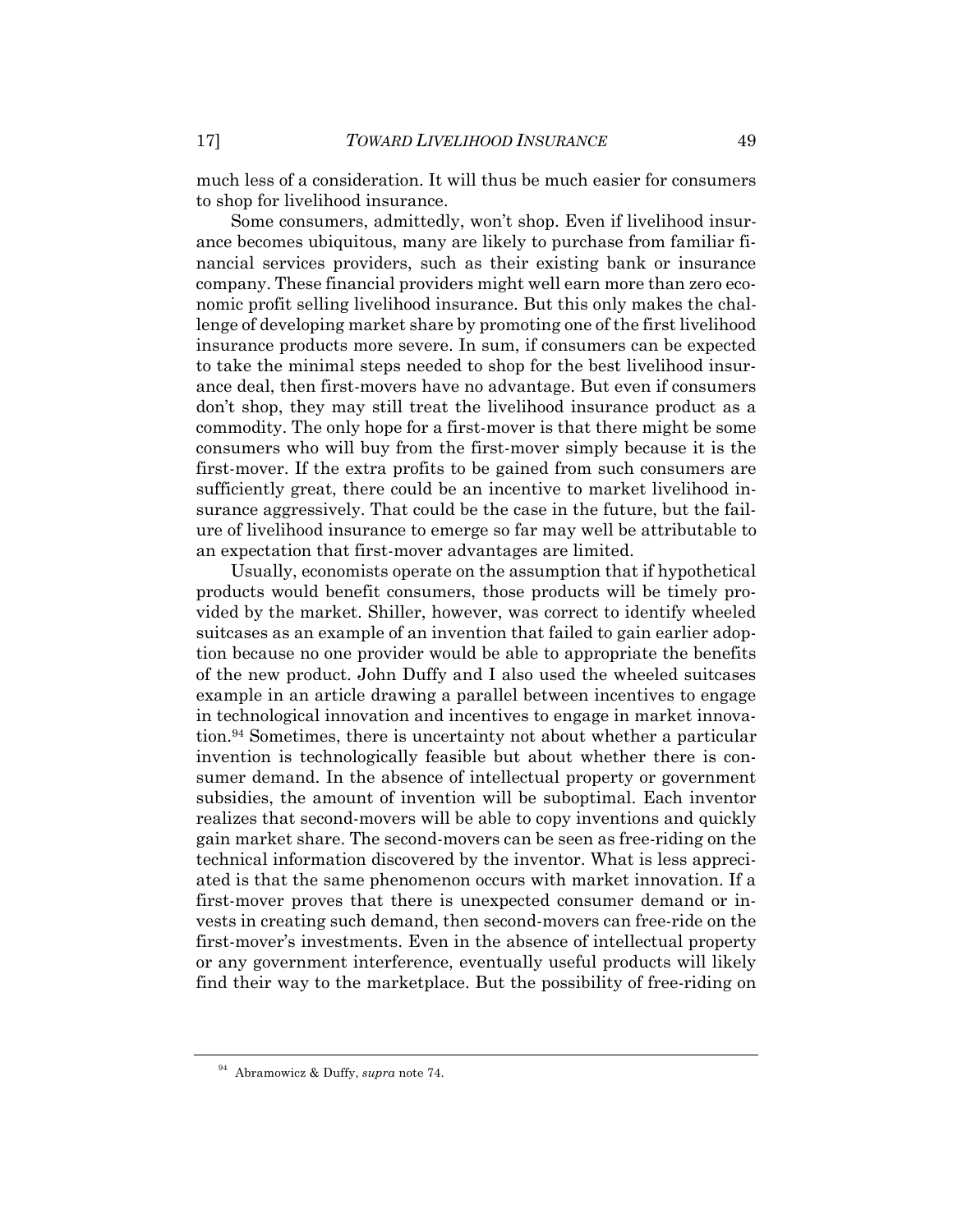market experimentation suggests that products facing uncertain consumer demand will arrive in the marketplace inefficiently late, just as the possibility of free-riding on technological experimentation means that innovations will take longer to develop.

The absence of livelihood insurance can be explained in two different ways. The first explanation is that it is not a useful product because workers' risks are largely idiosyncratic, rather than resulting from their choice of profession. The pandemic was a rare exception, but the number of comparable shocks to industries is not sufficiently large to justify a product like livelihood insurance. I am skeptical of this explanation. Pandemics are hardly the only phenomenon that can spread economic hardship widely on those in a particular profession, and livelihood insurance can be just as effective at protecting against the possibility of future technological change. The second explanation is that even if livelihood insurance would be useful, the product is difficult to bring to market, both because consumers cannot easily understand the case for it and because producers cannot appropriate the benefits of educating consumers. If this explanation is correct, markets may eventually correct the problem. Perhaps the pandemic will be an occasion for workers in some industries to recognize the value of protection. But that could take a long time. If it is a priority for the government to foster better mechanisms for risk sharing, it should consider temporary initiatives that could help build markets in livelihood insurance that could then be self-sustaining.

#### III. POTENTIAL GOVERNMENT ROLES

In establishing the argument for livelihood insurance, we have built an implicit case for its superiority to conventional insurance. Livelihood insurance avoids the problems of adverse selection and moral hazard, and the transactions costs of providing it are greatly reduced. That does not mean that livelihood insurance is superior to conventional insurance for all types of risk, of course. In principle, livelihood insurance can be adapted to any sort of group risk, so long as it is possible to construct an index of value. As the case for a security-based rather than insurance-based solution increases, the greater the degree of sharing of the risk. An insured worried about hurricane damage probably should purchase conventional insurance rather than an adaptation of livelihood insurance that will pay off based on damage to all houses in a neighborhood because even serious hurricanes often wreak much greater destruction against some houses in a neighborhood than others. But if protecting against the risk that climate change will make broad swaths of waterfront property uninhabitable, an approach analogous to livelihood insurance may be appropriate. Livelihood insurance will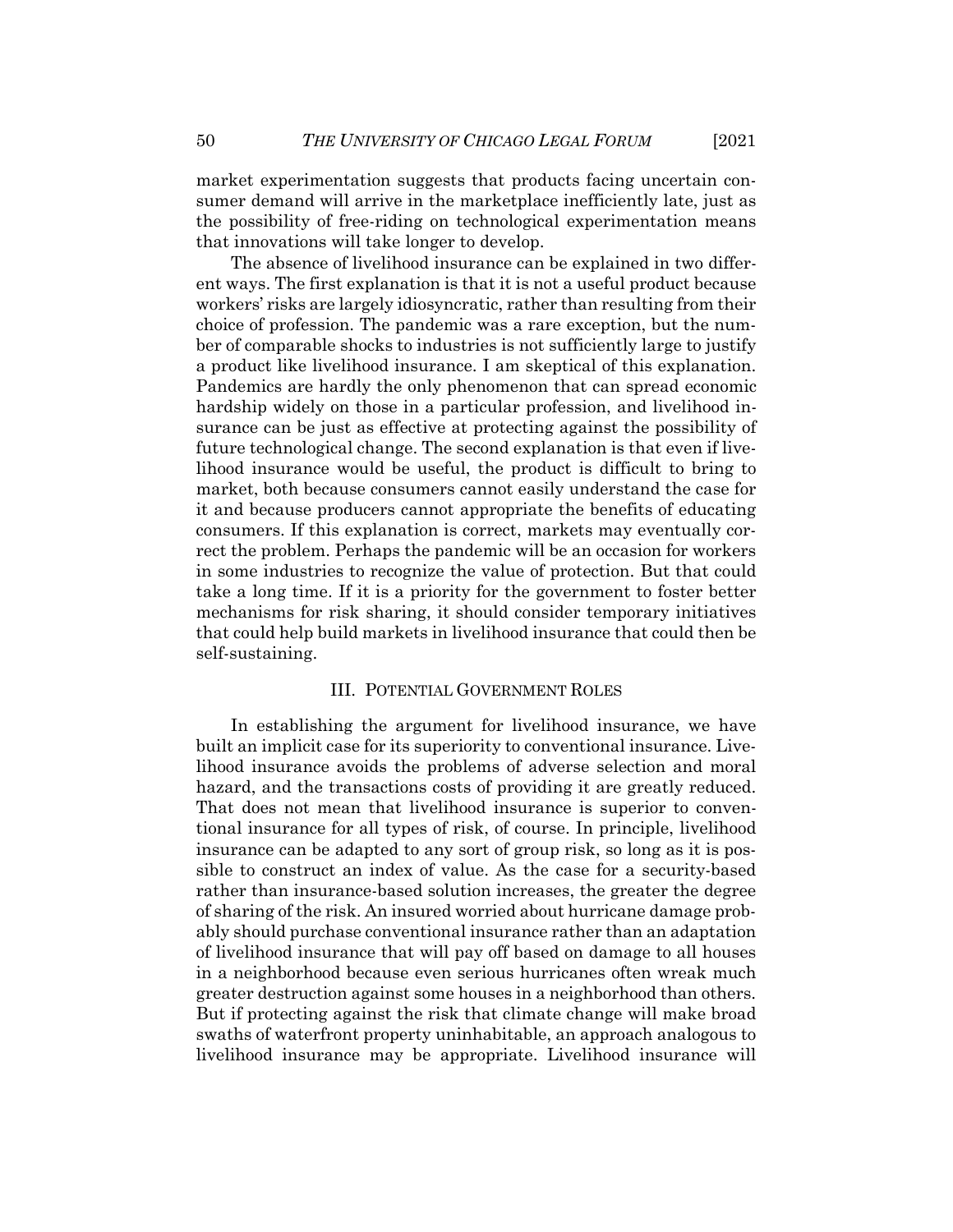never threaten the automobile insurance industry, but it is certainly the better model for management of the risk of regional decline or of economic recession.

If livelihood insurance indeed would be a useful product but will not be provided by the finance industry at sufficient scale, the question becomes whether the government might have some role in fostering development of the market. The government's role might be designed to be temporary, to jump start the market.<sup>95</sup> Or it might have some role in perpetuity, especially if the most significant obstacle to the development of a market is the difficulty of procuring sufficient risk capital. This is true both for livelihood insurance and for a more conventional type of insurance product. And for both types of products, there are a number of different forms that government intervention might take. This Section surveys a range of them, focusing especially but not exclusively on a government plan to foster livelihood insurance. In particular, it considers the possibility of requiring insurance purchases, of collecting information, of serving as a market maker or organizer, and finally of subsidizing the market.

#### A. Universal Insurance

The simplest, though also most dramatic, potential government intervention would be to mandate the purchase of livelihood insurance. Moreover, Jack Hirshleifer recognized the core of the argument over seventy years ago in an article entitled *War Damage Insurance*. <sup>96</sup> As Peter Siegelman notes in a paean to Hirshleifer's article,<sup>97</sup> Hirshleifer understood the essence of the adverse selection problem years before now-Nobel Laureate George Akerlof modeled it in his famous *Market for Lemons* article.98 Mandatory insurance eliminates the problem of adverse selection because good risks and bad risks alike will be required to purchase coverage. Meanwhile, Hirshleifer recognized that "universal coverage (not achievable under a voluntary plan) would entirely eliminate the problem of demands for compensation sure to arise after

<sup>&</sup>lt;sup>95</sup> A danger is that once the government initiates funding, strong public choice pressures will cause the government to continue subsidies even once the market could become self-sustaining. Moreover, resources will be expended pressuring the legislation to maintain rents. *See generally* Anne O. Krueger, *The Political Economy of the Rent-Seeking Society*, 64 AM. ECON. REV. 291 (1974) (introducing the idea of rent-seeking).

<sup>96</sup> Jack Hirshleifer, *War Damage Insurance*, 35 REV. ECON. STAT. 144 (1953), *reprinted at* 9 CONN. INS. L.J. 1 (2002).

<sup>97</sup> Siegelman, *supra* note 88, at 28.

<sup>98</sup> George Akerlof, *The Market for "Lemons": Quality Uncertainty and the Market Mechanism*, 84 Q.J. ECON. 488 (1970) (discussing adverse selection, with special attention to the used car market).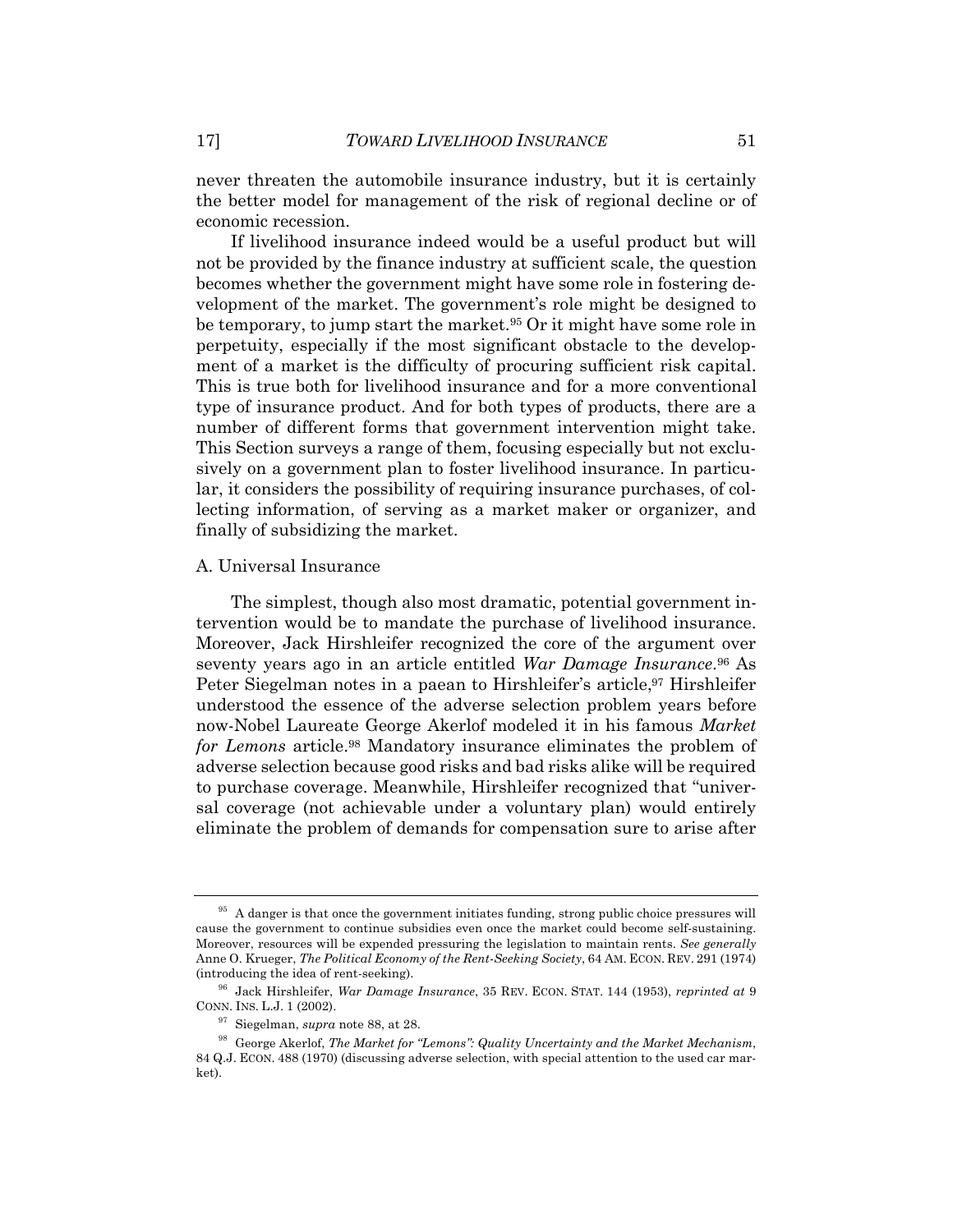bombing on behalf of those who have failed to take out insurance."99 Adapted to the pandemic crisis, the observation is that mandatory coverage compensates for the fact that people will expect the government to provide social insurance should that affect livelihoods. Indeed, the government's massive expenditures on pandemic relief strengthen the concern that government provision will inhibit development of the private market. On the other hand, the government's relief was not well tailored to the amount of loss, so if expectations are that government will proceed in much the same way next time, consumers might still demand coverage.

A critical design question in a mandatory livelihood insurance regime is just what protection individuals must purchase. Mandatory insurance might simply require each individual to allocate some percentage of income to livelihood insurance and similar financial products. In principle, individuals could then choose products based on their own risk. Some might decide that much of their risk is associated with the danger of regional decline and purchase a security that will pay off if the region performs poorly relative to the nation. A homeowner might purchase insurance tailored to the value of houses in their neighborhood. Workers might purchase insurance tied to an index of livelihood in their chosen professions. And some might choose to protect against a mix of risks. But a simple mandate like this runs into a significant problem. Individuals who would rather not buy livelihood insurance at all may simply choose the product that provides the greatest probability of a payout but the least helpfulness in the event of a catastrophic shock. This significantly complicates the legislative scheme, requiring the government to regulate insurance products so that they are truly geared toward catastrophic risks rather than to evading the mandatory insurance requirement.

A further difficulty of a mandatory insurance regime of this sort is that different individuals have different degrees of need for livelihood insurance. Some individuals may work in professions that are relatively immune to unexpected shocks. Undertakers, unfortunately, seem unlikely to be out of work soon, and there seems little reason to require them to purchase livelihood insurance. Truck drivers, on the other hand, would maximize welfare by purchasing quite a bit of livelihood insurance, given the possibility (but hardly the certainty) that automation will eliminate their jobs.<sup>100</sup> In principle, the government could enact detailed industry-by-industry regulations, but this would involve a

<sup>99</sup> Hirshleifer, *supra* note 96, at 147.

<sup>100</sup> *See* Maury Gittleman & Kristen Monaco, *Automation Isn't About to Make Truckers Obsolete*, HARV. BUS. REV. (Sept. 18, 2019), https://hbr.org/2019/09/automation-isnt-about-to-make-truckers-obsolete [https://perma.cc/6PXF-SZSK] (presenting the favorable view of truckers' prospects).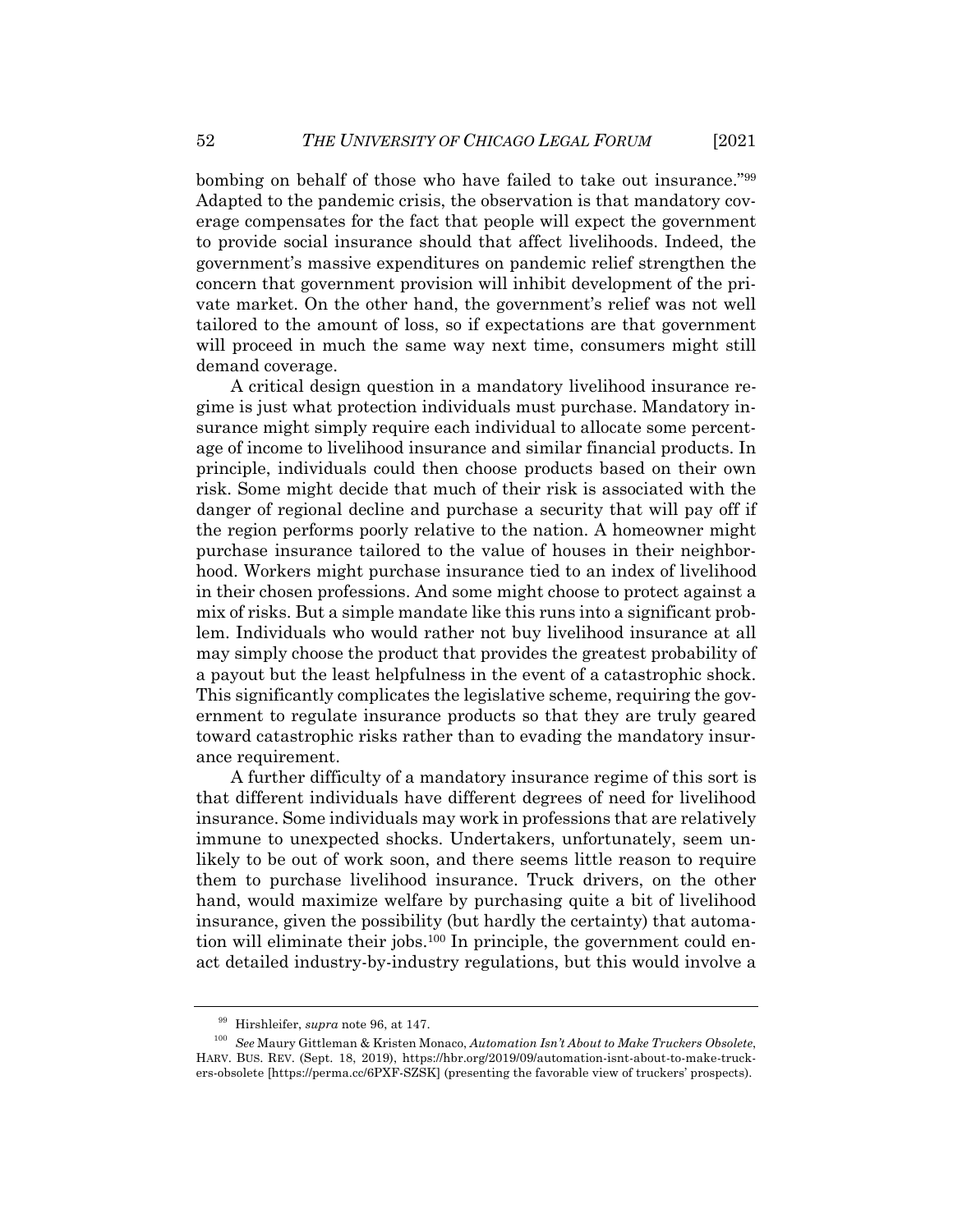great deal of guesswork. For example, do Uber drivers need more livelihood insurance than most because of the danger of self-driving cars, or less because many drivers intend to drive only temporarily? Did the pandemic prove that grocery store employees are immune to shocks because of the essential nature of their work, or does the rise of grocery delivery services portend the need to find other employment? The goal of establishing a private insurance market is to save the government the trouble and the politics associated with making such assessments.

Instead of dictating the percentage of income that individuals must set aside, the government might require that individuals set aside enough to purchase sufficient livelihood insurance to cover a sufficient decline in their livelihoods. For example, the government might require each person to purchase enough insurance so that half of the decline in one's livelihood, relative to other livelihoods, beyond a 20 percent threshold must be covered. Such a system not only would focus its mandate on the workers who most need liability insurance but would also send a useful market signal to individuals in professions at high risk from future catastrophes or technologically driven obsolescence. If livelihood insurance is very expensive, people might come to realize, that must mean that others believe that there is a high chance that individuals in this profession will experience difficulty in the future. Even if they do not consciously understand the implications of high prices for livelihood insurance, those high prices will change workers' after-tax income, and that in turn may affect people's choices about allocation of human capital. At least at the margins, it would be better if fewer workers devoted their efforts to unsustainable jobs. Some might still choose the jobs and adapt after their elimination, but the livelihood insurance will cushion this transition.<sup>101</sup>

This approach also creates regulatory challenges, however. The problem remains of classifying someone's livelihood to ensure that the person purchases the correct insurance. We would not want everyone to claim to have a future interest in being an undertaker and purchase the super cheap undertaker's insurance. And so, the government would need some means of assuring that workers make reasonable decisions about which livelihood policies to buy. This might be possible to achieve at the employer level. Each employer would be required to identify its line of business, much as employers do already on tax returns, and each employee would be required to purchase livelihood insurance protecting individuals in that line of business. For some employees, that will result

<sup>101</sup> On the other hand, forcing coal miners to pay high insurance prices *now* might give them greater incentive to prevent regulatory changes that the market is anticipating. If, for example, joining a climate change accord will increase insurance prices this year, that might produce more opposition than an accord that might have effects in ten or fifteen years.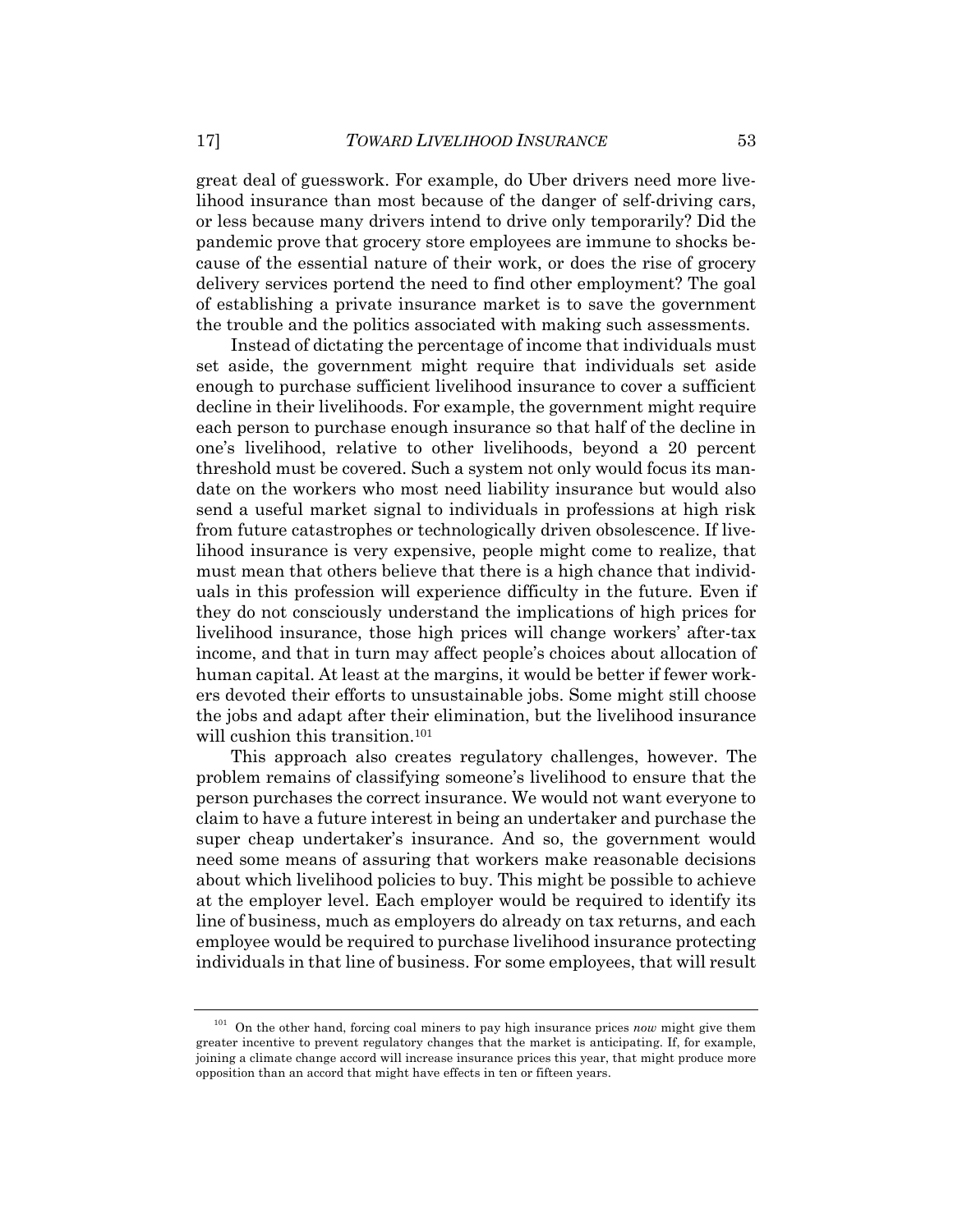in a mismatch, though, because some employees' principal risk arises not from the business of its employer but from their role within the organization.

Another possibility would be for the government to require every worker to enlist a broker whose responsibility is to determine the livelihood insurance policy that would most effectively reduce that worker's risk. Then, the individual would be required to allocate a sufficient amount of income to achieve a designated level of protection, again such as protecting at least half of income beyond a 20 percent relative decline in value. If the worker has several sources of risk, the broker might recommend that the individual's purchases be divided across several livelihood insurance products. This shifts the task from regulating each worker to regulating brokers. A relatively simple approach would be to impose a fiduciary duty on brokers and to insist that brokers carry insurance covering any liability for breach of fiduciary duty.<sup>102</sup> This approach might not lead to optimal purchasing decisions, but it would at least place some hurdles in the way of a worker who sought to evade a mandatory insurance requirement by purchasing livelihood insurance unrelated to the actual risks faced by the broker.103

Admittedly, this discussion of how a mandatory livelihood insurance regime is academic, even by the standards of this academic publication. At least, it seems highly unlikely that the federal government in the United States would make livelihood insurance mandatory. Adverse selection concerns also create an argument for mandating purchase of health insurance,<sup>104</sup> and the Affordable Care Act even created a mandate,105 but the government has now lowered the penalty for noncompliance to zero. Challenges in the health insurance market receive far more attention than the absence of insurance protection against pandemics and similar shocks. Even if one could imagine the government creating some form of mandate, it seems unlikely that it would insist on protection from more than a small percentage of downside risk. It seems plausible that many individuals would optimally reduce risk if

 $102$  A fiduciary duty is a common tool "where one party is given discretionary authority over property or a 'critical resource' owned by another party." Andrew S. Gold, *On the Elimination of Fiduciary Duties: A Theory of Good Faith for Unincorporated Firms*, 41 WAKE FOREST L. REV. 123, 130 (2006).

<sup>&</sup>lt;sup>103</sup> This depends on the assumption that fiduciary duty requirements will have a sufficiently disciplining effect. *But see* Daniel Schwarcz & Peter Siegelman, *Insurance Agents in the 21st Century: The Problem of Biased Advice*, *in* HANDBOOK ON THE ECONOMICS OF INSURANCE LAW (Daniel Schwarcz & Peter Siegelman eds., 2015) (offering skepticism about advice of brokers).

<sup>104</sup> *See generally* Allison K. Hoffman, *Oil and Water: Mixing Individual Mandates, Fragmented Markets, and Health Reform*, 36 AM. J.L. & MED. 7 (2010) (reviewing the function of the individual mandate).

<sup>105</sup> *See* I.R.C. § 5000A.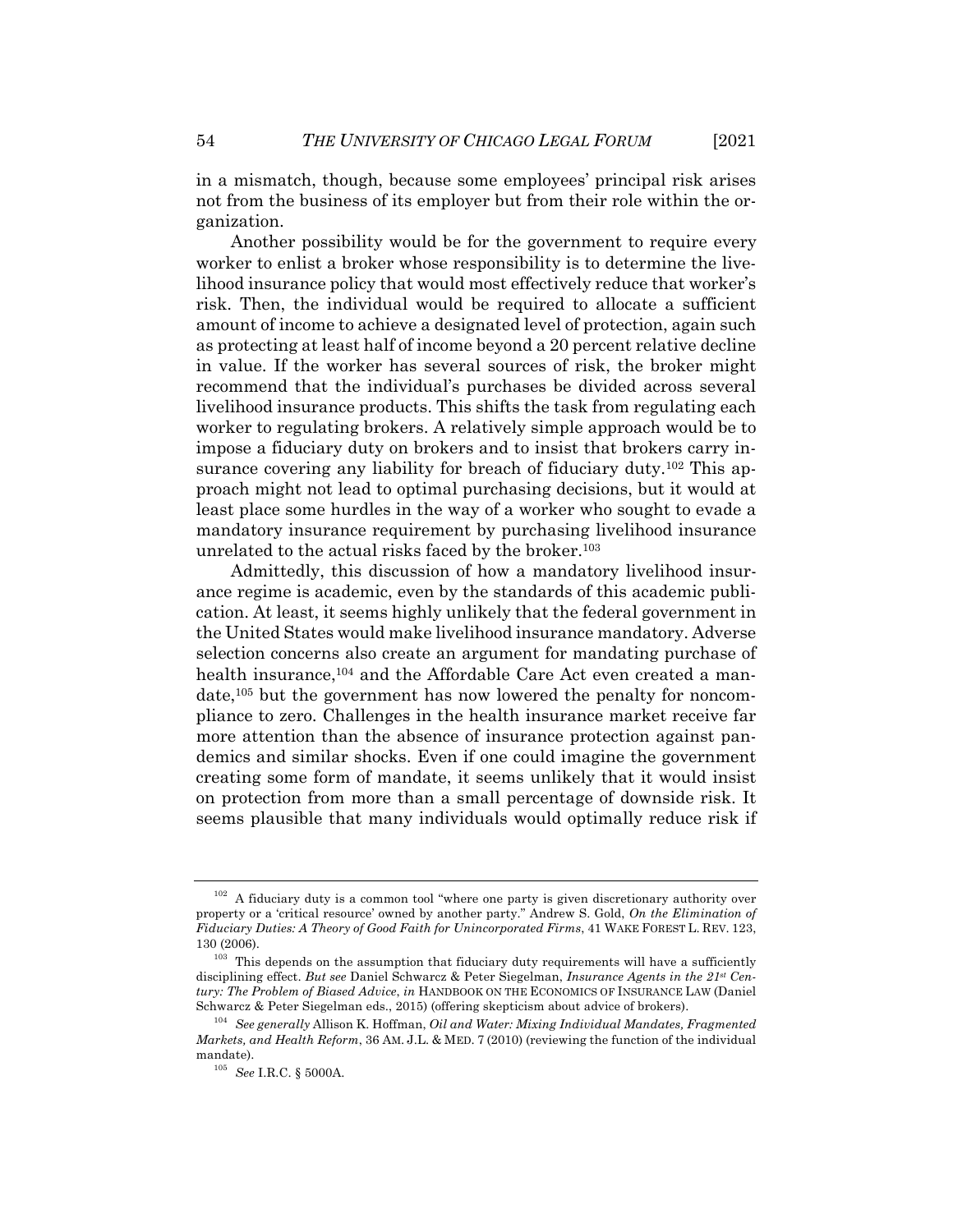they were to devote 5 or 10 percent of their income to products like livelihood insurance, including policies with very long time horizons. That would be a major policy change and one that at least for now has no apparent political support. In the foreseeable future, the best we can hope for is for the government to take modest steps in the direction of allowing voluntary purchases of livelihood insurance. If successful, the product might become more commonplace, and a conversation could begin about the possibility of mandates.

#### B. Information Collection

The most modest step that the government could take would be to collect information. In particular, the government could require taxpayers to enter their livelihood on their tax forms, perhaps by choosing from a menu of codes. More importantly, the government could commit to publishing reports on the income trajectory of each group of taxpayers. If, for example, a livelihood category for 2022 were "restaurant worker," then the government would each year report the average gross incomes of all who entered that category in 2022. In subsequent years, the government would report the average gross incomes of these same individuals, even if they entered some other livelihood category. Shiller makes the need for this clear: "A person is classified as in an occupation whether or not that individual stays in that occupation; this is important since when the economic status of occupations falters, many will find a different occupation, leaving behind only those who are still doing well in the occupation."106 The opposite is also true; if waitstaff are easily assimilated into other lines of work, then their livelihood has not declined as much as if they are out of work.

A reasonable question is whether the data should include individuals who have exited the workforce altogether. There is a strong argument that the answer is yes because exits from the labor force, though not counted as unemployment, often reflect difficult economic circumstances. But in some professions and especially across long time horizons, it may be that people have exited the labor force because they have saved enough to retire. Even if they have no income, their standard of living might remain quite high. Unfortunately, it would be considerably more complex for the government to measure standard of living. Meanwhile, an additional question is whether to count dead people, presumably earning zero income, in both the numerator and the denominator. Dead people do not need livelihood insurance but excluding them might paint an unduly rosy picture of professions whose workers are especially likely to die as a result of occupational hazards or of despair. So

<sup>106</sup> SHILLER, *supra* note 23, at 113.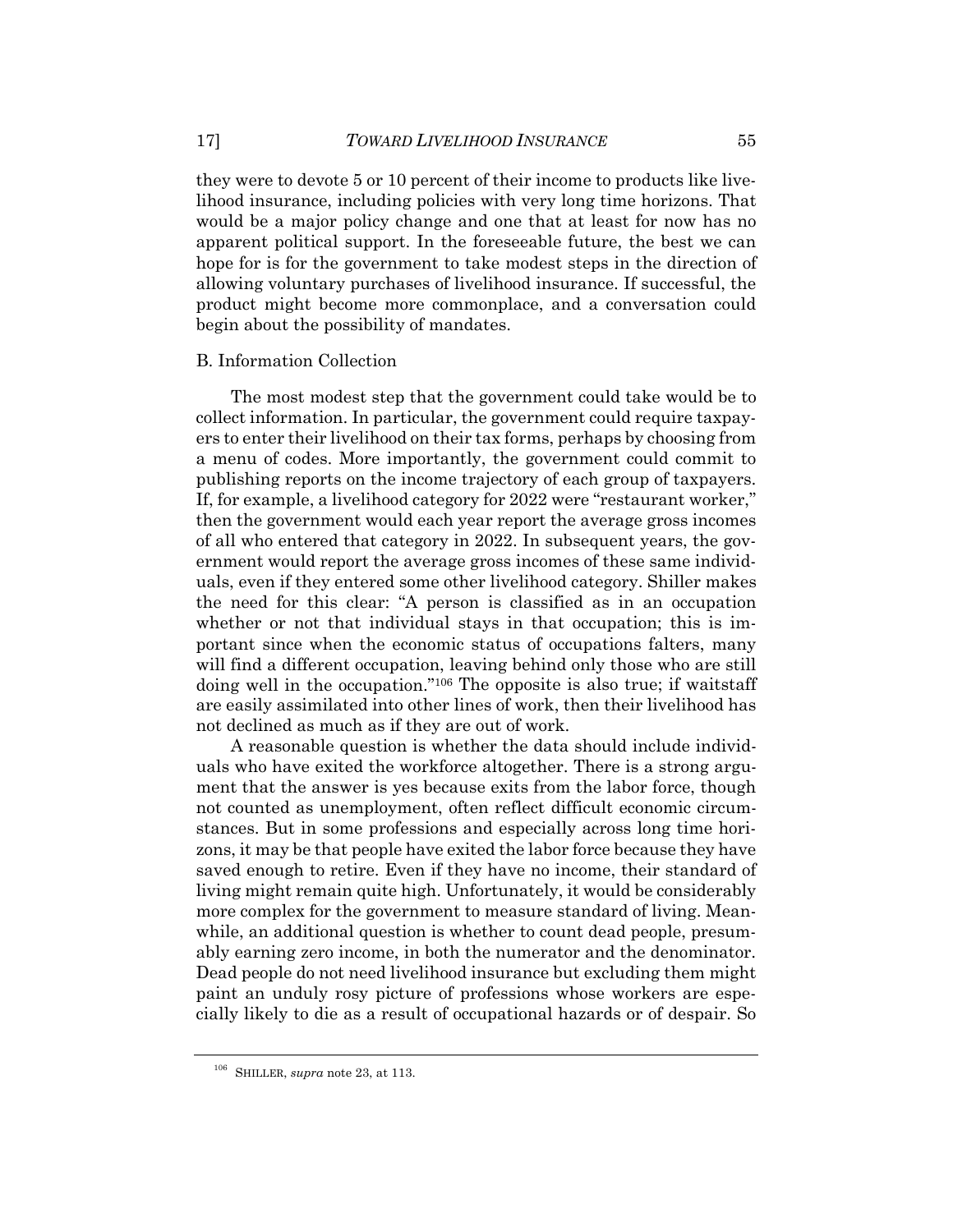long as the government's goal is simply to provide data for private markets, however, these questions are easily resolved: The government can construct different measures and report them all. Ideally, the government would provide far more data than just average income among employees; it might publish initially a distribution of income, and then it might publish the distribution of income for every percentile within the distribution. This could allow livelihood insurance products tailored not just by industry classification, but also by current income level. The government also could provide information for specific states or regions, as well as for the country as a whole.

Even those skeptical of the argument that government subsidies of livelihood insurance could correct a market failure might concede the potential virtues of government reporting data that the industry could then choose to use as it sees fit. The government, after all, already is in the business of producing economic statistics. Information is often said to be a public good. Indeed, there is an argument that livelihood indices are nonrivalrous, because any one business can use them without adversely affecting another business's ability to do so, and nonexcludable, because businesses will need to publish the indices they are relying on to resolve contracts.107 The simpler argument, however, is that it is much cheaper for the government to collect this information than for anyone else to do so. The government already collects information on each person's income on tax forms. The only social costs are thus the time that it will take each taxpayer to code his or her livelihood and the effort to create and execute a computer program that will report changes in livelihood over time. This is much cheaper than private surveying and, given the possibilities of nonrandom selection of respondents and either incorrect or deliberately misleading survey responses, much more reliable.

#### C. Market Maker

One modest additional step would be for the government to collect information not only about present livelihoods, but also about expectations of future livelihoods. In prior work, I have described how governments might harness the power of prediction markets to generate collective forecasts of variables of interest.108 For example, a local government might create prediction markets to forecast the school-age population some years in the future so that it can make informed decisions about whether to build new school facilities. Similar markets exist

 $107$  An intellectual property right could be created in an index, however, preventing others from selling products on that index without a license. *See, e.g.*, Dow Jones Co. v. Int'l Sec. Exch., 451 F.3d 295 (2d Cir. 2006).

<sup>108</sup> *See* MICHAEL ABRAMOWICZ, PREDICTOCRACY (2008).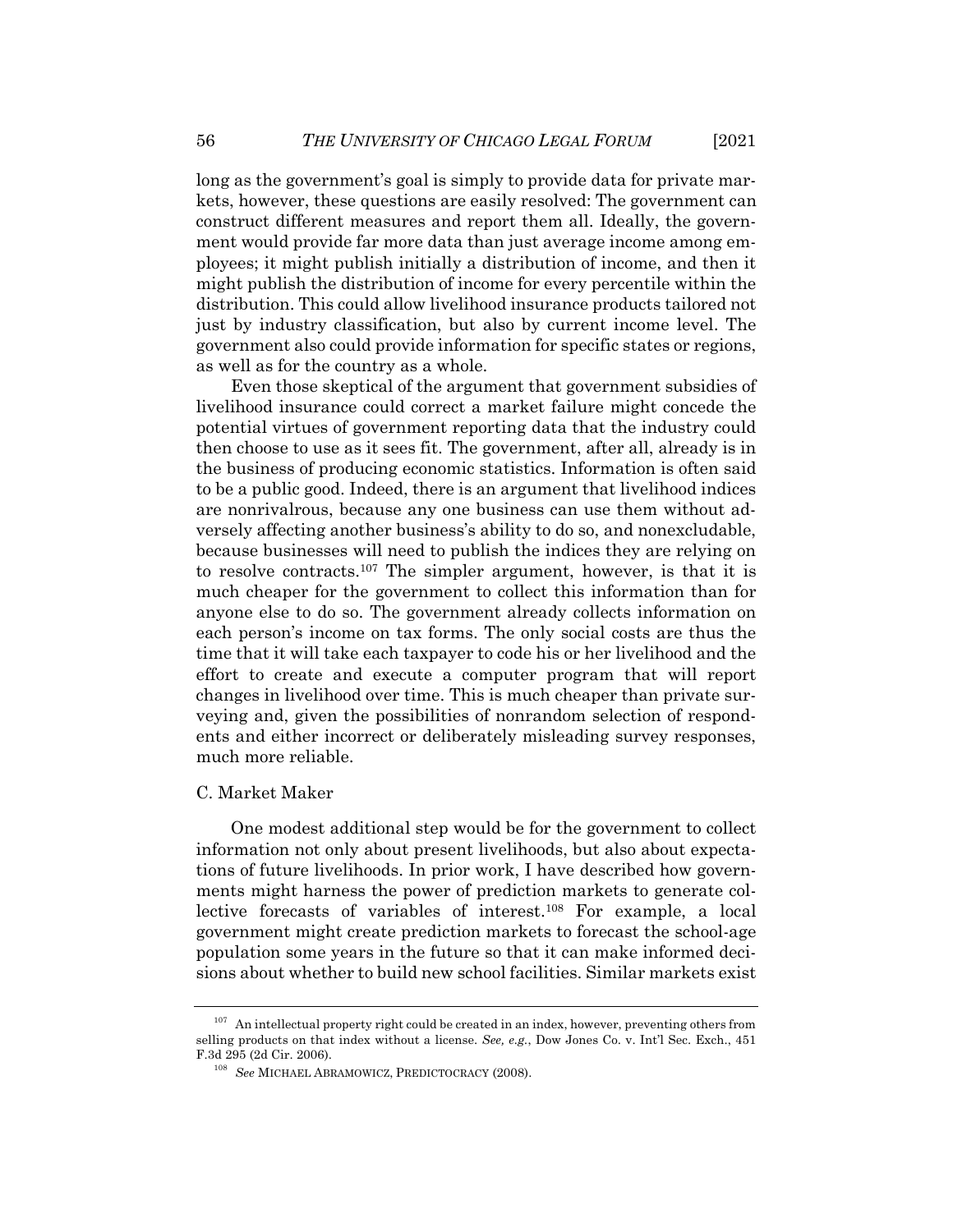for entertainment purposes, forecasting the probabilities that different candidates will win political races or that teams will win sports events. Studies have shown that such markets are generally quite accurate, even when the organizer of such markets takes a cut of the winnings. The government can further improve the accuracy of such markets by not charging fees and instead subsidizing these markets.109 Existing prediction markets, such as predictit.com,110 demonstrate that creation of such markets can be relatively inexpensive.

It thus should be possible for the government to create prediction markets tied to particular livelihoods. One such prediction market might forecast the 2023 income of workers in the fiftieth percentile of restaurant workers in 2022 tax returns. In principle, the market can forecast the entire income probability distribution for each range of workers. That is, it might forecast some probability of these fiftieth percentile of workers experiencing a 0 to 5 percent increase in income, some probability of a 5 to 10 percent increase, some probability of a 0 to 5 percent decrease, and so forth. The markets also might forecast the possibility of different changes in income for the median or average worker in the livelihood relative to other workers. In short, these prediction markets would provide information to workers about the market's evaluation, among other things, of the risk of catastrophic changes in income for comparable individuals in their livelihood. Such information might encourage them to buy livelihood insurance, or at least allow them to gauge whether various livelihood insurance products are a good deal.

Creation of prediction markets, however, would do more than help evaluate livelihood insurance products. The prediction markets would *be* livelihood insurance products. To purchase livelihood insurance, a worker would buy securities that would pay off if catastrophic declines in income occurred. That would tend to drive up the price of those securities above the corresponding true probability, attracting the interest of individuals not personally subject to the same risk. Those individuals would take the short side of such a transaction and thus serve as the counterparties on the prediction market contract. The market might differ from many other prediction markets in that the buyers and sellers would be individuals with different risk profiles. But the prediction markets literature recognizes the possibility that hedging risk may provide a reason to participate in prediction markets.111 If these markets

<sup>109</sup> *See* Michael Abramowicz & M. Todd Henderson, *Prediction Markets for Corporate Governance*, 82 NOTRE DAME L. REV. 1343, 1351–53 (2007) (explaining the mechanics of subsidized markets).

 $^{110}$  PREDICTIT, http://www.predictit.com [https://perma.cc/386P-JKYB].

<sup>111</sup> *See* ABRAMOWICZ, *supra* note 108, at 86–87.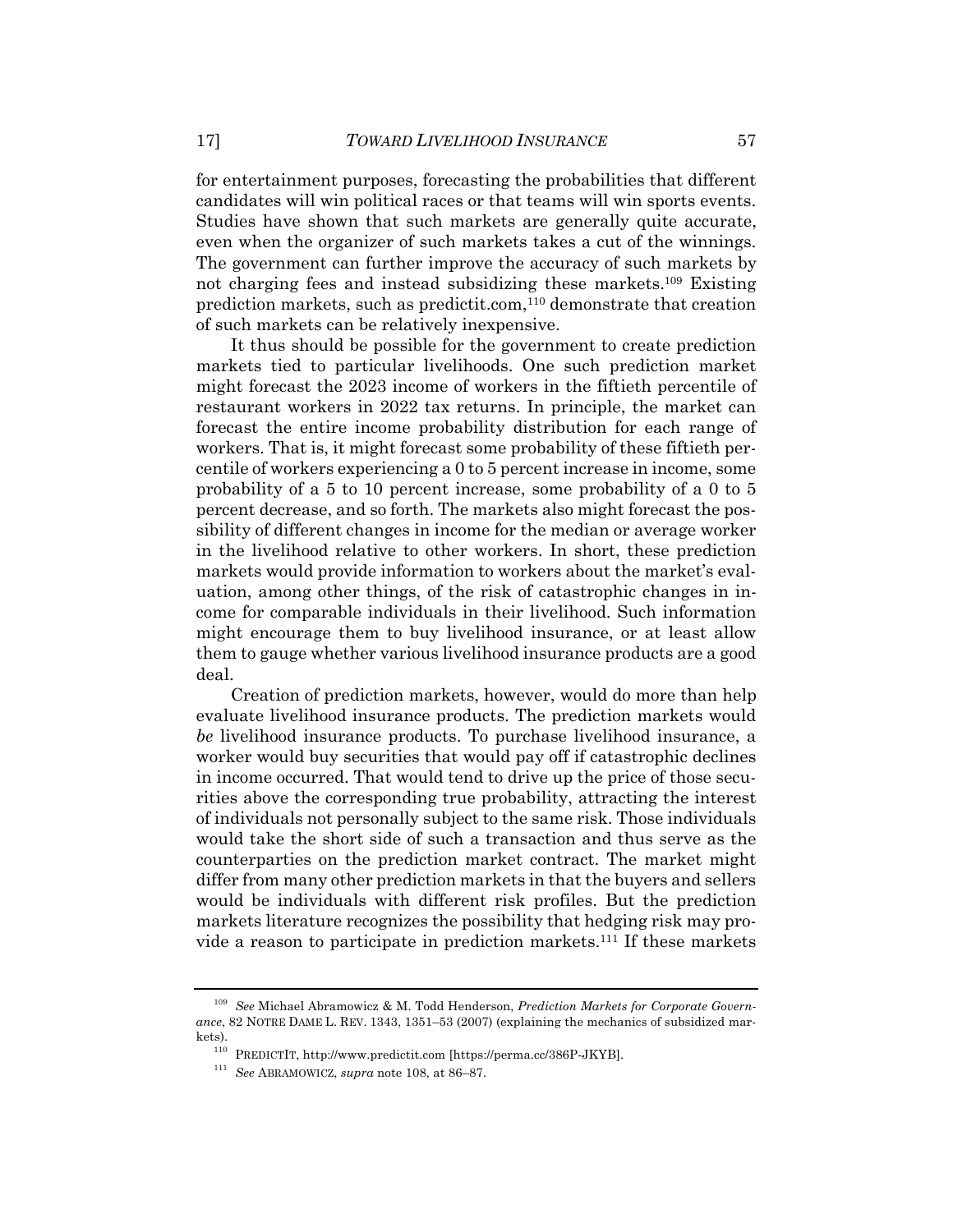became very large, then predictions derived from prices would likely be slightly biased because the counterparties would insist on some compensation for the risk they were assuming, but the markets would still allow for market-based estimates.

This should highlight that livelihood insurance is a relatively simple product. The government could easily enough itself create the infrastructure needed for matching workers with counterparties. Ordinarily, of course, we allow private market actors to provide financial services, even when those services are relatively easy to provide, and we could do so here. Perhaps that would have the benefit of encouraging innovation in the definition of livelihoods, including both livelihood insurance products relying on the government's indices and on indices that the government cannot easily create. But in the short term, there may be serious regulatory obstacles to creation of prediction markets, including gambling laws and the complex regulatory scheme governing commodity futures. It may actually be simpler for the government to serve as a market maker by creating its own prediction markets than to fix the regulatory regime to permit the creation of private markets.

#### D. Market Subsidizer

Whether or not the government serves as market maker, it can serve as a subsidizer of the market. Indeed, this is perhaps the most obvious role for the government, as proposals for conventional pandemic insurance, like proposals for antiterrorism insurance before them, imagine that some form of government subsidy will be necessary. For example, the government might promise to reimburse private insurers for all pandemic-related damages beyond some threshold, perhaps subject to some maximum cap.112 Perhaps the greatest virtue of such a proposal is that it may be politically enactable because it requires no current government outlays. But, as with government loan guarantees more generally, this approach masks the true cost of the program.113

Moreover, the approach distorts the insurer's lending decision. The purpose of a subsidy is to encourage greater issuance of insurance, but ideally, the premiums paid should still be proportional to risk. That will not necessarily be the case, however, when the government will bear a wide range of damages. Moreover, a benefit of governmental subsidies is that they may save the government the challenges of administering a social insurance program sensitive to factual evidence. But the private

<sup>112</sup> *See supra* note 16 and accompanying text.

<sup>&</sup>lt;sup>113</sup> For a general assessment of how federal insurance guarantees are not fully accounted for in the budget, see GOV'T ACCOUNTABILITY OFFICE, FISCAL EXPOSURES: FEDERAL INSURANCE AND OTHER ACTIVITIES THAT TRANSFER RISK OR LOSSES TO THE GOVERNMENT (Mar. 2019), https://www.gao.gov/assets/700/697964.pdf [https://perma.cc/XZE6-FKH2].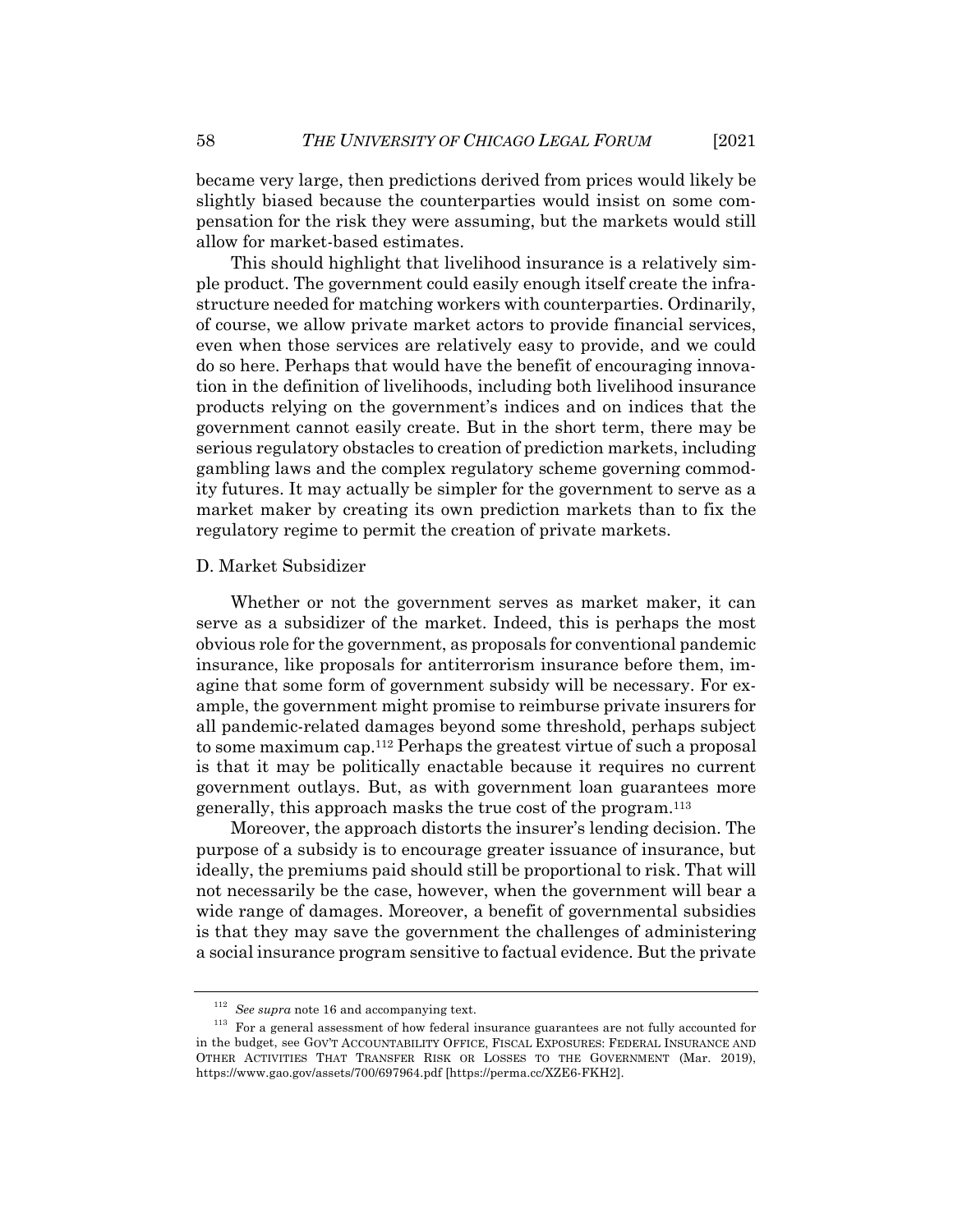insurer has little incentive to challenge inflated insurance claims over a wide range of damages.

It is not difficult, however, to change the subsidy approach to improve the alignment of the private insurer and the government. One approach is to allow the government to offer matching insurance. That is, for every dollar of coverage purchased in a private transaction, the government will offer some coverage, either at the same price or a lower price. For example, the government might specify that it will offer ten dollars of coverage for just 7.5 times the price paid by the insured to the insurer. Then, if the insurer eventually paid out on the insurance policy, the government would pay ten dollars for every dollar paid out by the insurer. If the government is also serving as market maker using prediction markets, it could achieve much the same effect by placing 1 of every 7.50 dollars contributed by the purchaser of the security corresponding to the catastrophic scenario into the market and then pay from its own accounts nine times whatever value the purchaser receives from the private party.

Whether or not the government is the market maker, the goal of this approach to subsidization is for the government to harness the private sector's skills in risk classification without distorting those risk classification decisions. Commentators have previously suggested that a similar approach might be used for deposit insurance,<sup>114</sup> on the theory that private actors might be more effective at predicting default risk than the government. This approach accepts the claim that the private sector may not have access to sufficient capital pools to insure certain large risks, and it responds by placing most of the risk on the government. In principle, however, the approach can be used without a subsidy at all, but because the private insurance price will reflect the cost of risk classification, it makes sense for the government to provide at least some subsidy. If there is an argument for providing a subsidy whether that argument is that insurance coverage has positive spillovers or that first-movers cannot fully appropriate the benefits of educating consumers about the benefit of the insurance—then that can be adjusted on a sliding scale, by adjusting the amount of coverage or its price. Consumers will be more likely to purchase private insurance if they know that this purchase will entitle them to additional units of subsidized government coverage, but private insurance carriers retain the incentive to risk classify.

For one of two reasons, there is a strong argument that the government subsidy should decline over time. One reason is that livelihood insurance markets may succeed. If so, private parties will have time

<sup>114</sup> *See* Kenneth E. Scott & Thomas Mayer, *Risk and Regulation in Banking: Some Proposals for Federal Deposit Insurance Reform*, 23 STAN. L. REV. 857 (1971).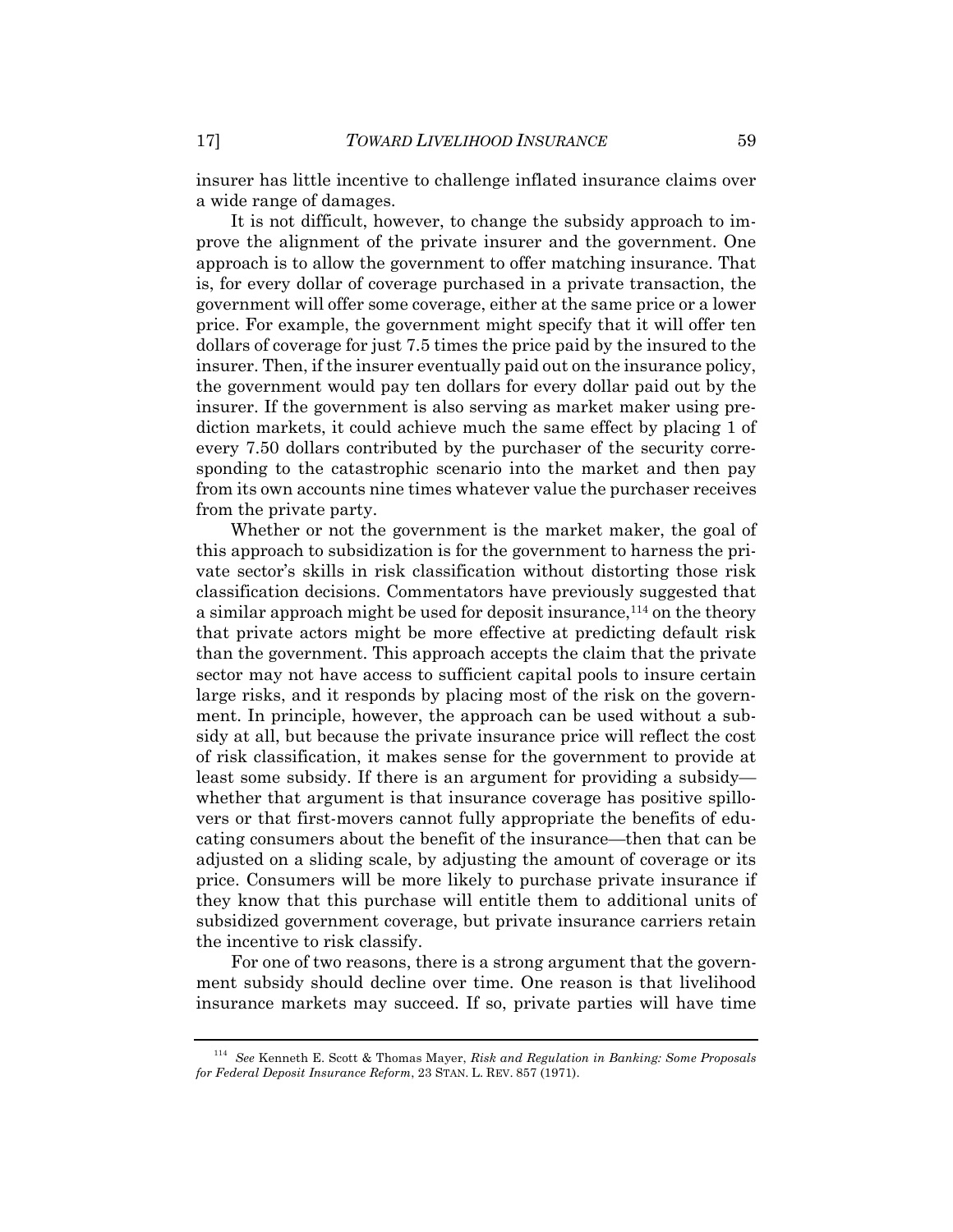and incentive to determine how to provide sufficient capital pools for such markets, and worries about consumer information and incentives for market experimentation will have been overcome. The other reason is that livelihood insurance markets may fail. If consumers have little interest in livelihood insurance even at subsidized rates, it is not clear that the government should provide the insurance at all. With only a small percentage of the population buying such insurance, it would not meaningfully decrease the government's incentive to provide ex post compensation. And there may be little reason to provide benefits only to those wise enough to purchase the product. If they are so wise, they ought to be able to make purchases at close-to-market rates.

### IV. CONCLUSION

Attempts to eliminate the effects of shocks may sometimes be less effective at performing risk mitigation than cruder policies that seek merely to cushion them. Pandemic insurance may be too ambitious a product. It requires insurers to assess each insured's risk ex ante and to measure loss attributable to pandemics ex post. The businesses at greatest risk of pandemic losses will be most likely to sign up and then will take the least care to avoid loss. In its pure form, livelihood insurance is far less ambitious. It makes no attempt to measure individual loss and serves more as a financial security than as a true insurance product. But it might still be effective in cushioning shocks. The current pandemic has shown that losses from pandemics may be widely shared across particular industrial sectors. In principle, the transactions costs of providing the product should be relatively low. Livelihood insurance may well need government help if it is to catch on soon. But the government would be wise to spend its money on launching a market rather than on permanently subsidizing a market for conventional pandemic insurance that will always require high transactions costs.

Fostering development of the livelihood insurance market could be useful not only as preparation for the next pandemic, but more broadly as a risk management tool to confront any risk that may be widely shared across groups. Technological change has often dealt blows that have harmed large numbers of people with particular business interests and in particular occupations. Creative destruction will surely continue in the future, though at what pace and in which areas is a matter of great uncertainty. Development of financial products is valuable because it can help those who disproportionately suffer from new technologies and in turn because if workers and business owners know that shocks are cushioned, that can reduce resistance to new technologies. Unlike pandemics, technological change is generally valuable, but that makes cushioning the shocks they cause all the more critical.